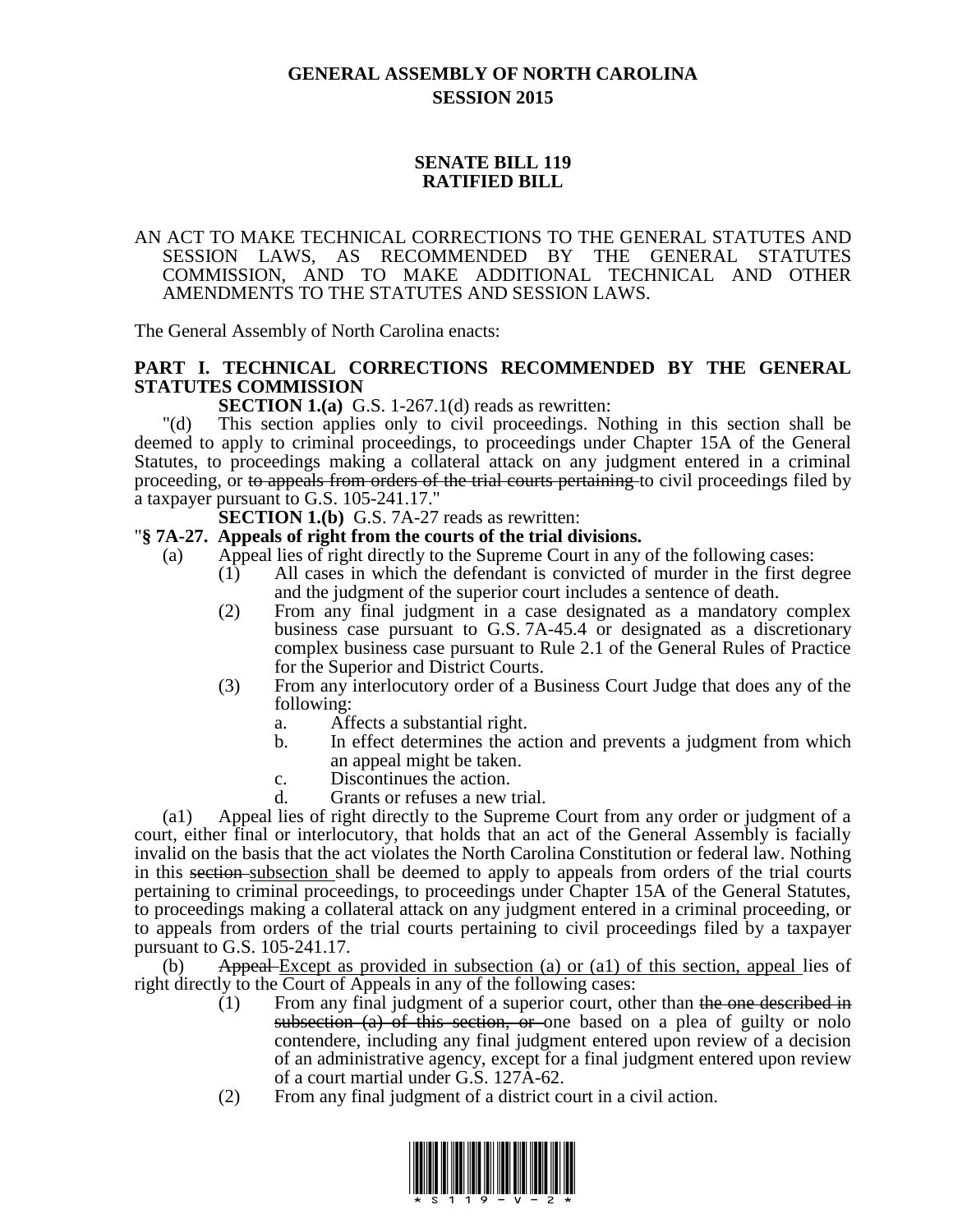- (3) From any interlocutory order or judgment of a superior court or district court in a civil action or proceeding that does any of the following:
	- a. Affects a substantial right.
	- b. In effect determines the action and prevents a judgment from which an appeal might be taken.
	- c. Discontinues the action.
	- d. Grants or refuses a new trial.
	- e. Determines a claim prosecuted under G.S. 50-19.1.
	- f. Grants temporary injunctive relief restraining the State or a political subdivision of the State from enforcing the operation or execution of an act of the General Assembly as applied against a party in a civil action. This subsection sub-subdivision only applies where the State or a political subdivision of the State is a party in the civil action. This subsection sub-subdivision does not apply to facial challenges to an act's validity heard by a three-judge panel pursuant to G.S. 1-267.1.
- (4) From any other order or judgment of the superior court from which an appeal is authorized by statute.
- (c) through (e) Repealed by Session Laws 2013-411, s. 1, effective August 23, 2013." **SECTION 2.** Reserved.

**SECTION 3.** G.S. 14-269 reads as rewritten:

#### "**§ 14-269. Carrying concealed weapons.**

(a) It shall be unlawful for any person willfully and intentionally to carry concealed about his or her person any bowie knife, dirk, dagger, slung shot, loaded cane, metallic knuckles, razor, shurikin, shuriken, stun gun, or other deadly weapon of like kind, except when the person is on the person's own premises.

(a1) It shall be unlawful for any person willfully and intentionally to carry concealed about his or her person any pistol or gun except in the following circumstances:

- (1) The person is on the person's own premises.
- (2) The deadly weapon is a handgun, the person has a concealed handgun permit issued in accordance with Article 54B of this Chapter or considered valid under G.S. 14-415.24, and the person is carrying the concealed handgun in accordance with the scope of the concealed handgun permit as set out in G.S. 14-415.11(c).
- (3) The deadly weapon is a handgun and the person is a military permittee as defined under G.S. 14-415.10(2a) who provides to the law enforcement officer proof of deployment as required under G.S. 14-415.11(a).
- … (b1) It is a defense to a prosecution under this section that:
	- (1) The weapon was not a firearm;
	- (2) The defendant was engaged in, or on the way to or from, an activity in which he the defendant legitimately used the weapon;
	- (3) The defendant possessed the weapon for that legitimate use; and
	- (4) The defendant did not use or attempt to use the weapon for an illegal purpose.

The burden of proving this defense is on the defendant.

### **SECTION 4.** G.S. 14-313 reads as rewritten:

### "**§ 14-313. Youth access to tobacco products, tobacco-derived products, vapor products, and cigarette wrapping papers.**

… (b) Sale or distribution to persons under the age of 18 years. – If any person shall distribute, or aid, assist, or abet any other person in distributing tobacco products or cigarette wrapping papers to any person under the age of 18 years, or if any person shall purchase tobacco products or cigarette wrapping papers on behalf of a person under the age of 18 years, the person shall be guilty of a Class 2 misdemeanor; provided, however, that it shall not be unlawful to distribute tobacco products or cigarette wrapping papers to an employee when required in the performance of the employee's duties. Retail distributors of tobacco products

…."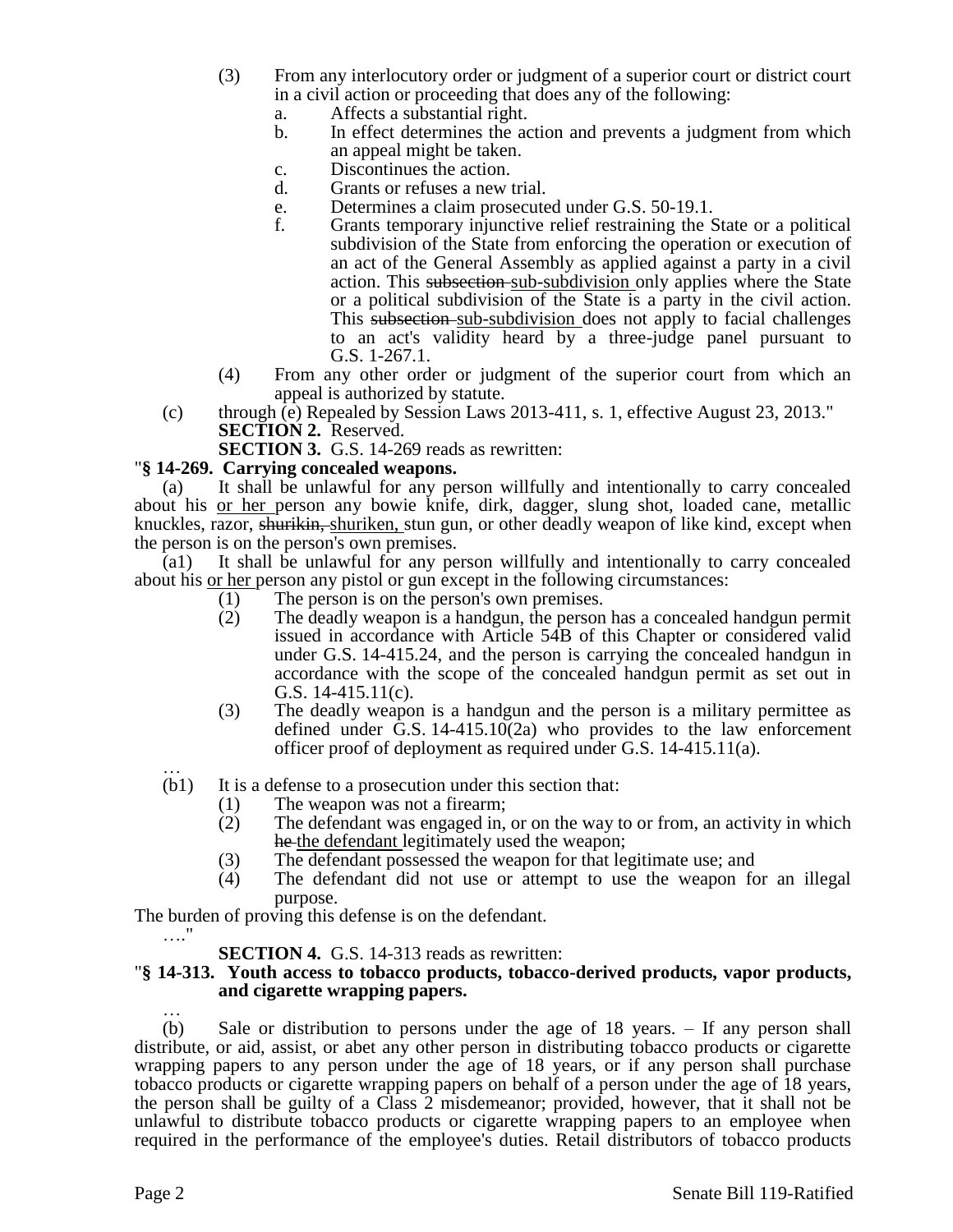shall prominently display near the point of sale a sign in letters at least five-eighths of an inch high which states the following:

#### N.C. LAW STRICTLY PROHIBITS THE PURCHASE OF TOBACCO PRODUCTS, TOBACCO-DERIVED PRODUCTS, VAPOR PRODUCTS, AND CIGARETTE WRAPPING PAPERS BY PERSONS UNDER THE AGE OF 18. PROOF OF AGE REQUIRED.

Failure to post the required sign shall be an infraction punishable by a fine of twenty-five dollars (\$25.00) for the first offense and seventy-five dollars (\$75.00) for each succeeding offense.

A person engaged in the sale of tobacco products or cigarette wrapping papers shall demand proof of age from a prospective purchaser if the person has reasonable grounds to believe that the prospective purchaser is under 18 years of age. Failure to demand proof of age as required by this subsection is a Class 2 misdemeanor if in fact the prospective purchaser is under 18 years of age. Retail distributors of tobacco products or cigarette wrapping papers shall train their sales employees in the requirements of this law. Proof of any of the following shall be a defense to any action brought under this subsection:

- (1) The defendant demanded, was shown, and reasonably relied upon proof of age in the case of a retailer, or any other documentary or written evidence of age in the case of a nonretailer.
- (2) The defendant relied on the electronic system established and operated by the Division of Motor Vehicles pursuant to G.S. 20-37.02.
- (3) The defendant relied on a biometric identification system that demonstrated (i) the purchaser's age to be at least the required age for the purchase and (ii) the purchaser had previously registered with the seller or seller's agent a drivers license, a special identification card issued under G.S. 20-377.7, G.S. 20-37.7, a military identification card, or a passport showing the purchaser's date of birth and bearing a physical description of the person named on the card.

… (e) Statewide uniformity. – It is the intent of the General Assembly to prescribe this uniform system for the regulation of tobacco products and cigarette wrapping papers to ensure the eligibility for and receipt of any federal funds or grants that the State now receives or may receive relating to the provisions of G.S. 14-313. this section. To ensure uniformity, no political subdivisions, boards, or agencies of the State nor any county, city, municipality, municipal corporation, town, township, village, nor any department or agency thereof, may enact ordinances, rules or regulations concerning the sale, distribution, display or promotion of (i) tobacco products or cigarette wrapping papers on or after September 1, 1995, or (ii) tobacco-derived products or vapor products on or after August 1, 2013. This subsection does not apply to the regulation of vending machines, nor does it prohibit the Secretary of Revenue from adopting rules with respect to the administration of the tobacco products taxes levied under Article 2A of Chapter 105 of the General Statutes.

…."

# **SECTION 5.** G.S. 15A-150(b) reads as rewritten:

"(b) Notification to Other State and Local Agencies. – The clerk of superior court in each county in North Carolina shall send a certified copy of an order granting an expunction to a person named in subsection (a) of this section to all of the agencies listed in this subsection. An agency receiving an order under this subsection shall expunge from its records all entries made as a result of the charge or conviction ordered expunged, except as provided in G.S. 15A-151. The list of agencies is as follows:

- (1) The sheriff, chief of police, or other arresting agency.
- (2) When applicable, the Division of Motor Vehicles and the Division of Adult Correction of the Department of Public Safety.Vehicles.
- (3) Any State or local agency identified by the petition as bearing record of the offense that has been expunged.
- (4) The Department of Public Safety."

**SECTION 6.** G.S. 15A-1340.16(f) reads as rewritten:

[Notice to State Treasurer of Finding. –] Notice to State Treasurer of Finding. – If the court determines that an aggravating factor under subdivision (9) of subsection (d) of this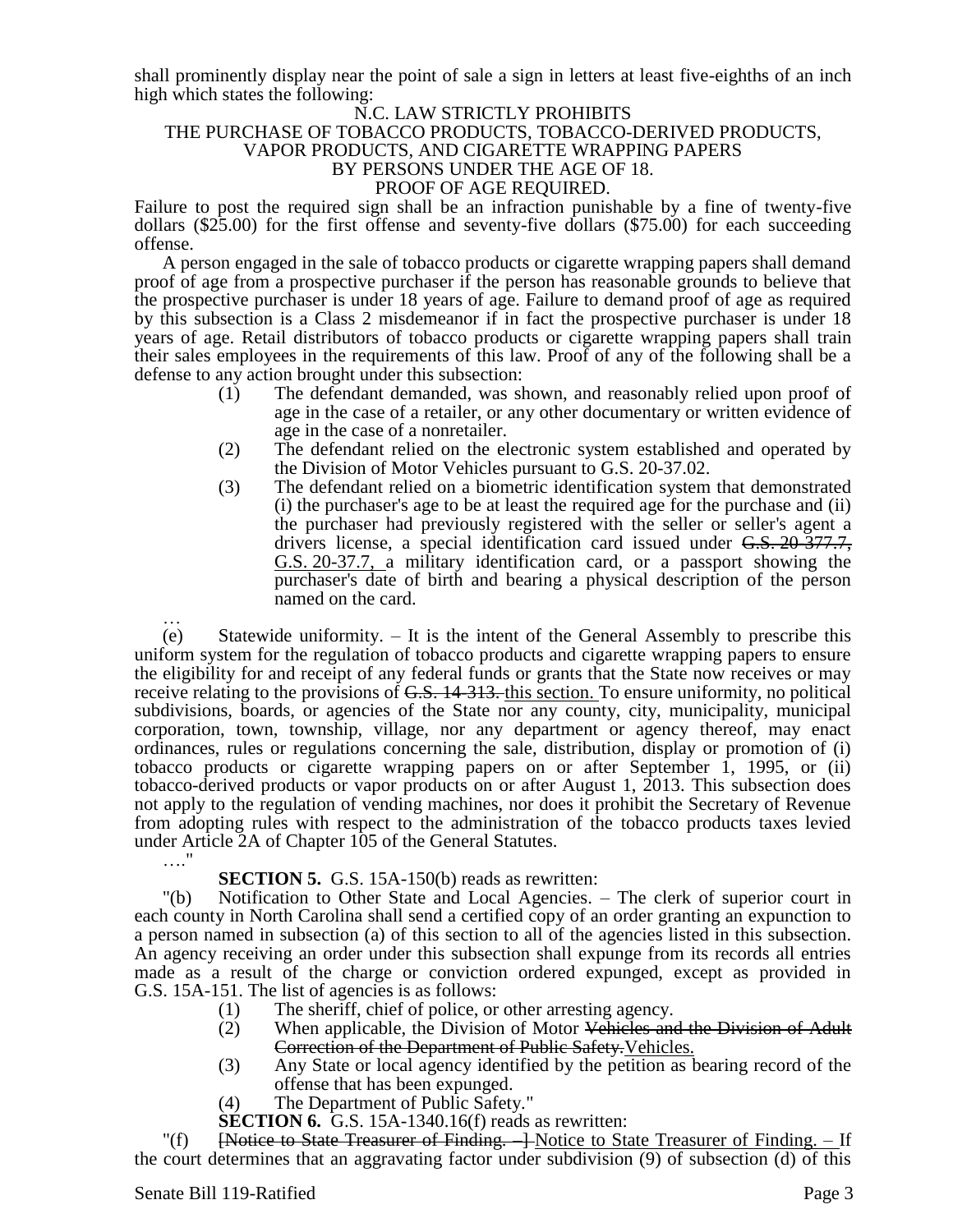section has been proven, the court shall notify the State Treasurer of the fact of the conviction as well as the finding of the aggravating factor. The indictment charging the defendant with the underlying offense must include notice that the State seeks to prove the defendant acted in accordance with subdivision (9) of subsection (d) of this section and that the State will seek to prove that as an aggravating factor."

S**ECTION 7.** G.S. 18B-302(d) reads as rewritten:

"(d) Defense. – It shall be a defense to a violation of subsection (a) of this section if the seller:

… (3) Shows that at the time of purchase, the purchaser utilized a biometric identification system that demonstrated (i) the purchaser's age to be at least the required age for the purchase and (ii) the purchaser had previously registered with the seller or seller's agent a drivers license, a special identification card issued under  $G.S. 20-377.7, G.S. 20-37.7, a military$ identification card, or a passport showing the purchaser's date of birth and bearing a physical description of the person named on the document."

**SECTION 8.(a)** G.S. 20-115 reads as rewritten:

## "**§ 20-115. Scope and effect of regulations in this title.Part.**

It shall be unlawful for any person to drive or move or for the owner to cause or knowingly permit to be driven or moved on any highway any vehicle or vehicles of a size or weight exceeding the limitations stated in this title, Part, or any vehicle or vehicles which are not so constructed or equipped as required in this title, Part, or the rules and regulations of the Department of Transportation adopted pursuant thereto-to this Part and the maximum size and weight of vehicles herein-specified in this Part shall be lawful throughout this State, and local authorities shall have no power or authority to alter said the limitations except as express authority may be granted in this Article."

**SECTION 8.(b)** G.S. 106-549.21(d) and (e) read as rewritten:

"(d) No article subject to this title-Article shall be sold or offered for sale by any person, firm, or corporation, in intrastate commerce, under any name or other marking or labeling which is false or misleading, or in any container of a misleading form or size, but established trade names and other marking and labeling and containers which are not false or misleading, and which are approved by the Commissioner or his the Commissioner's authorized representative, are permitted.

(e) If the Commissioner or his the Commissioner's authorized representative has reason to believe that any marking or labeling or the size or form of any container in use or proposed for use with respect to any article subject to this title-Article is false or misleading in any particular, he the Commissioner or the authorized representative may direct that such this use be withheld unless the marking, labeling, or container is modified in such a manner as he may prescribe the Commissioner or the authorized representative prescribes so that it will not be false or misleading. If the person, firm, or corporation using or proposing to use the marking, labeling or container does not accept the determination of the Commissioner or his the Commissioner's authorized representative, such the person, firm, or corporation may request a hearing, but the use of the marking, labeling, or container shall, if the Commissioner so directs, be withheld pending hearing and final determination by the Commissioner. A person who uses or proposes to use the marking, labeling, or container and who does not accept the determination of the Commissioner may commence a contested case under G.S. 150B-23. If directed by the Commissioner, the marking, labeling, or container may not be used pending a final decision."

**SECTION 9.** G.S. 20-183.2(a1) reads as rewritten:

"(a1) Safety Inspection Exceptions. – The following vehicles shall not be subject to a safety inspection pursuant to this Article:

- (1) Historic vehicles, as described in  $G.S. 20-79.4(b)(88).G.S. 20-79.4(b)(90).$
- (2) Buses titled to a local board of education and subject to the school bus inspection requirements specified by the State Board of Education and G.S. 115C-248."

**SECTION 10.** G.S. 62-36B is recodified as G.S. 62-36.01.

**SECTION 11.** G.S. 62-110.1(c) reads as rewritten:

The Commission shall develop, publicize, and keep current an analysis of the long-range needs for expansion of facilities for the generation of electricity in North Carolina,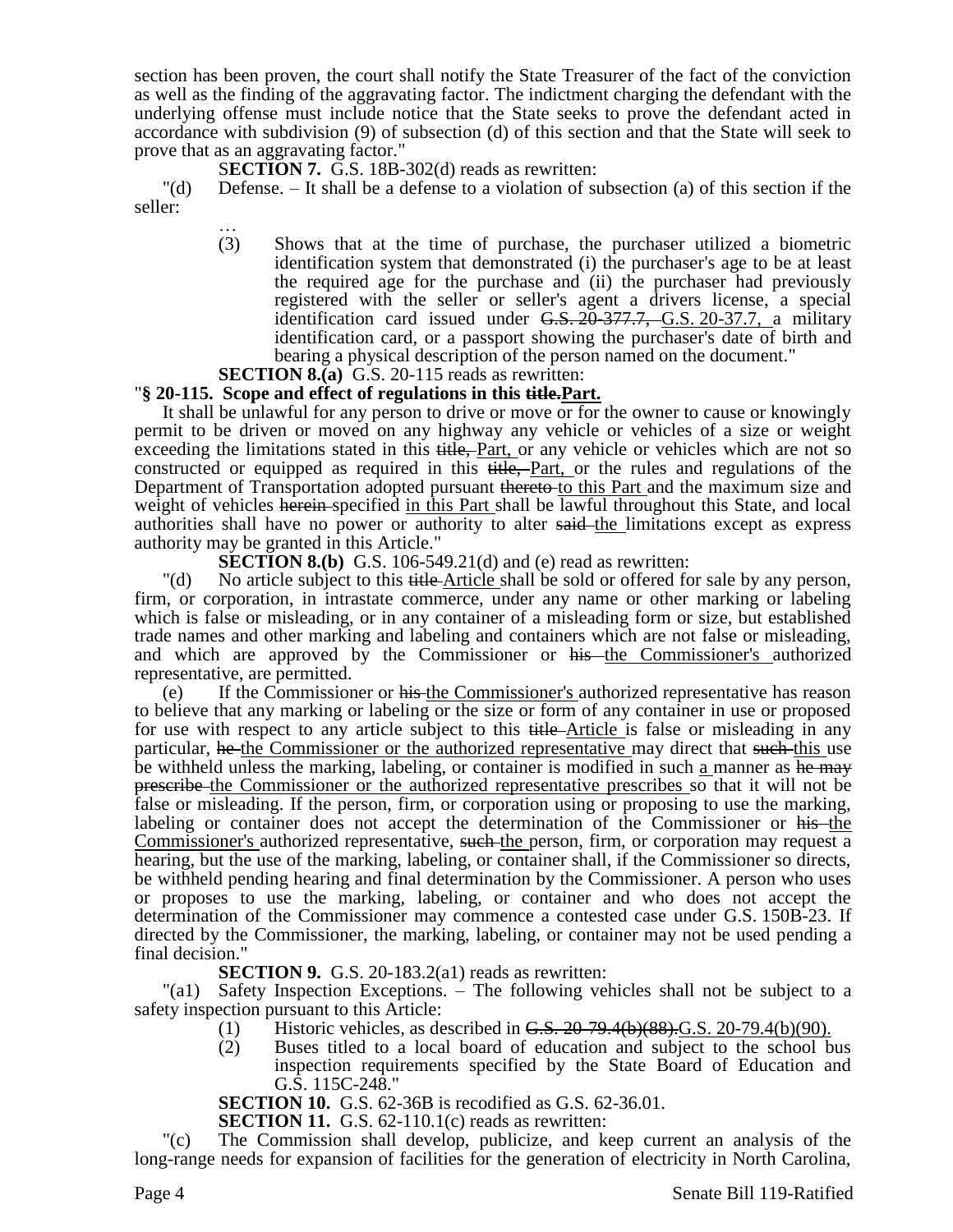including its estimate of the probable future growth of the use of electricity, the probable needed generating reserves, the extent, size, mix and general location of generating plants and arrangements for pooling power to the extent not regulated by the Federal Energy Regulatory Commission and other arrangements with other utilities and energy suppliers to achieve maximum efficiencies for the benefit of the people of North Carolina, and shall consider such analysis in acting upon any petition by any utility for construction. In developing such analysis, the Commission shall confer and consult with the public utilities in North Carolina, the utilities commissions or comparable agencies of neighboring states, the Federal Energy Regulatory Commission, the Southern Growth Policies Board, and other agencies having relevant information and may participate as it deems useful in any joint boards investigating generating plant sites or the probable need for future generating facilities. In addition to such reports as public utilities may be required by statute or rule of the Commission to file with the Commission, any such utility in North Carolina may submit to the Commission its proposals as to the future needs for electricity to serve the people of the State or the area served by such utility, and insofar as practicable, each such utility and the Attorney General may attend or be represented at any formal conference conducted by the Commission in developing a plan for the future requirements of electricity for North Carolina or this region. In the course of making the analysis and developing the plan, the Commission shall conduct one or more public hearings. Each year, the Commission shall submit to the Governor and to the appropriate committees of the General Assembly a report of its analysis and plan, the progress to date in carrying out such plan, and the program of the Commission for the ensuing year in connection with such plan."

- **SECTION 12.(a)** G.S. 66-372(e) reads as rewritten:
- "(e) All service agreements used in this State by a service agreement company shall:
	- (1) Not contain provisions that allow the company to cancel the agreement in its discretion other than for nonpayment of premiums or for a direct violation of the agreement by the consumer where the service agreement states that violation of the agreement would subject the agreement to cancellation;
	- (2) With respect to a motor vehicle service agreement as defined in G.S.  $66-370(b)(1)$ , G.S.  $66-370(b)(5)$ , provide for a right of assignability by the consumer to a subsequent purchaser before expiration of coverage if the subsequent purchaser meets the same criteria for motor vehicle service agreement acceptability as the original purchaser; and
	- (3) Contain a cancellation provision allowing the consumer to cancel at any time after purchase and receive a pro rata refund less any claims paid on the agreement and a reasonable administrative fee, not to exceed ten percent (10%) of the amount of the pro rata refund."

**SECTION 12.(b)** If Senate Bill 195, 2015 Regular Session, becomes law, this section is repealed.

**SECTION 13.** G.S. 90-89(5) reads as rewritten:

"(5) Stimulants. – Unless specifically excepted or unless listed in another schedule, any material, compound, mixture, or preparation that contains any quantity of the following substances having a stimulant effect on the central nervous system, including its salts, isomers, and salts of isomers:

| a. |                                     |  |  |  |  |  | Aminorex. Some trade or other names: aminoxaphen; |
|----|-------------------------------------|--|--|--|--|--|---------------------------------------------------|
|    | 2-amino-5-phenyl-2-oxazoline;—      |  |  |  |  |  |                                                   |
|    | 4,5-dihydro-5-phenly-2-oxazolamine. |  |  |  |  |  |                                                   |
|    | 4,5-dihydro-5-phenyl-2-oxazolamine. |  |  |  |  |  |                                                   |

… j. A compound, other than bupropion, that is structurally derived from 2-amino-1-phenyl-1-propanone by modification in any of the following ways: (i) by substitution in the phenyl ring to any extent with alkyl, alkoxy, alkylenedioxy, haloalkyl, or halide substituents, whether or not further substituted in the phenyl ring by one or more other univalent substituents; (ii) by substitution at the 3-position with an alkyl substituent; or (iii) by substitution at the nitrogen atom with alkyl or <del>diakyl</del> dialkyl groups or by inclusion of the nitrogen atom in a cyclic structure.

…."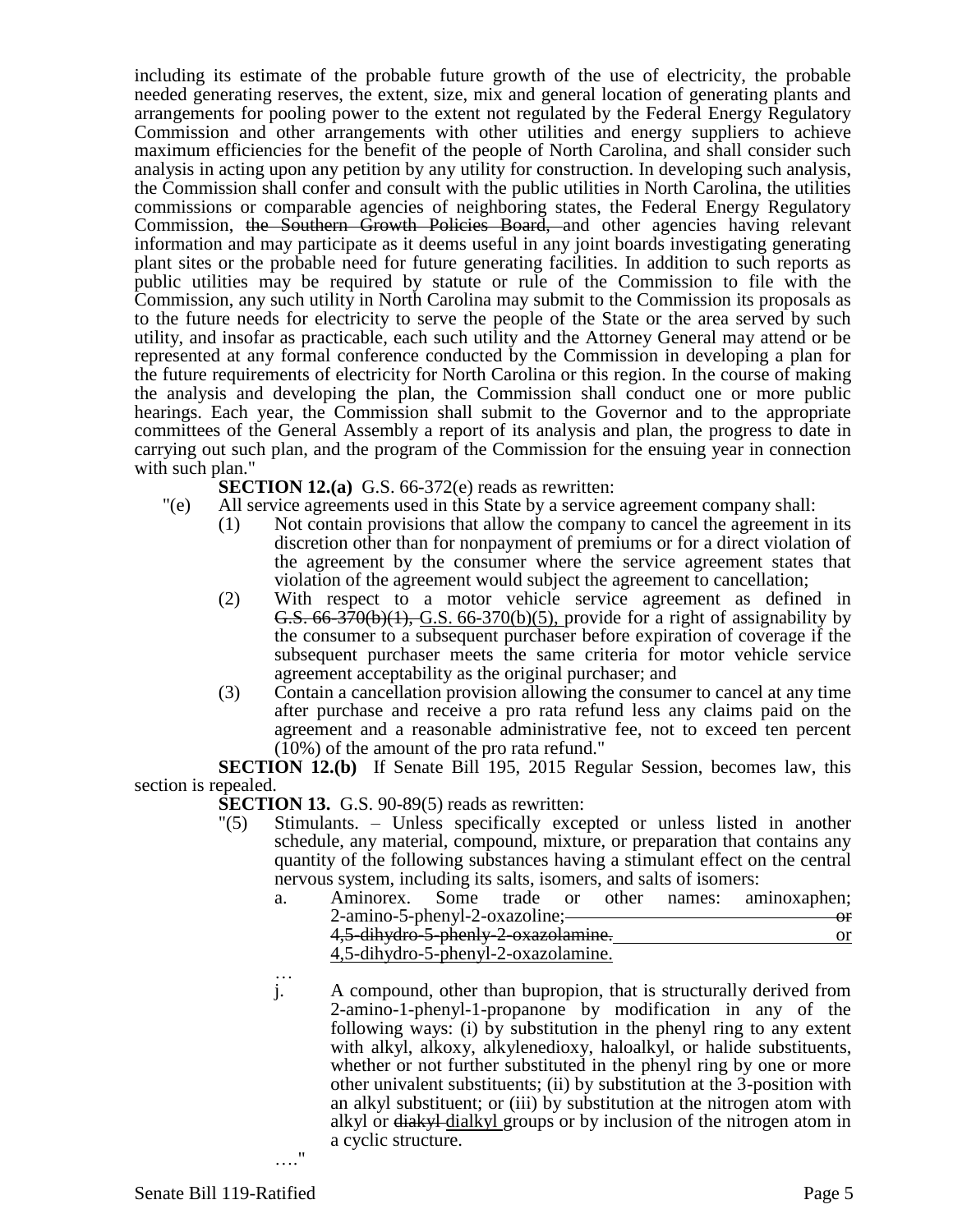## **SECTION 14.(a)** G.S. 90-113.101 reads as rewritten:

## "**§ 90-113.101. Definitions.**

The following definitions apply in this Article:

- $\overline{(a)}(1)$  Caregiver. An individual who is a parent, legal guardian, or custodian of a person diagnosed with intractable epilepsy.
- $\left(\frac{b}{2}\right)$  Caregiver Registration Card. A registration card issued by the Department of Health and Human Services under this Article to a caregiver.
- $\left(\frac{e}{c}\right)$  Database. The Intractable Epilepsy Alternative Treatment Pilot Study database, established by the Department of Health and Human Services pursuant to this Article, to register caregivers, patients, and recommending neurologists.
- $\left(\frac{d}{d}\right)$  Department. The Department of Health and Human Services.
- $(e)(5)$  Hemp Extract. An extract from a cannabis plant, as defined in G.S. 90-94.1(a).
- $(f)(6)$  Intractable Epilepsy. A seizure disorder that, as determined by a neurologist, does not respond to three or more treatment options overseen by the neurologist.
- $\frac{1}{2}(g)(7)$  Neurologist. An individual who is licensed under Article 1 of Chapter 90 of the General Statutes, who is board certified in neurology, and is affiliated with the neurology department at one or more of the following universities:
	- (1) The University of North Carolina at Chapel Hill.
	- (2) East Carolina University.<br>
	(3) Duke University.
		- Duke University.
	- (4) Wake Forest University.
- $(h)(8)$  Patient. A person who has been diagnosed by a neurologist with intractable epilepsy.
- $\leftrightarrow$  (i)(9) Pilot Study. An evidence-based investigation of the safety and efficacy of treating intractable epilepsy using hemp extract conducted by one or more neurologists registered pursuant to this Article."
- **SECTION 14.(b)** This section becomes effective July 16, 2015.

**SECTION 15.** G.S. 113A-153 is repealed.

**SECTION 16.(a)** G.S. 63A-9 reads as rewritten:

### "**§ 63A-9. Bonds and notes.**

… (l) Bonds and notes are exempt from all State, county, and municipal taxation or assessment, direct or indirect, general or special, whether imposed for the purpose of general revenue or otherwise, excluding inheritance and gift taxes, income taxes on the gain from the transfer of bonds and notes, and franchise taxes. The interest on bonds and notes is not subject to taxation as income."

**SECTION 16.(b)** G.S. 115C-513 reads as rewritten:

### "**§ 115C-513. Special tax for certain merged school administrative units.**

… (b) Issuance of Bonds. – The board of education of a merged school administrative unit may issue notes, bonds, or refunding bonds at one time or from time to time to pay the capital costs of school facilities as described in G.S. 159-48. The bonds shall be issued and maintained in accordance with the provisions of Articles 1, 4, 5A, 7, 9, 10, and 11 of Chapter 159 of the General Statutes, except as modified by this section.

The board of education of a merged school administrative unit shall call for a referendum authorizing the issuance of notes, bonds, and refunding bonds and the levy of a tax to pay amounts relating to these notes, bonds, or refunding bonds. The referendum may be called only with the consent of the boards of commissioners of both counties in which the merged school administrative unit is located. The referendum shall be held in the merged school administrative unit and only those qualified voters who reside in the unit may vote. The board of commissioners of each county shall have the referendum conducted by the board of elections of its county.

After issuance of the approved bonds, the merged school administrative unit shall make timely payments of principal and interest on the bonds after receipt of notification of its debt service obligation pursuant to G.S. 159-35. The provisions of G.S. 159-36 govern a failure by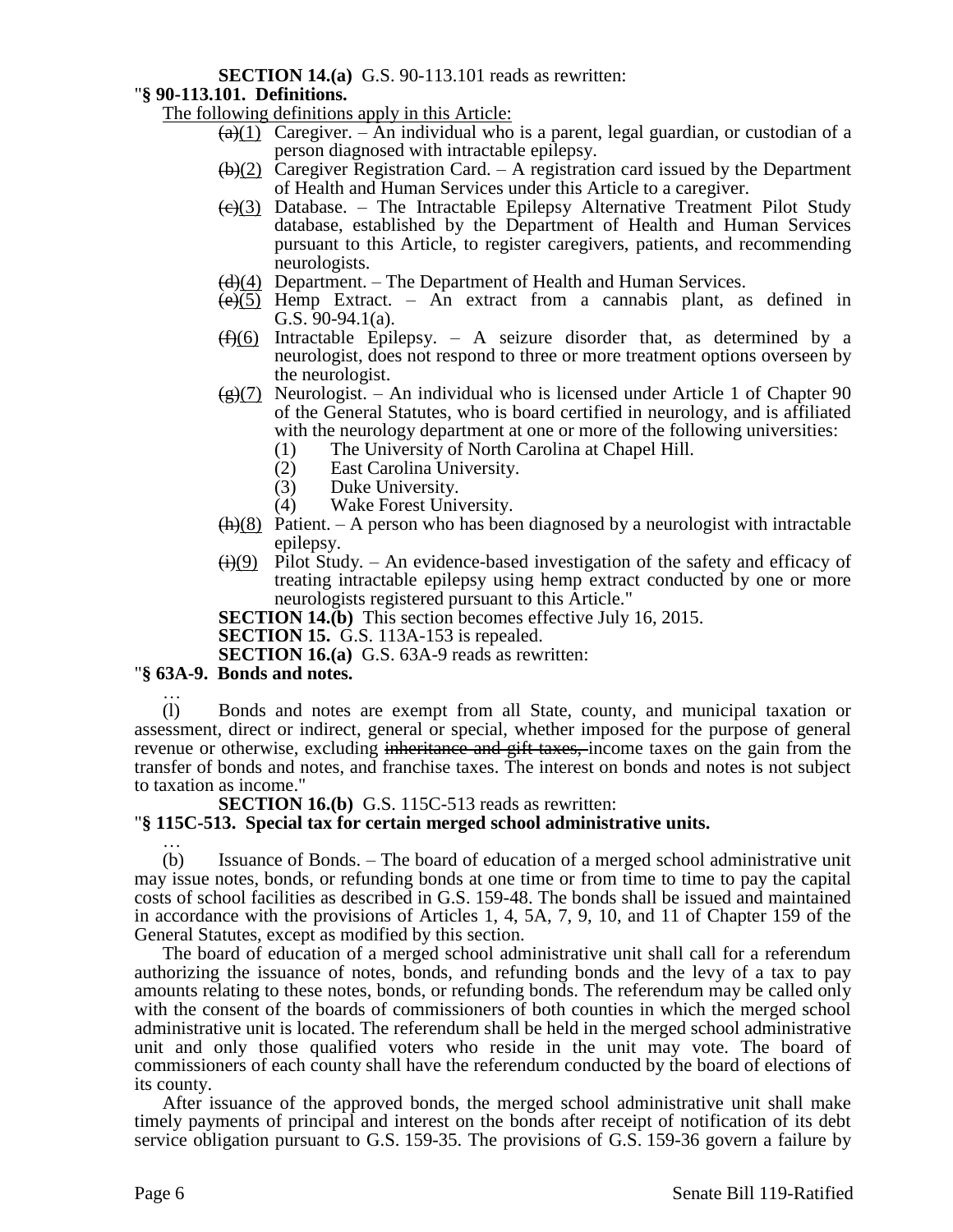the merged school administrative unit to levy taxes or otherwise provide for payment of the debt.

Bonds, notes, and refunding bonds issued under this section shall be exempt from all State, county, and municipal taxation and assessment, direct or indirect, general or special, whether imposed for the purpose of general revenue or otherwise, excluding inheritance and gift taxes, income taxes on the gain from the transfer of bonds, notes, and refunding bonds, and franchise taxes. The interest on bonds, notes, and refunding bonds is not subject to taxation as income.

Article 9 of the North Carolina Uniform Commercial Code, Chapter 25 of the General Statutes, does not apply to any security interest created in connection with the issuance of bonds under this section."

#### **SECTION 16.(c)** G.S. 116-183 reads as rewritten:

#### "**§ 116-183. Acceptance of grants; exemption from taxation.**

The Board is hereby authorized, subject to the approval of the Director of the Budget, to accept grants of money or materials or property of any kind for any project from a federal agency, private agency, corporation or individual, upon such terms and conditions as such federal agency, private agency, corporation or individual may impose. The bonds issued under this Article are exempt from all State, county, and municipal taxation or assessment, direct or indirect, general or special, whether imposed for the purpose of general revenue or otherwise, excluding inheritance and gift taxes, income taxes on the gain from the transfer of the bonds and notes, and franchise taxes. The interest on the bonds and notes is not subject to taxation as income."

#### **SECTION 16.(d)** G.S. 116-196 reads as rewritten:

#### "**§ 116-196. Exemption from taxation; bonds eligible for investment or deposit.**

Any bonds issued under this Article shall at all times be exempt from all taxes or assessment, direct or indirect, general or special, whether imposed for the purpose of general revenue or otherwise, which are levied or assessed by the State or by any county, political subdivision, agency or other instrumentality of the State, excluding inheritance and gift taxes, income taxes on the gain from the transfer of the bonds, and franchise taxes. The interest on the bonds is not subject to taxation as income. Bonds issued by the Board under the provisions of this Article are hereby made securities in which all public officers and public bodies of the State and its political subdivisions, all insurance companies, trust companies, banking associations, investment companies, executors, administrators, trustees and other fiduciaries may properly and legally invest funds, including capital in their control or belonging to them. Such bonds are hereby made securities which may properly and legally be deposited with and received by any State or municipal officer or any agency or political subdivision of the State for any purpose for which the deposit of bonds or obligations of the State is now or may hereafter be authorized by law."

**SECTION 16.(e)** G.S. 116-198.39 reads as rewritten:

#### "**§ 116-198.39. Bonds are exempt from taxation.**

Any bonds issued under this Article shall at all times be exempt from all taxes or assessment, direct or indirect, general or special, whether imposed for the purpose of general revenue or otherwise, which are levied or assessed by the State or by any county, political subdivision, agency, or other instrumentality of the State, excluding inheritance and gift taxes, income taxes on the gain from the transfer of the bonds, and franchise taxes. The interest on the bonds is not subject to taxation as income. Bonds issued by the Board under the provisions of this Article are hereby made securities in which all public officers and public bodies of the State and its political subdivisions, all insurance companies, trust companies, banking associations, investment companies, executors, administrators, trustees, and other fiduciaries may properly and legally invest funds, including capital in their control or belonging to them. Such bonds are hereby made securities which may properly and legally be deposited with and received by any State or municipal officer or any agency or political subdivision of the State for any purpose for which the deposit of bonds or obligations of the State is now or may hereafter be authorized by law."

#### **SECTION 16.(f)** G.S. 142-29.6 reads as rewritten: "**§ 142-29.6. Sale of refunding obligations and provisions thereof.**

… (f) All refunding obligations shall be exempt from all State, county and municipal taxation or assessment, direct or indirect, general or special, whether imposed for the purpose of general revenue or otherwise, except for inheritance and gift taxes, income taxes on the gain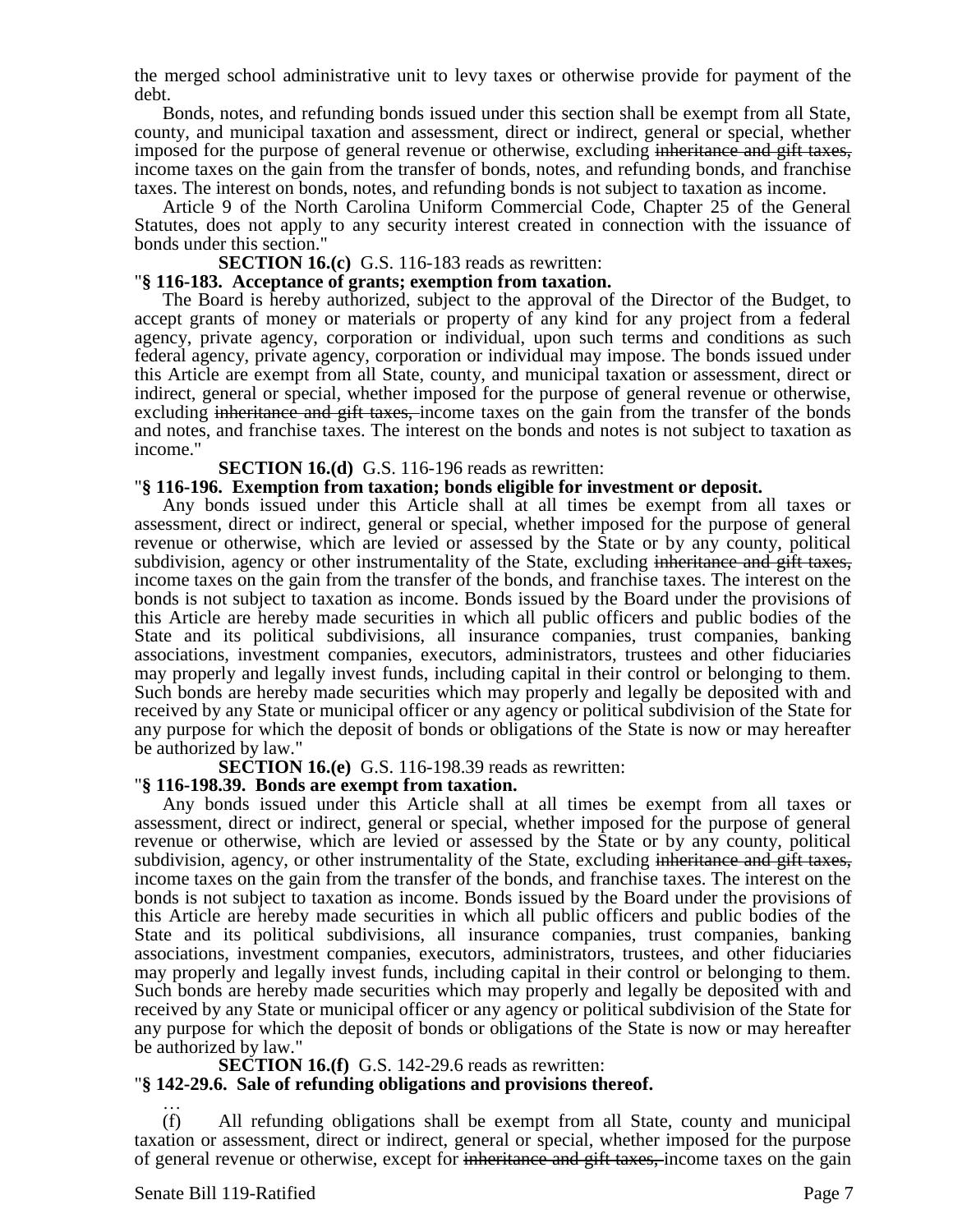from the transfer of the obligations, and franchise taxes. The interest on the refunding obligations is not subject to taxation as income."

**SECTION 16.(g)** G.S. 142-68 reads as rewritten:

#### "**§ 142-68. Tax exemption.**

Any financing contract entered pursuant to this Article, and any certificates of participation relating to it, shall at all times be free from taxation by the State or any political subdivision or any of their agencies, excepting estate, inheritance, and gift taxes; income taxes on the gain from the transfer of the financing contract or certificates of participation; and franchise taxes. The interest component of the installment payments made by the State under the financing contract, including the interest component of any certificates of participation, is not subject to taxation as income.'

**SECTION 16.(h)** G.S. 142-92 reads as rewritten:

## "**§ 142-92. Tax exemption.**

Special indebtedness shall at all times be free from taxation by the State or any political subdivision or any of their agencies, excepting estate, inheritance, and gift taxes; income taxes on the gain from the transfer of the indebtedness; and franchise taxes. The interest component of any payments made by the State under special indebtedness, including the interest component of any certificates of participation, is not subject to taxation as to income."

**SECTION 16.(i)** G.S. 157-26 reads as rewritten:

## "**§ 157-26. Tax exemptions.**

An authority is a local government agency and is exempt from taxation to the same extent as a unit of local government. Property owned by an authority is exempt from taxation in accordance with Article V, § 2 of the North Carolina Constitution. Bonds and other obligations issued by an authority or its corporate agent authorized by this Article to exercise its powers are declared to be issued for a public purpose and to be public instrumentalities. These obligations are exempt from all State, county, and municipal taxation or assessment, direct or indirect, general or special, whether imposed for the purpose of general revenue or otherwise, excluding inheritance and gift taxes, income taxes on the gain from the transfer of the obligations, and franchise taxes. The interest on the obligations is not subject to taxation as income."

**SECTION 16.(j)** G.S. 159I-23 reads as rewritten:

### "**§ 159I-23. Tax exemption.**

All of the bonds and notes authorized by this Chapter shall be exempt from all State, county, and municipal taxation or assessment, direct or indirect, general or special, whether imposed for the purpose of general revenue or otherwise, excluding inheritance and gift taxes, income taxes on the gain from the transfer of the bonds and notes, and franchise taxes. The interest on the bonds and notes shall not be subject to taxation as income."

**SECTION 16.(k)** G.S. 160A-480.14 reads as rewritten:

### "**§ 160A-480.14. Taxation of revenue bonds.**

Any bonds and notes issued by the Authority under the provisions of this Part shall be exempt from all State, county, and municipal taxation or assessment, direct or indirect, general or special, whether imposed for the purpose of general revenue or otherwise, excluding inheritance and gift taxes, income taxes on the gain from the transfer of bonds and notes, and franchise taxes. The interest on bonds and notes issued by an Authority under the provisions of this Part shall not be subject to taxation as to income."

**SECTION 16.(1)** G.S. 160A-516 reads as rewritten:

# "**§ 160A-516. Issuance of bonds.**

… (b) Neither the commissioners of a commission nor any person executing the bonds shall be liable personally on the bonds by reason of the issuance of the bonds. The bonds and other obligations of the commission (and the bonds and obligations shall so state on their face) shall not be a debt of the municipality, the county, or the State and neither the municipality, the county, nor the State shall be liable on the bonds, nor in any event shall the bonds or obligations be payable out of any funds or properties other than those of the commission acquired for the purpose of this Article. The bonds shall not constitute an indebtedness of the municipality within the meaning of any constitutional or statutory debt limitation or restriction. Bonds of a commission are declared to be issued for an essential public and governmental purpose and to be public instrumentalities. The bonds are exempt from all State, county, and municipal taxation or assessment, direct or indirect, general or special, whether imposed for the purpose of general revenue or otherwise, excluding inheritance and gift taxes, income taxes on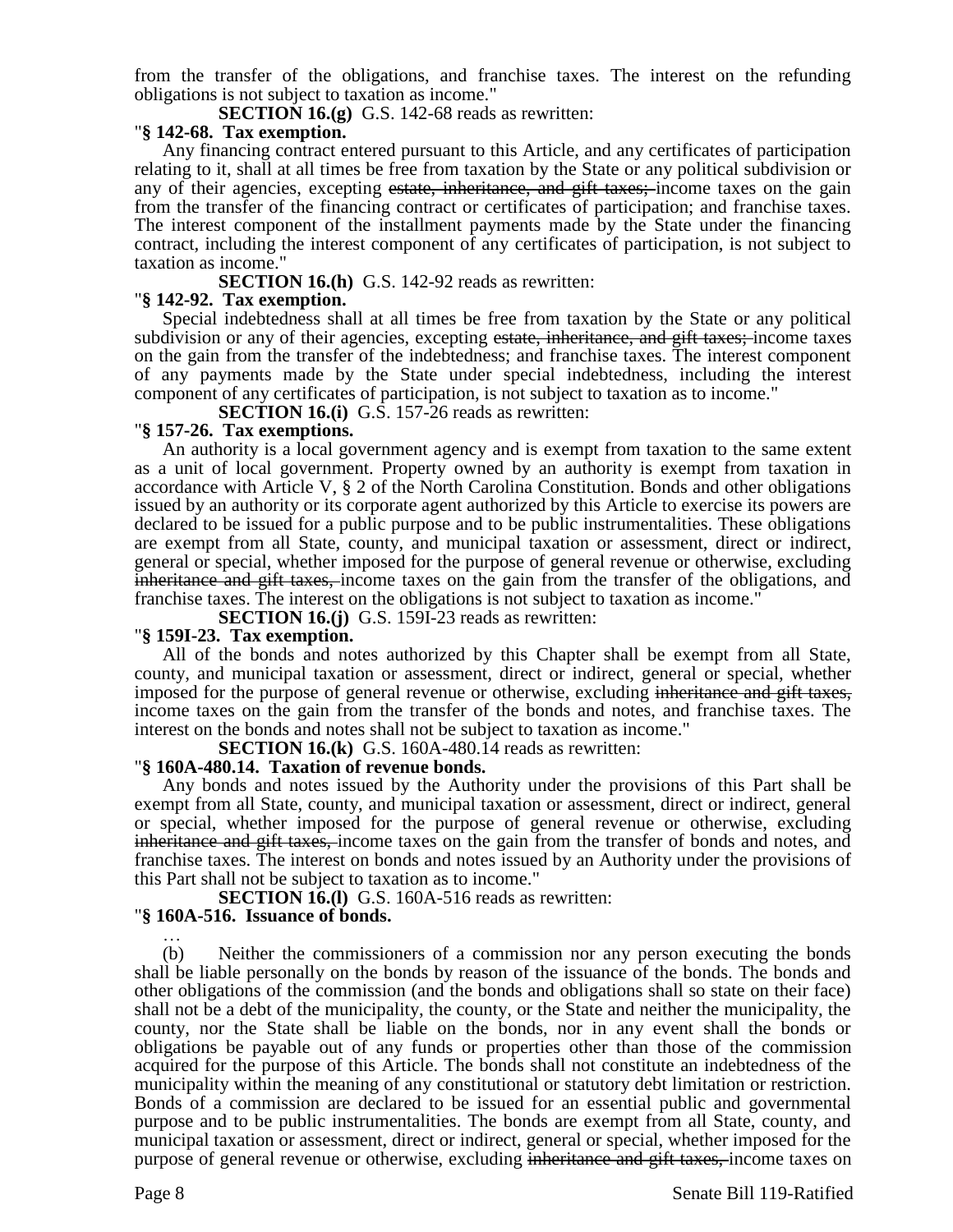the gain from the transfer of the bonds and notes, and franchise taxes. The interest on the bonds is not subject to taxation as income. Bonds may be issued by a commission under this Article notwithstanding any debt or other limitation prescribed in any statute. This Article without reference to other statutes of the State shall constitute full and complete authority for the authorization and issuance of bonds by the commission under this Article and this authorization and issuance shall not be subject to any conditions, restrictions, or limitations imposed by any other statute whether general, special, or local, except as provided in subsection (d) of this section."

**SECTION 17.** G.S. 131E-154.13 reads as rewritten:

## "**§ 131E-154.13. Definitions.**

The following definitions apply in this Part, unless otherwise specified:

… (3) NC NOVA Partner Team. – The entity responsible for developing the criteria and protocols for the NC NOVA special licensure designation. The Partner Team is inclusive of representatives from the following organizations: Association for Home and Hospice Care of North Carolina, Direct Care Workers Association of North Carolina, Duke University Gerontological Nursing Program, Friends of Residents in Long Term Care, North Carolina Assisted Living Association, North Carolina Association of Long Term Care Facilities, North Carolina Association of Non-Profit Homes for the Aging, LeadingAge North Carolina, North Carolina Department of Health and Human Services, North Carolina Foundation for Advanced Health Programs, North Carolina Health Care Facilities Association, The Carolinas Center for Medical Excellence, and the University of North Carolina at Chapel Hill – Institute on Aging.

…."

…

**SECTION 18.** G.S. 143-228.10 reads as rewritten:

### "**§ 143-228.10. (See Editor's note) Definitions.**

The following definitions apply to Section 6 of this act: in this Article:

…." **SECTION 19.** G.S. 143B-431.01(d) reads as rewritten:

"(d) Limitations. – Prior to contracting with a North Carolina nonprofit corporation pursuant to this section and in order for the North Carolina nonprofit corporation to receive State funds, the following conditions shall be met:

- (1) At least 45 days prior to entering into or amending in a nontechnical manner a contract authorized by this section, the Department shall submit the contract or amendment, along with a detailed explanation of the contract or amendment, to the Joint Legislative Commission on Governmental Operations and the Fiscal Research Division.
- (2) The nonprofit corporation adheres to the following governance provisions related to its governing board:
	- e. The board is required to perform the following duties if the Department contracts pursuant to G.S. 143B-431.01 this section for the performance of the Secretary's responsibilities under G.S. 143B-434.01:

#### …." **SECTION 20.** G.S. 143B-927 reads as rewritten:

# "**§ 143B-927. Personnel of the State Bureau of Investigation.**

The Director of the State Bureau of Investigation may appoint a sufficient number of assistants who shall be competent and qualified to do the work of the Bureau. The Director shall be responsible for making all hiring and personnel decisions of the Bureau. Notwithstanding the provisions of this Chapter, Chapter 143A, and Chapter 143B this Chapter or Chapter 143A of the General Statutes, the Director may hire or fire personnel and transfer personnel within the Bureau."

**SECTION 21.** G.S. 143C-6-23(f1) reads as rewritten:

"(f) Suspension and Recovery of Funds to Grant Recipients for Noncompliance. – The Office of State Budget and Management, after consultation with the administering State agency, shall have the power to suspend disbursement of grant funds to grantees or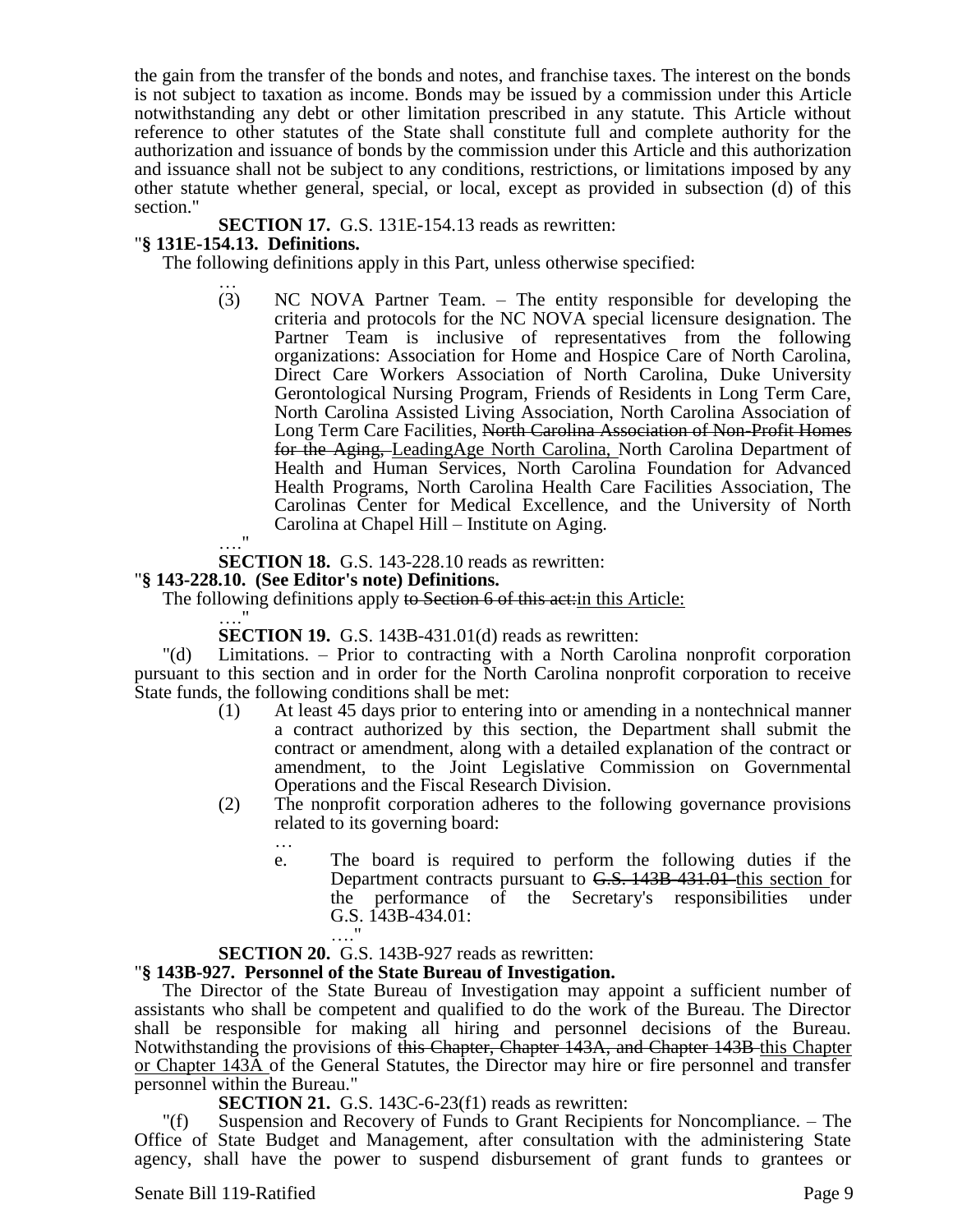subgrantees, to prevent further use of grant funds already disbursed, and to recover grant funds already disbursed for noncompliance with rules adopted pursuant to subsection (d) of this section. If the grant funds are a pass-through of funds granted by an agency of the United States, then the Office of State Budget and Management must consult with the granting agency of the United States and the State agency that is the recipient of the pass-through funds prior to taking the actions authorized by this subsection.

(f1) Return of Grant Funds. – Except as otherwise required by federal law, a grantee or subgrantee shall return to the State all affected grant funds and interest earned on those funds if any of the following occurs:

- (1) The funds are in the possession or control of a grantee and are not expended, made subject to an encumbrance, or disbursed to a subgrantee by August 31 immediately following the fiscal year in which the funds are appropriated by the General Assembly, or a different period set forth in the terms of the applicable appropriation or federal grant.
- (2) The funds remain unexpended at the time that the grantee or subgrantee dissolves, ceases operations, or otherwise indicates that it does not intend to spend the funds.
- (3) The Office of State Budget and Management seeks to recover the funds pursuant to subsection (f) of this act section."

**SECTION 22.** G.S. 150B-21.1(a)(12) is repealed.

**SECTION 23.** G.S. 150B-21.3(b2) reads as rewritten:

"(b2) Objection. – Any person who objects to the adoption of a permanent rule may submit written comments to the agency. If the objection is not resolved prior to adoption of the rule, a person may submit written objections to the Commission. If the Commission receives written objections from 10 or more persons, no later than 5:00 P.M. of the day following the day the Commission approves the rule, clearly requesting review by the legislature in accordance with instructions contained in the notice pursuant to G.S.  $150B-21.2(e)(9)$ , posted on the agency's Web site pursuant to G.S. 150B-19.1(c)(4), and the Commission approves the rule, the rule will become effective as provided in subsection (b1) of this section. The Commission shall notify the agency that the rule is subject to legislative disapproval on the day following the day it receives 10 or more written objections. When the requirements of this subsection have been met and a rule is subject to legislative disapproval, the agency may adopt the rule as a temporary rule if the rule would have met the criteria listed in G.S. 150B-21.1(a) at the time the notice of text for the permanent rule was published in the North Carolina Register. If the Commission receives objections from 10 or more persons clearly requesting review by the legislature, and the rule objected to is one of a group of related rules adopted by the agency at the same time, the agency that adopted the rule may cause any of the other rules in the group to become effective as provided in subsection (b1) of this section by submitting a written statement to that effect to the Commission before the other rules become effective."

**SECTION 24.** G.S. 150B-23.2(d) reads as rewritten:

"(d) Wavier-Waiver or Refund. – The Office of Administrative Hearings shall by rule provide for the fee to be waived in a contested case in which the petition is filed in forma pauperis and supported by such proofs as are required in G.S. 1-110 and in a contested case involving a mandated federal cause of action. The Office of Administrative Hearings shall by rule provide for the fee to be refunded in a contested case in which the losing party is the State."

# **SECTION 25.** G.S. 161-22.3 reads as rewritten:

# "**§ 161-22.3. Minimum standards for land records management.**

In addition to the recording and indexing procedures set forth in this Article, the register of deeds shall follow the rules specifying minimum standards and procedures in land records management adopted by the Department of Secretary of State pursuant to G.S. 143-345.6(b1).G.S. 147-54.3(b1).

**SECTION 26.** G.S. 163-275 reads as rewritten:

### "**§ 163-275. Certain acts declared felonies.**

Any person who shall, in connection with any primary, general or special election held in this State, do any of the acts or things declared in this section to be unlawful, shall be guilty of a Class I felony. It shall be unlawful:

 $(1)$  For any person fraudulently to cause his that person's name to be placed upon the registration books of more than one election precinct or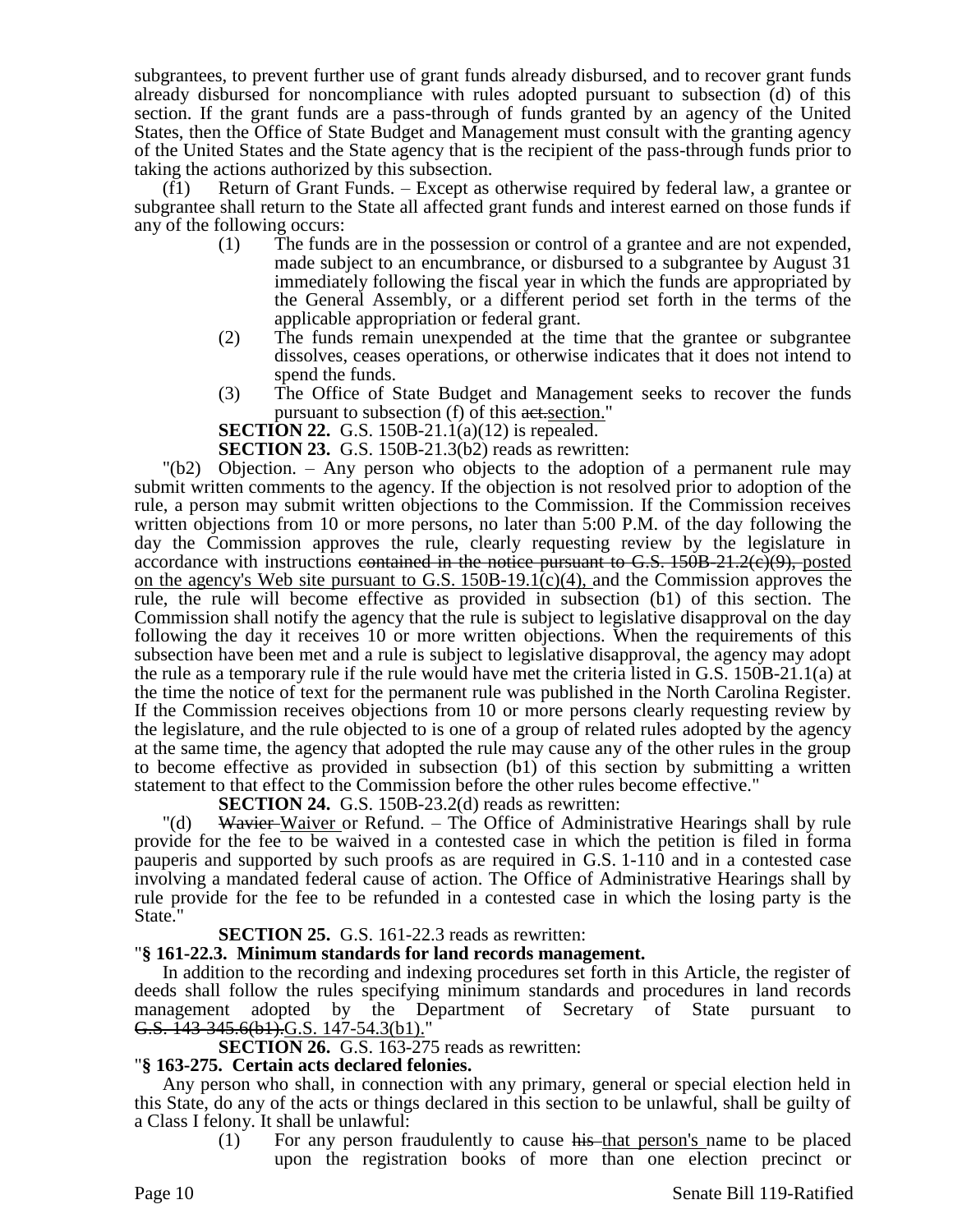fraudulently to cause or procure his that person's name or that of any other person to be placed upon the registration books in any precinct when such registration in that precinct does not qualify such the person to vote legally therein, or to impersonate falsely another registered voter for the purpose of voting in the stead of such other voter; the other voter.

- (2) For any person to give or promise or request or accept at any time, before or after any such primary or election, any money, property or other thing of value whatsoever in return for the vote of any elector; elector.
- (3) For any person who is an election officer, a member of an election board or other officer charged with any duty with respect to any primary or election, knowingly to make any false or fraudulent entry on any election book or any false or fraudulent returns, or knowingly to make or cause to be made any false statement on any ballot, or to do any fraudulent act or knowingly and fraudulently omit to do any act or make any report legally required of such **person**; that person.
- (4) For any person knowingly to swear falsely with respect to any matter pertaining to any primary or election;election.
- $(5)$  For any person convicted of a crime which excludes him the person from the right of suffrage, to vote at any primary or election without having been restored to the right of citizenship in due course and by the method provided by law; law.
- 
- (6) For any person to take corruptly the oath prescribed for  $\overline{\text{veters}}$ ; (7) For any person with intent to commit a fraud to register or vote at mo For any person with intent to commit a fraud to register or vote at more than one precinct or more than one time, or to induce another to do so, in the same primary or election, or to vote illegally at any primary or election; election.
- (8) For any chief judge or any clerk or copyist to make any entry or copy with intent to commit a fraud; fraud.
- (9) For any election official or other officer or person to make, certify, deliver or transmit any false returns of any primary or election, or to make any erasure, alteration, or conceal or destroy any election ballot, book, record, return or process with intent to commit a fraud; fraud.
- (10) For any person to assault any chief judge, judge of election or other election officer while in the discharge of his duty duties in the registration of voters or in conducting any primary or election;election.
- (11) For any person, by threats, menaces or in any other manner, to intimidate or attempt to intimidate any chief judge, judge of election or other election officer in the discharge of his duties in the registration of voters or in conducting any primary or election; election.
- (12) For any chief judge, judge of election, member of a board of elections, assistant, marker, or other election official, directly or indirectly, to seek, receive or accept money or the promise of money, the promise of office, or other reward or compensation from a candidate in any primary or election or from any source other than such compensation as may be provided by law for his services; that person's services.
- (13) For any person falsely to make or present any certificate or other paper to qualify any person fraudulently as a voter, or to attempt thereby to secure to any person the privilege of voting, including declarations made under this Chapter, G.S. 20-37.7(d)(5), 20-37.7(d)(6), 130A-93.1(c), and  $161-10(a)(8);161-10(a)(8).$
- (14) For any officer to register voters and any other individual to knowingly and willfully receive, complete, or sign an application to register from any voter contrary to the provisions of  $G.S. 163-82.4$ ; or  $G.S. 163-82.4$ .
- (15) Reserved for future codification purposes.
- (16) For any person falsely to make the certificate provided by G.S. 163-229(b)(2).
- (17) For any person, directly or indirectly, to misrepresent the law to the public through mass mailing or any other means of communication where the intent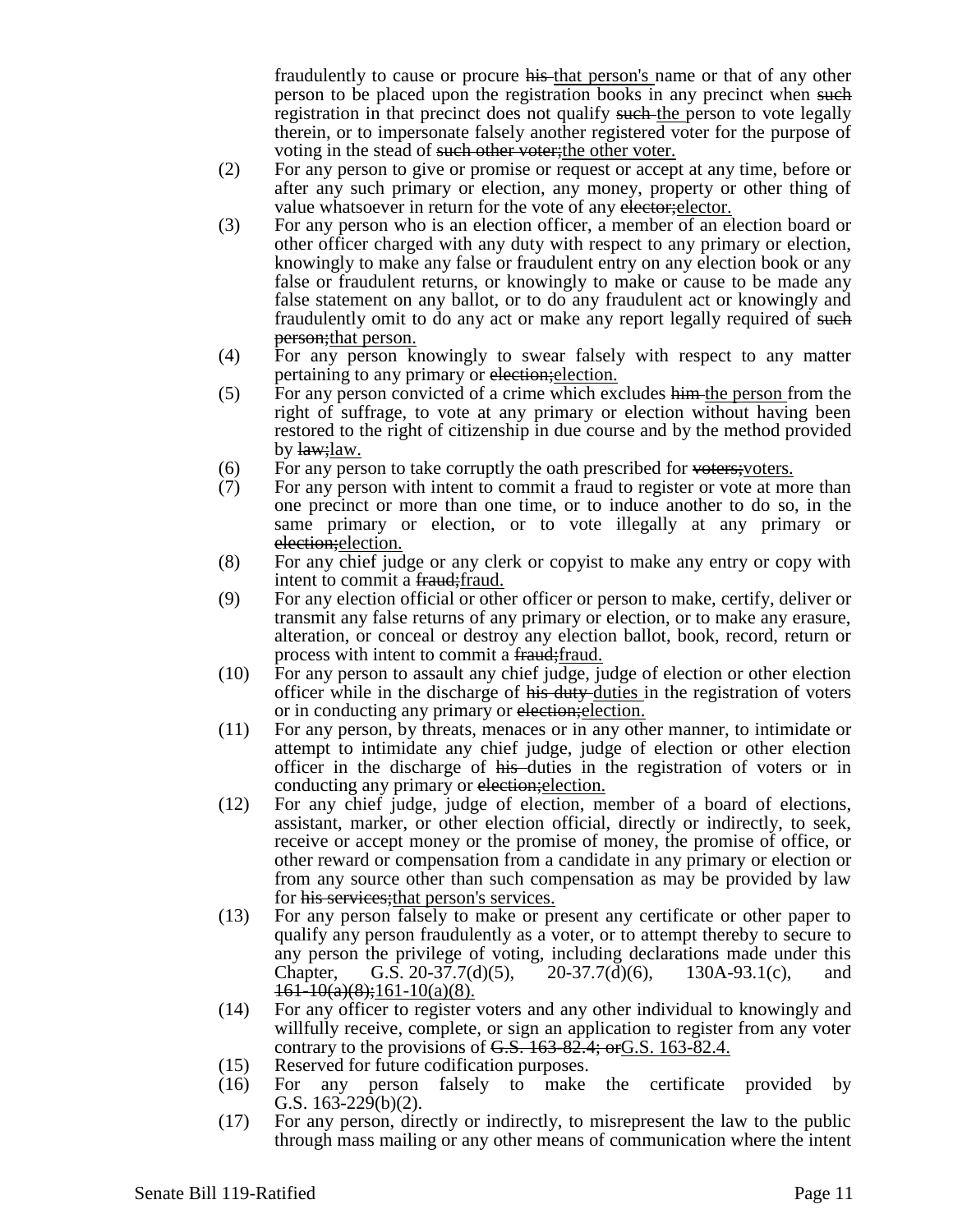and the effect is to intimidate or discourage potential voters from exercising their lawful right to vote.

- (18) For any person, knowing that a person is not a citizen of the United States, to instruct or coerce that person to register to vote or to vote."
- **SECTION 27.** G.S. 163-278.13(a1) reads as rewritten:

"(a1) Effective for each odd-numbered calendar year beginning in 2015, the dollar amount of the contribution limitation established by subsections (a), (b), and (c) of this subsection shall be increased as provided in this subsection. On July 1 of each even-numbered year, the State Board of Elections shall calculate from data from the Bureau of Labor Statistics of the United States Department of Labor Register the percent difference between the price index for the July 1 of the previous even-numbered year. That percentage increase shall be multiplied by the previous dollar amount contribution limit, that number added to the previous dollar amount contribution limit, and the total shall become effective with respect to contributions made or accepted on or after January 1 of the next odd-numbered year. If the amount after adjustment is not a multiple of one hundred dollars (\$100.00), the total shall be rounded to the nearest multiple of one hundred dollars (\$100.00). As used in this subsection the term "price index" means the average over a calendar year of the Consumer Price Index (all items – United States city average) published monthly by the Bureau of Labor Statistics. The revised amount of the dollar limit of contributions shall remain in effect for two calendar years until the next adjustment is made. The State Board of Elections shall publish the revised amount in the North Carolina Register and shall notify the Reviser Revisor of Statutes who shall adjust the dollar amounts in subsections (a), (b), and (c) of this section."

**SECTION 28.(a)** Section 2 of S.L. 2010-32 is codified as G.S. 39A-4.

**SECTION 28.(b)** G.S. 39A-4, as created by Section 27(a) of this act, reads as rewritten:

### "**§ 39A-4. Applicability; interpretation.**

(a) This Chapter applies to (i) any transfer fee covenant that is recorded after July 1,  $2010$ ; (ii) any lien that is filed to enforce a transfer fee covenant that is recorded after July 1, 2010, or purports to secure payment of a transfer fee that is recorded after July 1, 2010; and (iii) any agreement imposing a private transfer fee obligation entered into after July 1, 2010.

(b) Nothing in this act Chapter shall be interpreted to mean that a transfer fee covenant recorded prior to the effective date of this act July 1, 2010, is valid or enforceable."

**SECTION 28.(c)** Section 3 of S.L. 2010-32 reads as rewritten:

**"SECTION 3.** This act is effective when it becomes law and applies to: (i) any transfer fee covenant that is recorded after the effective date of this act; (ii) any lien that is filed to enforce a transfer fee covenant that is recorded after the effective date of this act or purports to secure payment of a transfer fee that is recorded after the effective date of this act; and (iii) any agreement imposing a private transfer fee obligation entered into after the effective date of this act.law."

**SECTION 29.** The introductory language of Section 3 of S.L. 2014-76 reads as rewritten:

"**SECTION 3. G.S.** 94-133(a) G.S. 95-133(a) reads as rewritten:"

**SECTION 30.** Section 3.5 of S.L. 2015-35 reads as rewritten:

"**SECTION 3.5.(a)** Notwithstanding the PLAN OF MERGER OF THE IREDELL COUNTY AND STATESVILLE CITY SCHOOLS, as amended by Section 2 of S.L. 2002-18, beginning in 2016, members of the Iredell-Statesville Schools Board of Education shall be elected on a partisan basis at the time of the general election in each even-numbered year as terms expire. Candidates for election to the Iredell-Statesville Schools Board of Education shall be nominated at the same time and manner as other county officers. Members elected shall take office and qualify on the first Monday in December of the year of their election and the terms of their predecessors shall expire at that same time. Vacancies on the Iredell-Statesville Schools Board of Education for positions elected on a partisan basis shall be filled in accordance with G.S. 115C-37.1.

"**SECTION 3.5.(b)** For positions elected on a nonpartisan basis in 2012 or 2014, vacancies occurring in the membership of the Iredell-States Iredell-Statesville Schools Board of Education shall be filled for the unexpired term by the remaining members of the Board of Education."

**SECTION 31.(a)** S.L. 2015-205 is amended by adding a new Part to read: "**PART X-A. UNIFORM TRUST CODE; CLARIFY REPORT ON TRUSTEE FEES.**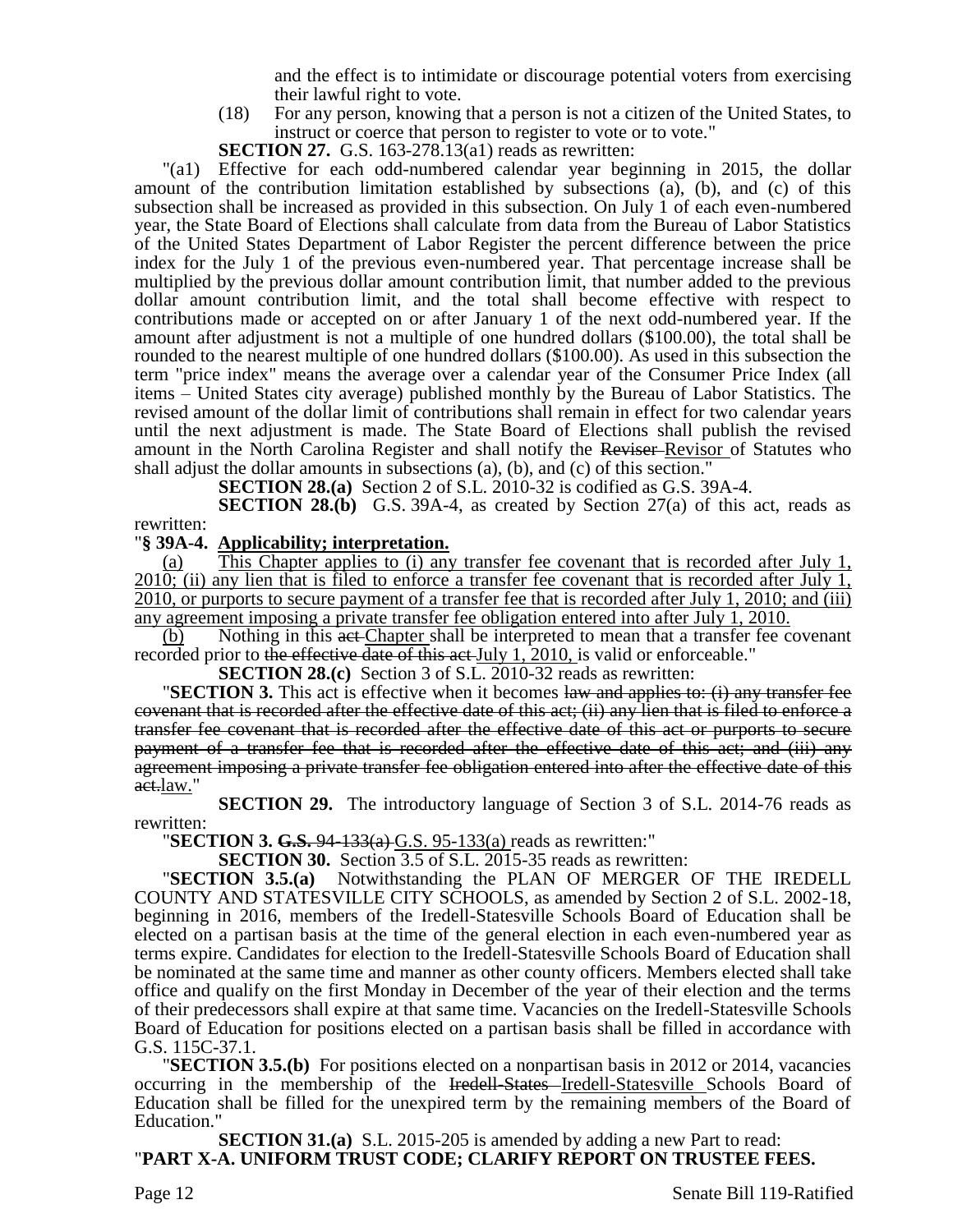**SECTION 10.5.** G.S. 36C-8-802(f) reads as rewritten:

- "(f) Notwithstanding subsection (c) of this section:
	- (1) An investment by a trustee in securities of an investment company, investment trust, or pooled investment vehicle in which the trustee or its affiliate has an investment, or to which the trustee, or its affiliate, provides services for compensation, is not presumed to be affected by a conflict between personal and fiduciary interests if the investment otherwise complies with the prudent investor rule of Article 9 of this Chapter. The investment company, investment trust, or pooled investment vehicle may compensate the trustee for providing those services out of fees charged to the trust if the trustee at least annually notifies the persons entitled under G.S. 36C-8-813 to receive a copy of the trustee's annual report provides notice of the rate and method by which the compensation was determined; determined to each beneficiary of the trust to whom the trustee owes a duty under G.S.  $36C-8-813(a)(1)$  to provide the information described in that subdivision; and
	- (2) Payment made by a trustee to an attorney, broker, accountant, or agent for services performed on behalf of the trust in the ordinary course of business is not considered to be affected by a conflict between the trustee's personal and fiduciary interests if the payment is consistent with payments generally made for the same or similar services."

**SECTION 31.(b)** Section 11(a) of S.L. 2015-205 reads as rewritten:

"**SECTION 11.(a)** The Revisor of Statutes shall cause to be printed, as annotations to the published General Statutes, all relevant portions of the Official Commentary to the Uniform Powers of Appointment Act and of the Official Commentary to the Uniform Trust Code and all explanatory comments of the drafters of those acts, Part III and Parts VI through X-A of this act, as the Revisor may deem appropriate."

# **PART II. ADDITIONAL TECHNICAL CORRECTIONS AND OTHER AMENDMENTS**

**SECTION 32.** G.S. 1C-1853(j), as enacted by S.L. 2015-107, reads as rewritten:

"(j) If a proceeding in a foreign court is brought by a foreign government entity based upon rules of law adopted for the benefit of the foreign government entity that are applied ex post facto to conduct of the defendant or if the action imposes liability for harms to individuals without requiring individualized proof of each element of the claim for each such individual, the court shall find that the action is fundamentally unfair and its judgment is repugnant to the public policy of this State under  $\overline{G.S.}$  1C-1853( $\overline{e}(3)$ ) and  $\overline{f}(5)$ . subdivisions (3) and (8) of subsection (c) of this section."

**SECTION 32.5.** G.S. 6-21.6(b) reads as rewritten:

"(b) Reciprocal attorneys' fees provisions in business contracts are valid and enforceable for the recovery of reasonable attorneys' fees and expenses only if all of the parties to the business contract sign by hand the business contract. In any suit, action, proceeding, or arbitration primarily for the recovery of monetary damages, the award of reasonable attorneys' fees may not exceed the monetary damages awarded. Signature "by hand" is not intended to prevent the application of this section to a business contract executed by either of the following:

- (1) A party's electronic signature, as defined in G.S. 66-312, if the party's electronic signature originates from an affirmative action on the part of the party to evidence acceptance and execution such as typing the party's signature or writing the party's signature with a finger or stylus on a touchscreen to indicate acceptance and execution.
- (2) A party's manual signature that is delivered by an electronic reproductive image thereof."

**SECTION 33**.**(a)** G.S. 7B-401.1(b), as amended by Section 22 of S.L. 2015-181, reads as rewritten:

- "(b) Parents. The juvenile's parent shall be a party unless one of the following applies:
	- (1) The parent's rights have been terminated.
		- (2) The parent has relinquished the juvenile for adoption, unless the court orders that the parent be made a party.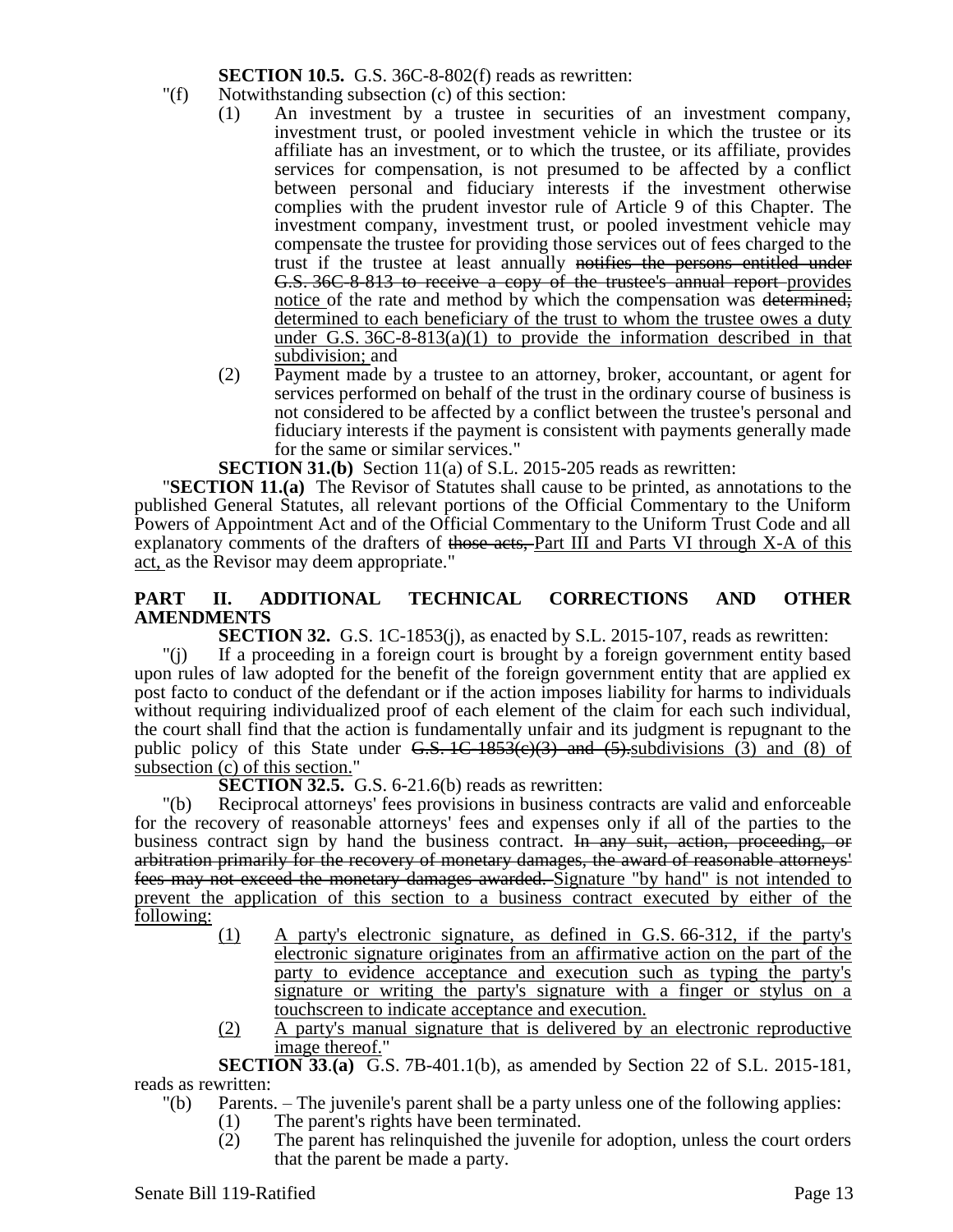(3) The parent has been convicted under G.S. 14-27.21, G.S. 14-27.22, 14-27.23, or <del>G.S.</del> 14-27.24 for an offense that resulted in the conception of the juvenile."

**SECTION 33**.**(b)** G.S. 7B-1103(c), as amended by Section 23 of S.L. 2015-181, reads as rewritten:

"(c) No person whose actions resulted in a conviction under G.S. 14-27.21, G.S. 14-27.22, 14-27.23, or G.S. 14-27.24 and the conception of the juvenile may file a petition to terminate the parental rights of another with respect to that juvenile."

**SECTION 33**.**(c)** G.S. 7B-1104, as amended by Section 24 of S.L. 2015-181, reads as rewritten:

## "**§ 7B-1104. Petition or motion.**

The petition, or motion pursuant to G.S. 7B-1102, shall be verified by the petitioner or movant and shall be entitled "In Re (last name of juvenile), a minor juvenile", who shall be a party to the action, and shall set forth such of the following facts as are known; and with respect to the facts which are unknown the petitioner or movant shall so state:

> … (3) The name and address of the parents of the juvenile. If the name or address of one or both parents is unknown to the petitioner or movant, the petitioner or movant shall set forth with particularity the petitioner's or movant's efforts to ascertain the identity or whereabouts of the parent or parents. The information may be contained in an affidavit attached to the petition or motion and incorporated therein by reference. A person whose actions resulted in a conviction under G.S. 14-27.21, G.S. 14-27.22, 14-27.23, or G.S. 14-27.24 and the conception of the juvenile need not be named in the petition.

…." **SECTION 33.(d)** This section becomes effective December 1, 2015, and applies to petitions filed on or after that date.

**SECTION 34.(a)** G.S. 7B-901(c), as enacted by S.L. 2015-136, reads as rewritten:

"(c) If the disposition order places a juvenile in the custody of a county department of social services, the court shall direct that reasonable efforts for reunification as defined in G.S. 7B-101 shall not be required if the court makes written findings of fact pertaining to any of the following:

- (1) A court of competent jurisdiction has determined that aggravated circumstances exist because the parent has committed or encouraged the commission of, or allowed the continuation of, any of the following upon the juvenile:
	- a. Sexual abuse.
	- b. Chronic physical or emotional abuse.
	- c. Torture.
	- d. Abandonment.
	- e. Chronic or toxic exposure to alcohol or controlled substances that causes impairment of or addiction in the juvenile.
	- f. Any other act, practice, or conduct that increased the enormity or added to the injurious consequences of the abuse or neglect.
- (2) A court of competent jurisdiction has terminated involuntarily the parental rights of the parent to another child of the parent.
- (3) A court of competent jurisdiction has determined that (i) the parent has committed murder or voluntary manslaughter of another child of the parent; (ii) has aided, abetted, attempted, conspired, or solicited to commit murder or voluntary manslaughter of the child or another child of the parent; (iii) has committed a felony assault resulting in serious bodily injury to the child or another child of the parent; (iv) has committed sexual abuse against the child or another child of the parent; or (v) has been required to register as a sex offender on any government-administered registry."

**SECTION 34.(b)** This section becomes effective October 1, 2015. **SECTION 34.5.** Reserved. **SECTION 35.** Reserved.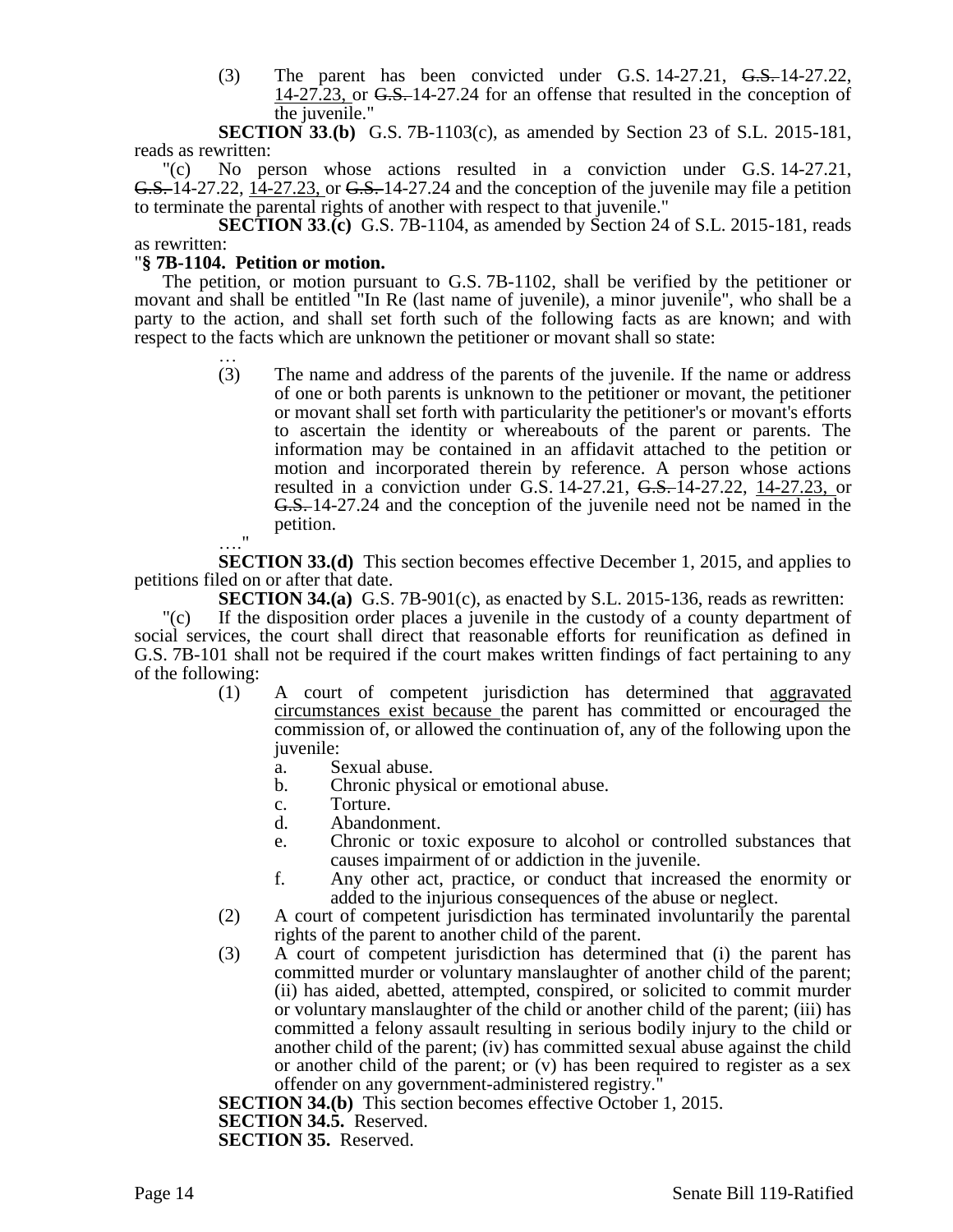**SECTION 36.(a)** G.S. 14-415.12A(a1), as enacted by S.L. 2015-105, reads as

rewritten:

"(a1) An individual who is a qualified retired law enforcement officer and has met the standards, as approved by the North Carolina Criminal Justice Education and Training Standards Commission, for handgun qualification for active law enforcement officers within the last 12 months is deemed to have satisfied the requirement under G.S.  $14-415.12(a)(4)$  that an applicant successfully complete an approved firearms safety and training course."

**SECTION 36.(b)** This section becomes effective October 1, 2015.

**SECTION 36.3.** If House Bill 318, 2015 Regular Session, becomes law, G.S. 15A-306, as enacted by Section 11 of that act is amended by adding a new subsection to read:  $"(c)$ 

Notwithstanding subsection (a) of this section, documents described in subdivision (2) of subsection (a) of this section may be used by a law enforcement officer to assist in determining the identity or residency of a person when they are the only documents providing an indication of identity or residency available to the law enforcement officer at the time."

**SECTION 37.(a)** G.S. 17C-10.1, as enacted by S.L. 2015-49, reads as rewritten: "**§ 17C-10.1. Certification of military service members and veterans with law enforcement training and experience.**

(a) Notwithstanding any other provision of law, the Commission shall waive an applicant's completion of the Commission-accredited training course and issue probationary certification to a current or honorably discharged former military police officer provided the Commission, upon evaluating the individual applicant's combined training and experience pursuant to G.S. 93B-15.1(a), determines that the applicant's combined training and experience is substantially equivalent to or exceeds the minimum expectations for employment as a law enforcement officer and the applicant satisfies all of the following conditions:

…" **SECTION 37.(b)** Not later than April 1, 2016, the Criminal Justice Education and Training Standards Commission shall provide a compliance report on the implementation of G.S. 17C-10.1 to the cochairs of the Joint Legislative Oversight Committee on Justice and Public Safety and to the cochairs of the House Homeland Security, Military, and Veterans Affairs Committee.

**SECTION 38.(a)** G.S. 20-28(a2) reads as rewritten:

"(a2) Driving Without Reclaiming License. – A person convicted under subsection  $(a)$ subsection (a) or (a1) of this section shall be punished as if the person had been convicted of driving without a license under G.S. 20-35 if the person demonstrates to the court that either subdivisions  $(1)$  and  $(2)$ , or subdivision  $(3)$  of this subsection of the following is true:

- (1) At the time of the offense, the person's license was revoked solely under G.S. 20-16.5; and G.S. 20-16.5 and one of the following applies:
- $\left( \frac{2}{2} \right)$  a. The offense occurred more than 45 days after the effective date of a revocation order issued under G.S. 20-16.5(f) and the period of revocation was 45 days as provided under subdivision  $(\bar{3})$  of that subsection; or
	- b. The offense occurred more than 30 days after the effective date of the revocation order issued under any other provision of G.S. 20-16.5; orG.S. 20-16.5.
- (3) At the time of the offense the person had met the requirements of G.S. 50-13.12, or G.S. 110-142.2 and was eligible for reinstatement of the person's drivers license privilege as provided therein.

In addition, a person punished under this subsection shall be treated for drivers license and insurance rating purposes as if the person had been convicted of driving without a license under G.S. 20-35, and the conviction report sent to the Division must indicate that the person is to be so treated."

### **SECTION 38.(b)** G.S. 20-179(c) reads as rewritten:

"(c) Determining Existence of Grossly Aggravating Factors. – At the sentencing hearing, based upon the evidence presented at trial and in the hearing, the judge, or the jury in superior court, must first determine whether there are any grossly aggravating factors in the case. Whether a prior conviction exists under subdivision (1) of this subsection, or whether a conviction exists under subdivision  $(d)(5)$  of this section, shall be matters to be determined by the judge, and not the jury, in district or superior court. If the sentencing hearing is for a case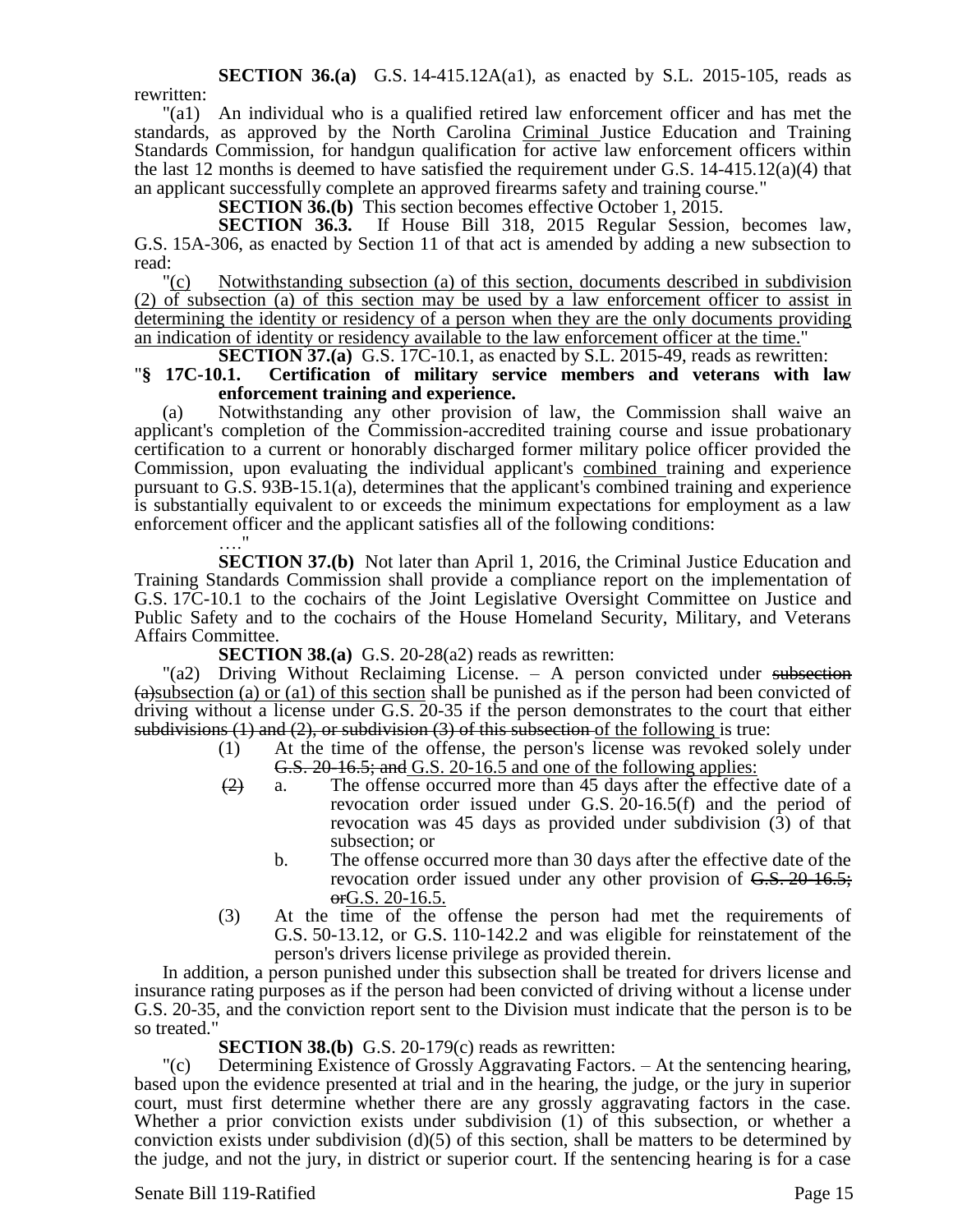remanded back to district court from superior court, the judge shall determine whether the defendant has been convicted of any offense that was not considered at the initial sentencing hearing and impose the appropriate sentence under this section. The judge must impose the Aggravated Level One punishment under subsection (f3) of this section if it is determined that three or more grossly aggravating factors apply. The judge must impose the Level One punishment under subsection (g) of this section if it is determined that the grossly aggravating factor in subdivision (4) of this subsection applies or two of the other grossly aggravating factors apply. If the judge does not find that the aggravating factor at subdivision (4) of this subsection applies, then the judge must impose the Level Two punishment under subsection (h) of this section if it is determined that only one of the other grossly aggravating factors applies. The grossly aggravating factors are:

- $(1)$  A prior conviction for an offense involving impaired driving if:
	- a. The conviction occurred within seven years before the date of the offense for which the defendant is being sentenced; or
	- b. The conviction occurs after the date of the offense for which the defendant is presently being sentenced, but prior to or contemporaneously with the present sentencing; or
	- c. The conviction occurred in district court; the case was appealed to superior court; the appeal has been withdrawn, or the case has been remanded back to district court; and a new sentencing hearing has not been held pursuant to G.S. 20-38.7.

Each prior conviction is a separate grossly aggravating factor.

(2) Driving by the defendant at the time of the offense while his driver's license was revoked under G.S. 20-28(a1), and the revocation was an impaired driving revocation under G.S.  $20-28.2(a)$ , pursuant to G.S. 20-28(a1).

… In imposing an Aggravated Level One, a Level One, or a Level Two punishment, the judge may consider the aggravating and mitigating factors in subsections (d) and (e) in determining the appropriate sentence. If there are no grossly aggravating factors in the case, the judge must weigh all aggravating and mitigating factors and impose punishment as required by subsection (f)."

**SECTION 38.(c)** This section becomes effective December 1, 2015, and applies to convictions on or after that date. Prosecutions for offenses committed before the effective date of this section are not abated or affected by this section, and the statutes that would be applicable but for this section remain applicable to those prosecutions.

**SECTION 38.3.(a)** G.S. 20-28.9(a), as amended by Section 27.3(d) of S.L. 2015-241, reads as rewritten:

"(a) The State Surplus Property Agency is authorized to enter into a contract for a statewide service or contracts for regional services to tow, store, process, maintain, and sell motor vehicles seized pursuant to G.S. 20-28.3. All motor vehicles seized under G.S. 20-28.3 shall be subject to contracts entered into pursuant to this section. Contracts shall be let by the State Surplus Property Agency in accordance with the provisions of Article 3 of Chapter 143 of the General Statutes. Nothing in this section shall be construed to prohibit the State Surplus Property Agency from entering into contracts pursuant to this section for some regions of the State while performing the work of towing, storing, processing, maintaining, and selling motor vehicles seized pursuant to G.S. 20-28.3 itself in other regions of the State. All contracts shall ensure the safety of the motor vehicles while held and any funds arising from the sale of any seized motor vehicle. The contract shall require the contractor to maintain and make available to the agency a computerized up-to-date inventory of all motor vehicles held under the contract, together with an accounting of all accrued charges, the status of the vehicle, and the county school fund to which the proceeds of sale are to be paid. The contract shall provide that the contractor shall pay the towing and storage charges owed on a seized vehicle to a commercial towing company at the time the seized vehicle is obtained from the commercial towing company, with the contractor being reimbursed this expense when the vehicle is released or sold. The State Surplus Property Agency shall not enter into any contract under this section under which the State will be obligated to pay a deficiency arising from the sale of any forfeited motor vehicle."

**SECTION 38.3.(b)** This section becomes effective July 1, 2015. **SECTION 38.5.** Reserved.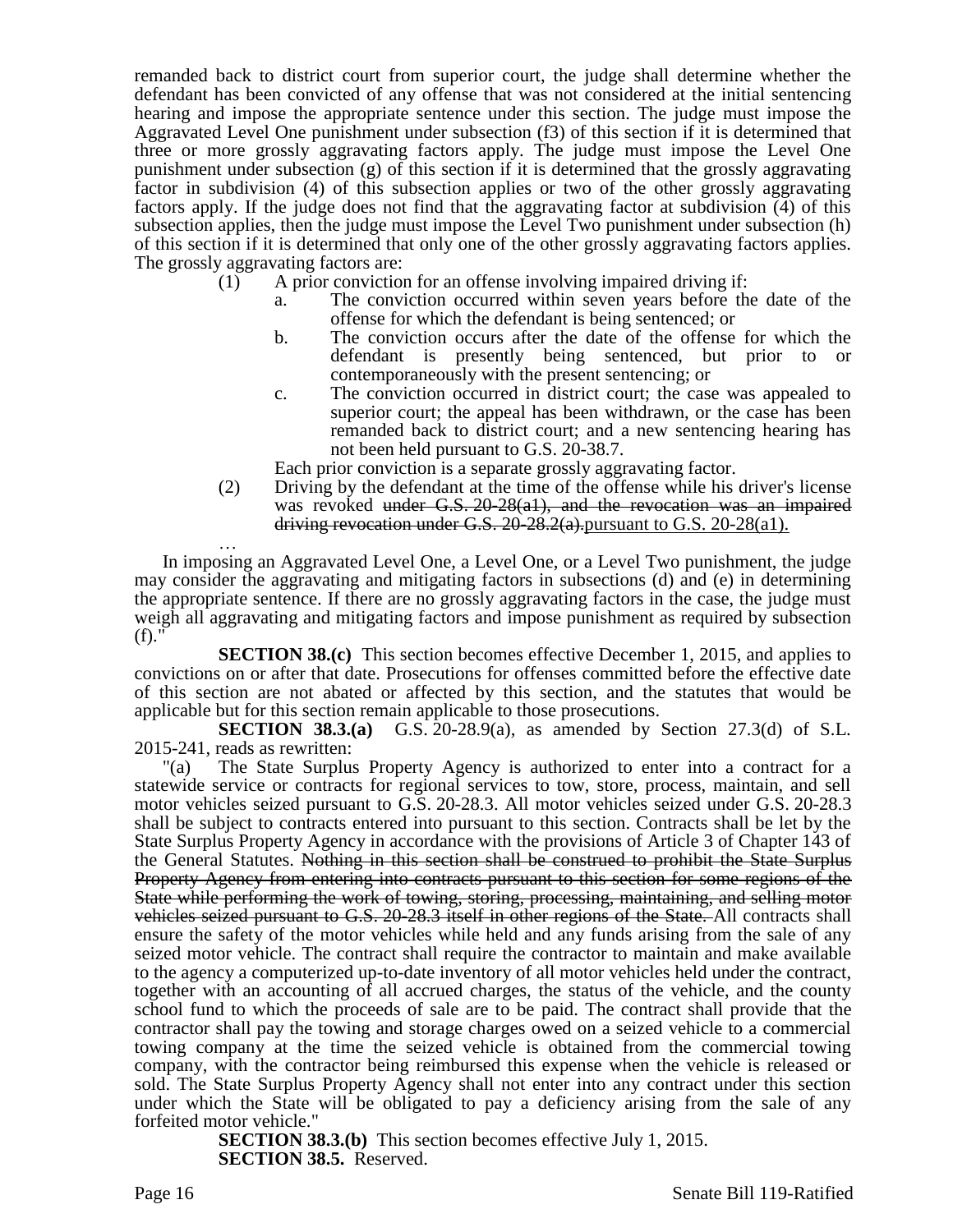**SECTION 39.(a)** G.S. 20-38.7(c)(3), as enacted by Section 5 of S.L. 2015-150, reads as rewritten:<br> $"(3)$ 

If the appeal is withdrawn and remanded pursuant to G.S. 15A-1341(h),G.S. 15A-1431(h), the prosecutor has certified to the clerk, in writing, that the prosecutor consents to the withdrawal and remand and has no new sentencing factors to offer the court."

**SECTION 39.(b)** This section becomes effective December 1, 2015.

**SECTION 40.** G.S. 20-58.4A(i) reads as rewritten:

"(i) Mandatory Participation. – Beginning January 1, July 1, 2016, all individuals and lienholders who are normally engaged in the business or practice of financing motor vehicles, and who conduct at least five transactions annually, shall utilize the electronic lien system implemented in subsection (a) of this section to record information concerning the perfection and release of a security interest in a vehicle."

**SECTION 40.6.(a)** G.S. 20-63(b1), as amended by subsection (a) of Section 29.40 of S.L. 2015-241, reads as rewritten:

"(b1) The following special registration plates do not have to be a "First in Flight" plate or "First in Freedom" plate as provided in subsection (b) of this section. The design of the plates that are not "First in Flight" plates or "First in Freedom" plates must be developed in accordance with G.S. 20-79.4(a3). For special plates authorized in G.S. 20-79.7 on or after July 1, 2013, the Division may not issue the plate on a background under this subsection unless it receives at least 200 applications for the plate in addition to the applications required under G.S. 20-79.4 or G.S. 20-81.12.

… (53) Kappa Alpha Psi Fraternity."

**SECTION 40.6.(b)** G.S. 20-79.4(b)(105) reads as rewritten:

"(105) Kappa Alpha Psi Fraternity. – Issuable to the registered owner of a motor vehiclevehicle who is a member of the Kappa Alpha Psi Fraternity. The plate shall bear the fraternity's symbol and name. The Division may not issue the plate authorized by this subdivision unless it receives at least 300 applications for the plate."

**SECTION 40.6.(c)** Nothing in G.S. 20-63(b1) or G.S. 20-79.3A(a) shall be construed as requiring an additional 200 applications for the Division of Motor Vehicles to issue a full-color background "Kappa Alpha Psi Fraternity" special registration plate in accordance with G.S. 20-63(b1), as amended by subsection (a) of this section.

**SECTION 40.6.(d)** This section becomes effective 90 days after S.L. 2015-241 becomes law.

**SECTION 41.** G.S. 20-116 is amended by adding a new subsection to read:

"(o) Notwithstanding any provision of this section to the contrary, the following may operate on the highways of this State without an oversize permit for the purpose of Department snow removal and snow removal training operations:

- (1) Truck supporting snow plows with blades not exceeding 12 feet in width. A truck operated pursuant to this subdivision shall have adequate illumination when the plow is in the up and the down positions; visible signal lights; and a plow that is angled so that the minimum width is exposed to oncoming traffic during periods of travel between assignments.
- (2) Motor graders not exceeding 102 inches in width, measured from the outside edge of the tires. A motor grader operated pursuant to this subdivision shall have adequate illumination when the moldboard is in the up and down positions; visible signal lights; and a moldboard that is angled not to exceed 102 inches during periods of travel between assignments."

**SECTION 42.(a)** G.S. 20-286(10), as amended by Section 8 of S.L. 2015-125 and by Section 1.2 of S.L. 2015-232, reads as rewritten:

- "(10) Motor vehicle. Any motor propelled vehicle, trailer or semitrailer, required to be registered under the laws of this State. This term does not include mopeds, as that term is defined in G.S. 20-4.01.
	- a. "New motor vehicle" means a motor vehicle that has never been the subject of a completed, successful, or conditional sale that was subsequently approved other than between new motor vehicle dealers, or between a manufacturer and a new motor vehicle dealer of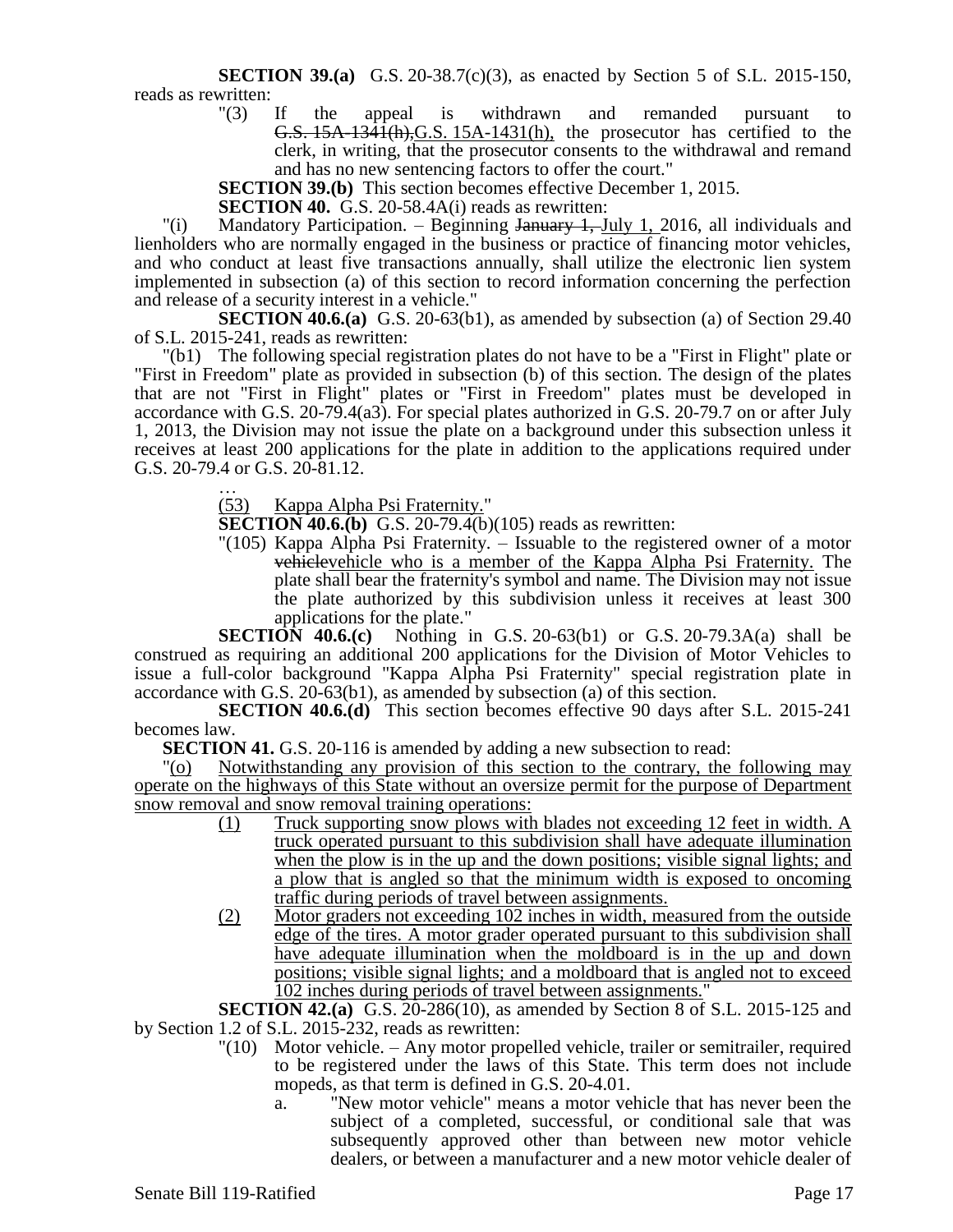the same franchise. For purposes of this subdivision, the use of a new motor vehicle by a new motor vehicle dealer for demonstration or service loaner purposes does not render the new motor vehicle a used motor vehicle, notwithstanding (i) the commencement of  $\overrightarrow{H}$  the manufacturer's original warranty as a result of the franchised dealer's use of the vehicle for demonstration or loaner purposes-purposes, or (ii) the dealer's receipt of incentive or warranty compensation or other reimbursement or consideration from a manufacturer, factory branch, distributor, distributor branch or  $\overrightarrow{H}$  (ii)from a third-party warranty, maintenance, or service contract company relating to the use of a vehicle as a demonstrator or service loaner.

b. "Used motor vehicle" means a motor vehicle other than described in paragraph (10)a above."

**SECTION 42.(b)** G.S. 20-79(d), as amended by Section 1.4(a) of S.L. 2015-232, reads as rewritten:

"(d) Restrictions on Use. – A dealer license plate may be displayed only on a motor vehicle that meets all of the following requirements:

- (1) Is part of the inventory of the dealer.<br>(2) Is not consigned to the dealer.
- Is not consigned to the dealer.
- (3) Is covered by liability insurance that meets the requirements of Article 9A of this Chapter.
- 
- (4) Is not used by the dealer in another business in which the dealer is engaged.<br>(5) Is driven on a highway by a person who meets one of the followin Is driven on a highway by a person who meets one of the following descriptions:
	- a. Has a demonstration permit to test-drive the motor vehicle and carries the demonstration permit while driving the motor vehicle.
	- b. Is an officer or sales representative of the dealer and is driving the vehicle for a business purpose of the dealer.
	- c. Is an employee of the dealer and is driving the vehicle in the course of employment.
	- d. Is an employee of the dealer or of a contractor of the dealer and is driving the vehicle within a 20-mile radius of a place where the vehicle is being repaired or otherwise prepared for sale.
	- e. Is an employee of the dealer or of a contractor of the dealer and is transporting the vehicle to or from a vehicle auction or to the dealer's established salesroom.
	- f. Is an officer, sales representative, or other employee of a franchised motor vehicle dealer or is an immediate family member of an officer, sales representative, or other employee of a franchised motor vehicle dealer.
- (6) A copy of the registration card for the dealer plate issued to the dealer is carried by the person operating the motor vehicle or, if the person is operating the motor vehicle in this State, the registration card is maintained on file at the dealer's address listed on the registration card, and the registration card must be able to be produced within 24 hours upon request of any law enforcement officer.

A dealer may issue a demonstration permit for a motor vehicle to a person licensed to drive that type of motor vehicle. A demonstration permit authorizes each person named in the permit to drive the motor vehicle described in the permit for up to 96 hours after the time the permit is issued. A dealer may, for good cause, renew a demonstration permit for one additional 96-hour period. A franchised motor vehicle dealer is not prohibited from using a demonstration permit pursuant to this subsection by reason of the dealer's receipt of  $\leftrightarrow$  incentive or warranty compensation or other reimbursement or consideration from a manufacturer, factory branch, distributor, distributor branch or  $\frac{1}{1+\frac{1}{2}}$  a third-party warranty, maintenance, or service contract company relating to the use of the vehicle as a demonstrator or service loaner."

**SECTION 43.** G.S. 45-91(5) reads as rewritten:

"(5) The obligations of mortgage servicers set forth in G.S. 53-243.11. G.S. 53-244.110."

**SECTION 44.(a)** G.S. 48-3-605 is amended by adding a new subsection to read:

Page 18 Senate Bill 119-Ratified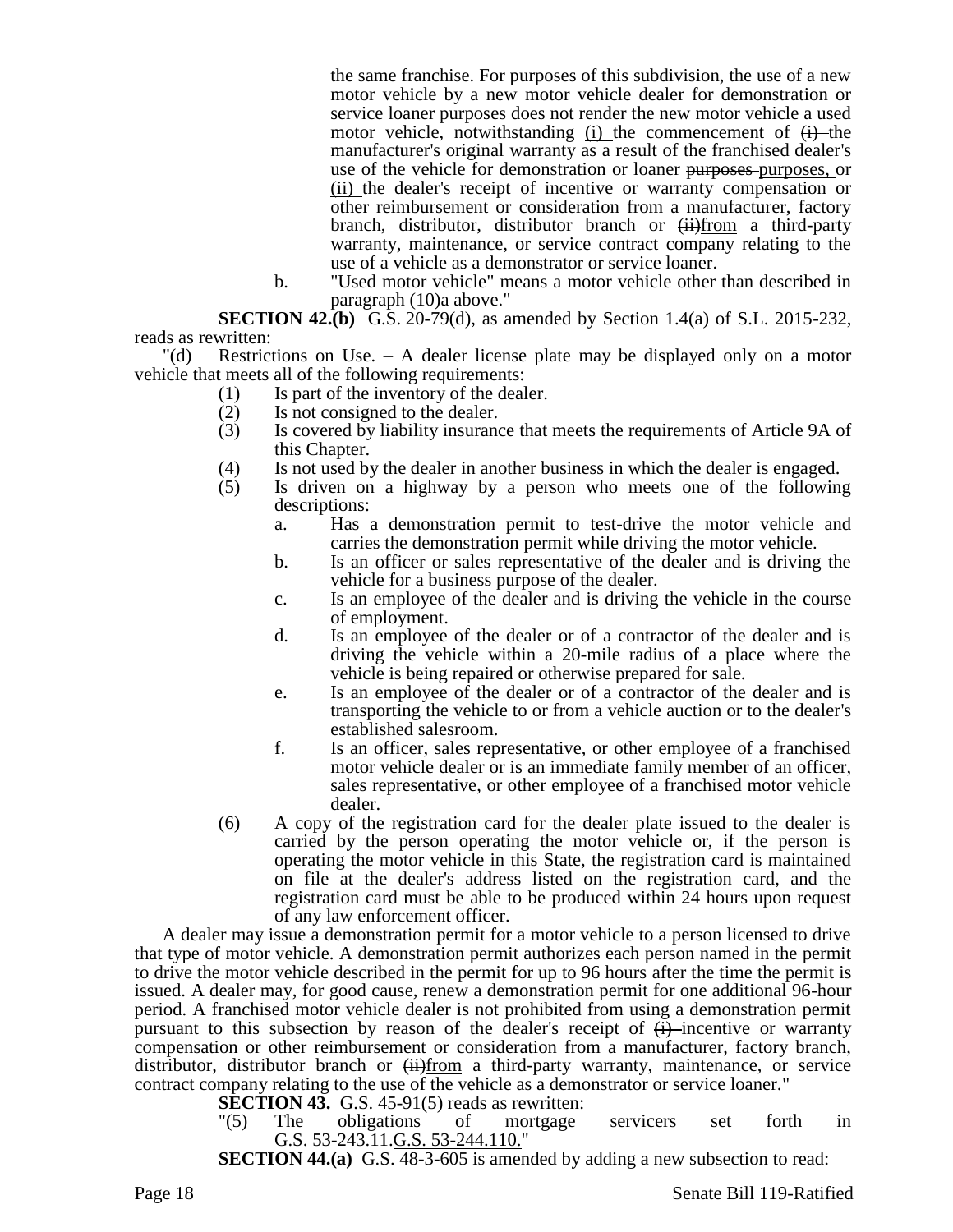$\Gamma(g)$  The office of the clerk of superior court, the district court, and the superior court shall each be a court of competent jurisdiction for the purposes of (i) judicial proceedings for accepting voluntary consents to adoption under 25 U.S.C. § 1913, (ii) making determinations as to whether there is good cause to deviate from placement preferences under 25 U.S.C. § 1915(a), or (iii) judicial proceedings for voluntary consent to adoption in conformance with the laws of any state."

**SECTION 44.(b)** G.S. 48-3-702(b) reads as rewritten:

"(b) The provisions of G.S.  $48-3-605(b)$ , (e), and  $(f)$ , and (g) also apply to a relinquishment executed under this Part."

**SECTION 44.5.(a)** Article 36 of Chapter 58 of the General Statutes is amended by adding a new section to read:

## "**§ 58-36-87. Affiliate transfer of policies.**

Delivery by an insurer of a policy superseding a policy previously issued by the insurer at the end of the previously issued policy period is not a refusal to renew when it is delivered by:

- $\frac{(1)}{(2)}$  The same insurer; or<br>An affiliate or subsi-
- An affiliate or subsidiary, as those terms are defined in G.S. 58-19-5, that has a financial strength rating, issued by an industry-recognized independent insurance rating company, which financial strength rating is at least as good as the insurer issuing the superseded policy. The provisions of G.S. 58-36-110 and G.S. 58-36-85 apply to the affiliate or subsidiary as if it were the same insurer issuing the policy."

**SECTION 44.5.(b)** This section expires June 30, 2016.

**SECTION 45.** Reserved.

**SECTION 46.** G.S. 62A-41(2) reads as rewritten:

- "(2) Six members appointed by the General Assembly upon the recommendation of the Speaker of the House of Representatives as follows:
	- a. An individual who is a sheriff, appointed upon the recommendation of the North Carolina Sheriffs' Association, Inc.
	- b. An individual who represents CMRS providers operating in North Carolina.
	- c. An individual who represents the North Carolina chapter of the Association of Public Safety Communications Officials (APCO).
	- d. Two individuals who represent local exchange carriers operating in North Carolina, one of whom represents a local exchange carrier with less than 50,000 access lines.
	- e. A fire chief with experience operating or supervising a PSAP or a director/manager of a fire-based PSAP, appointed upon the recommendation of the North Carolina Firemen's Association."

**SECTION 47.** G.S. 84-24 reads as rewritten:

### "**§ 84-24. Admission to practice.**

For the purpose of examining applicants and providing rules and regulations for admission to the Bar including the issuance of license therefor, there is hereby created the Board of Law Examiners, which shall consist of 11 members of the Bar, elected by the Council, who need not be members of the Council. No teacher in any law school, however, shall be eligible. The members of the Board of Law Examiners elected from the Bar shall each hold office for a term of three years.

The Board of Law Examiners shall elect a member of the Board as chair thereof, and the Board may employ an executive secretary and provide such assistance as may be required to enable the Board to perform its duties promptly and properly. The chair and any employees shall serve for a period of time determined by the Board.

The examination shall be held in the manner and at the times as the Board of Law Examiners may determine.

The Board of Law Examiners shall have full power and authority to make or cause to be made such examinations and investigations as may be deemed by it necessary to satisfy it that the applicants for admission to the Bar possess the qualifications of character and general fitness requisite for an attorney and counselor-at-law and to this end the Board of Law Examiners shall have the power of subpoena and to summons and examine witnesses under oath and to compel their attendance and the production of books, papers and other documents and writings deemed by it to be necessary or material to the inquiry and shall also have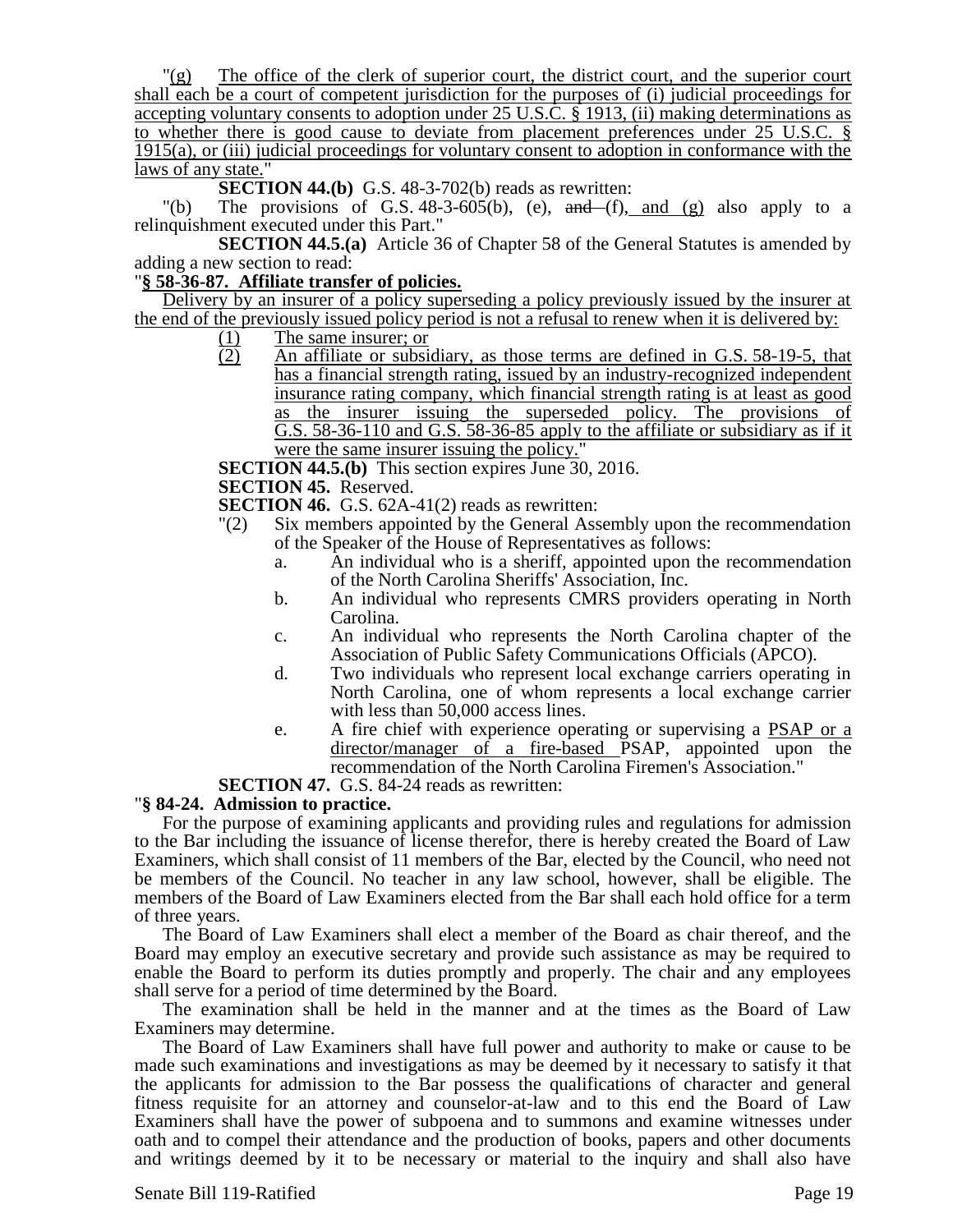authority to employ and provide assistance as may be required to enable it to perform its duties promptly and properly. Records, papers, and other documents containing information collected and compiled by the Board or its members or employees as a result of investigations, inquiries, or interviews conducted in connection with examinations or licensing matters, are not public records within the meaning of Chapter 132 of the General Statutes.

All applicants for admission to the Bar shall be fingerprinted to determine whether the applicant has a record of criminal conviction in this State or in any other state or jurisdiction. The information obtained as a result of the fingerprinting of an applicant shall be limited to the official use of the Board of Law Examiners in determining the character and general fitness of the applicant.

The Department of Public Safety may provide a criminal record check to the Board of Law Examiners for a person who has applied for a license through the Board. The Board shall provide to the Department of Public Safety, along with the request, the fingerprints of the applicant, any additional information required by the Department of Public Safety, and a form signed by the applicant consenting to the check of the criminal record and to the use of the fingerprints and other identifying information required by the State or national repositories. The applicant's fingerprints shall be forwarded to the State Bureau of Investigation for a search of the State's criminal history record file, and the State Bureau of Investigation shall forward a set of the fingerprints to the Federal Bureau of Investigation for a national criminal history check. The Board shall keep all information pursuant to this subsection privileged, in accordance with applicable State law and federal guidelines, and the information shall be confidential and shall not be a public record under Chapter 132 of the General Statutes.

The Department of Public Safety may charge each applicant a fee for conducting the checks of criminal history records authorized by this section.

The Board of Law Examiners, subject to the approval of the Council, shall by majority vote, from time to time, make, alter, and amend such rules and regulations for admission to the Bar as in their judgment shall promote the welfare of the State and the profession: Provided, that any no change in the educational requirements for admission to the Bar that establishes an additional or greater requirement shall not-become effective within until two years from after the date of the adoption of the change.

All rules and regulations, and modifications, alterations and amendments thereof, shall be recorded and promulgated as provided in G.S. 84-21 in relation to the certificate of organization and the rules and regulations of the Council.

Whenever the Council shall order the restoration of license to any person as authorized by G.S. 84-32, it shall be the duty of the Board of Law Examiners to issue a written license to the person, noting thereon that the license is issued in compliance with an order of the Council, whether the license to practice law was issued by the Board of Law Examiners or the Supreme Court in the first instance.

Appeals from the Board shall be had in accordance with rules or procedures as may be approved by the Supreme Court as may be submitted under G.S. 84-21 or as may be promulgated by the Supreme Court."

**SECTION 47.5.(a)** G.S. 89C-19 reads as rewritten:

#### "**§ 89C-19. Public works; requirements where public safety involved.**

This State and its political subdivisions such as counties, cities, towns, or other political entities or legally constituted boards, commissions, public utility companies, or authorities, or officials, or employees of these entities shall not engage in the practice of engineering or land surveying involving either public or private property where the safety of the public is directly involved without the project being under the direct supervision responsible charge of a professional engineer for engineering projects, or a professional land surveyor for land surveying projects, as provided for the practice of the respective professions by this Chapter.

An official or employee of the State or any political subdivision specified in this section, holding the positions set out in this section as of June 19, 1975, shall be exempt from the provisions of this section so long as such official or employee is engaged in substantially the same type of work as is involved in the present position.

Nothing in this section shall be construed to prohibit inspection, maintenance and service work done by employees of the State of North Carolina, any political subdivision of the State, or any municipality including construction, installation, servicing, and maintenance by regular full-time employees of, secondary roads and drawings incidental to work on secondary roads, streets, street lighting, traffic-control signals, police and fire alarm systems, waterworks, steam,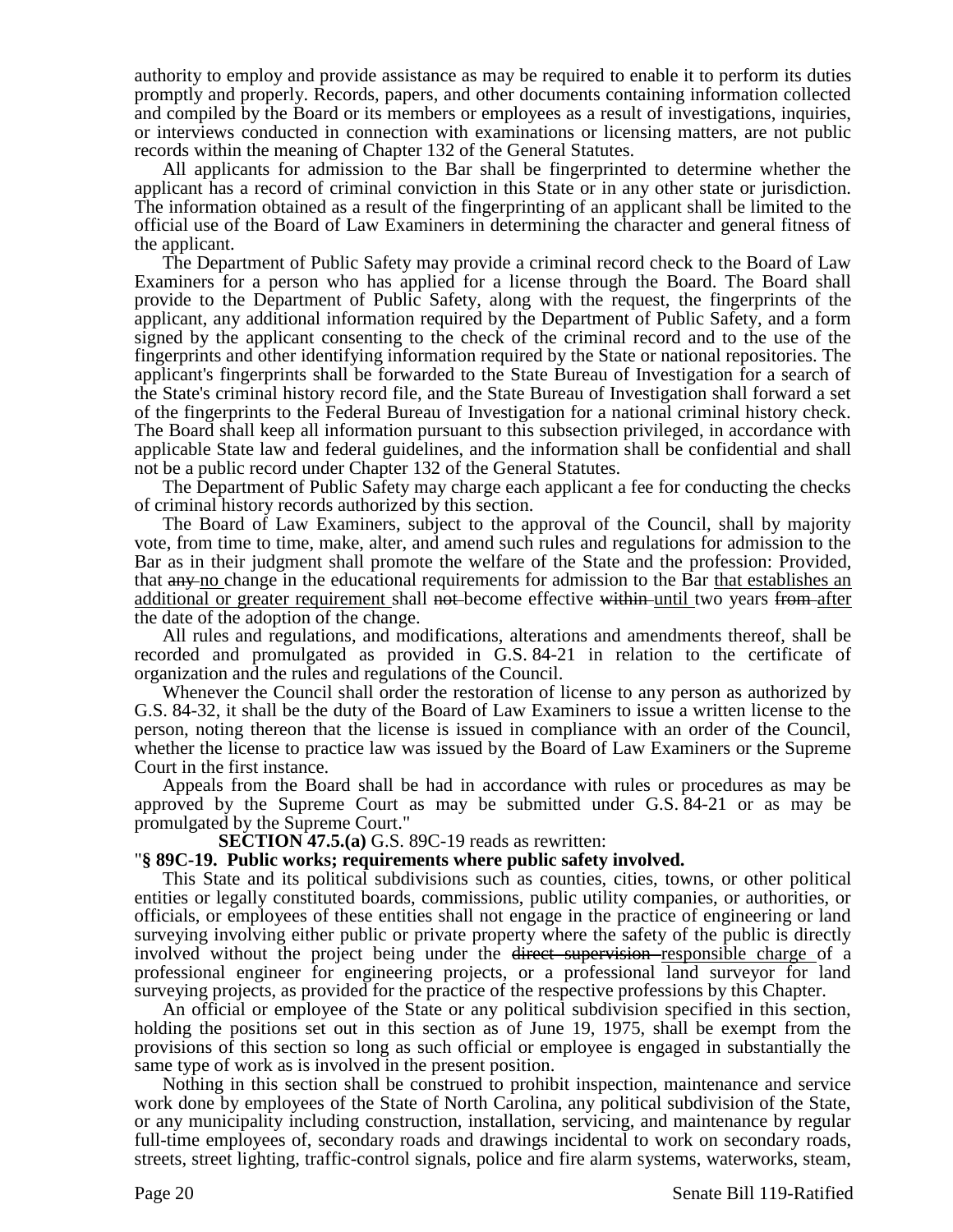electric and sewage treatment and disposal plants, the services of superintendents, inspectors or foremen regularly employed by the State of North Carolina or any political subdivision of the State, or municipal corporation.

The provisions in this section shall not be construed to alter or modify the requirements of Article 1 of Chapter 133 of the General Statutes."

- **SECTION 47.5.(b)** G.S. 89C-25(7a) reads as rewritten:
- "(7a) The engineering or surveying activities of a person as defined by G.S. 89C-3(5) who is engaged in manufacturing, processing, producing, or transmitting and delivering a <del>product,</del>product or public utility service, and which activities are reasonably necessary and connected with the primary services performed by individuals regularly employed in the ordinary course of business by the person, provided that the engineering or surveying activity is not a holding out or an offer to the public of engineering or surveying services, as prohibited by this Chapter. The engineering and surveying services may not be offered, performed, or rendered independently from the primary services rendered by the person. For purposes of this subdivision, "activities reasonably necessary and connected with the primary service" include the following:
	- a. Installation or servicing of the person's product or public utility service by employees of the person conducted outside the premises of the person's business.
	- b. Design, acquisition, installation, or maintenance of machinery, equipment, or apparatus incidental to the manufacture or installation of the product or public utility service performed by employees of the person upon property owned, leased, or used by the person.
	- c. Research and development performed in connection with the manufacturing, processing, or production of the person's product or public utility service by employees of the person.

Engineering or surveying activities performed pursuant to this subdivision, where the safety of the public is directly involved, shall be under the responsible charge of a licensed professional engineer or licensed professional surveyor."

**SECTION 48.(a)** G.S. 90-94(3), as amended by S.L. 2015-162, reads as rewritten:

"(3) Synthetic cannabinoids. – Any quantity of any synthetic chemical compound that (i) is a cannabinoid receptor agonist and mimics the pharmacological effect of naturally occurring substances or (ii) has a stimulant, depressant, or hallucinogenic effect on the central nervous system that is not listed as a controlled substance in Schedule I through V, and is not an FDA-approved drug. Synthetic cannabinoids include, but are not limited to, the substances listed in sub-subdivisions a. through  $\frac{1}{2}$  find the subdivision and any substance that contains any quantity of their salts, isomers (whether optical, positional, or geometric), homologues, and salts of isomers and homologues, unless specifically excepted, whenever the existence of these salts, isomers, homologues, and salts of isomers and homologues is possible within the specific chemical designation. The following substances are examples of synthetic cannabinoids and are not intended to be inclusive of the substances included in this Schedule: .…"

**SECTION 48.(b)** This section becomes effective December 1, 2015.

**SECTION 48.5.** G.S. 90-113.101(1), as amended by S.L. 2015-154 and by Section 14 of this act, reads as rewritten:

> "(1) Caregiver. – An individual that is at least 18 years of age and a resident of North Carolina who is a parent, legal guardian, or custodian of a patient and is registered with the Department of Health and Human and Services under G.S. 90-113.102 who possesses a written statement dated and signed by a neurologist that states all of the following:

…."

**SECTION 49.** Reserved. **SECTION 50.** Reserved. **SECTION 51.** Reserved.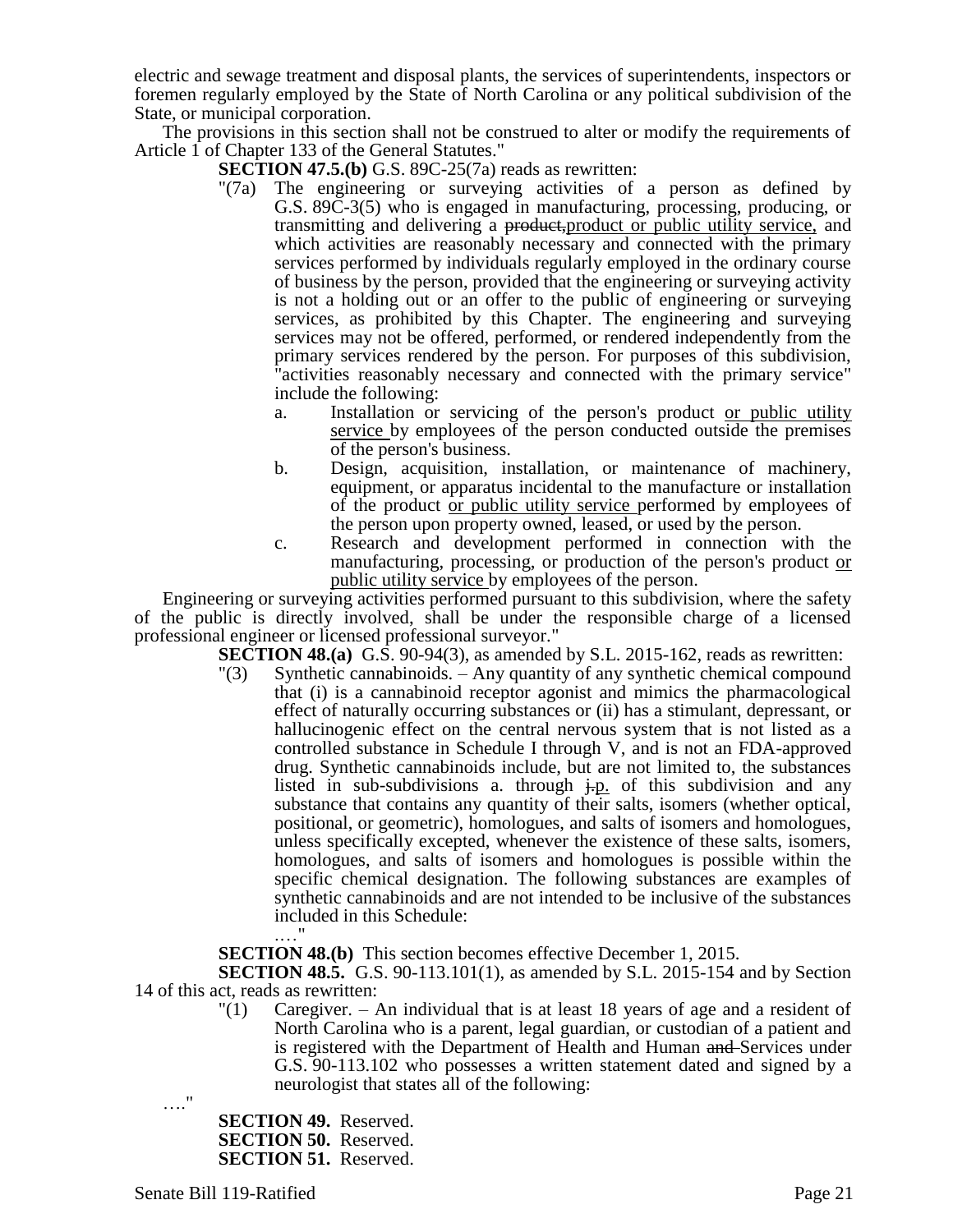## **SECTION 52.** G.S. 97-101 reads as rewritten:

#### "**§ 97-101. Collection of fines and penalties.**

The Industrial Commission shall have the power by civil action brought in its own name to enforce the collection of any fines or penalties provided by this Article, and fines or penalties collected by the Commission shall become a part of the maintenance fund referred to in subsection (j) of G.S. 97-100. Article."

**SECTION 53.** G.S. 97-200(a) reads as rewritten:

#### "**§ 97-200. Claims administration.**

(a) A self-insurer shall not utilize any claims adjuster unless the adjuster is licensed under G.S. 58-33-25.G.S. 58-33-26."

**SECTION 54.(a)** G.S. 104E-5, as amended by Section 14.30(v) of S.L. 2015-241, reads as rewritten:

### "**§ 104E-5. Definitions.**

".<br>. . . . .

Unless a different meaning is required by the context, the following terms as used in this Chapter shall have the meanings hereinafter respectively ascribed to them:

- (1) "Agreement materials" means those materials licensed by the State under agreement with the United States Nuclear Regulatory Commission and which include by-product, source or special nuclear materials in a quantity not sufficient to form a critical mass, as defined by the Atomic Energy Act of 1954 as amended.
- … (14b) "Secretary" means the Secretary of Environmental Quality.Health and Human Services.  $^{\bullet}$

**SECTION 54.(b)** G.S. 104E-7(a), as amended by Section  $14.30(u)$  of S.L. 2015-241, reads as rewritten:

#### "**§ 104E-7. Radiation Protection Commission – Creation and powers.**

(a) There is hereby created the North Carolina Radiation Protection Commission of the Department of Environmental Quality Department of Health and Human Services with the power to promulgate rules and regulations to be followed in the administration of a radiation protection program. All rules and regulations for radiation protection that were adopted by the Commission for Public Health and are not inconsistent with the provisions of this Chapter shall remain in full force and effect unless and until repealed or superseded by action of the Radiation Protection Commission. The Radiation Protection Commission is authorized:

**SECTION 54.(c)** G.S. 104E-15(b), as amended by Section 14.30(u) of S.L. 2015-241, reads as rewritten:

### "**§ 104E-15. Transportation of radioactive materials.**

… (b) The Department is authorized to enter into agreements with the respective federal agencies designed to avoid conflict or duplication of effort and/or conflict in enforcement and inspection activities so that:

(1) Rules and regulations adopted by the Commission pursuant to this section of this Chapter may be enforced, within their respective jurisdictions, by any authorized representatives of the Department of Environmental QualityDepartment of Health and Human Services and the Department of Transportation, according to mutual understandings between such departments of their respective responsibilities and authorities. …."

**SECTION 54.(d)** G.S. 104E-17, as amended by Section 14.30(v) of S.L. 2015-241, reads as rewritten:

### "**§ 104E-17. Payments to State and local agencies.**

Upon completion of any project or activity stated in G.S.  $104E-16(a)(1)$ , and from time to time during any project or activity stated in G.S. 104E-16(a)(2), each State and local agency that has participated by furnishing personnel, equipment or material shall deliver to the Department a record of the expenses incurred by the agency. The amount of incurred expenses shall be disbursed by the Secretary of Environmental Quality Health and Human Services to each such agency from the Radiation Protection Fund. Upon completion of any project or activity stated in G.S.  $104E-16(a)(1)$ , and from time to time during any project or activity stated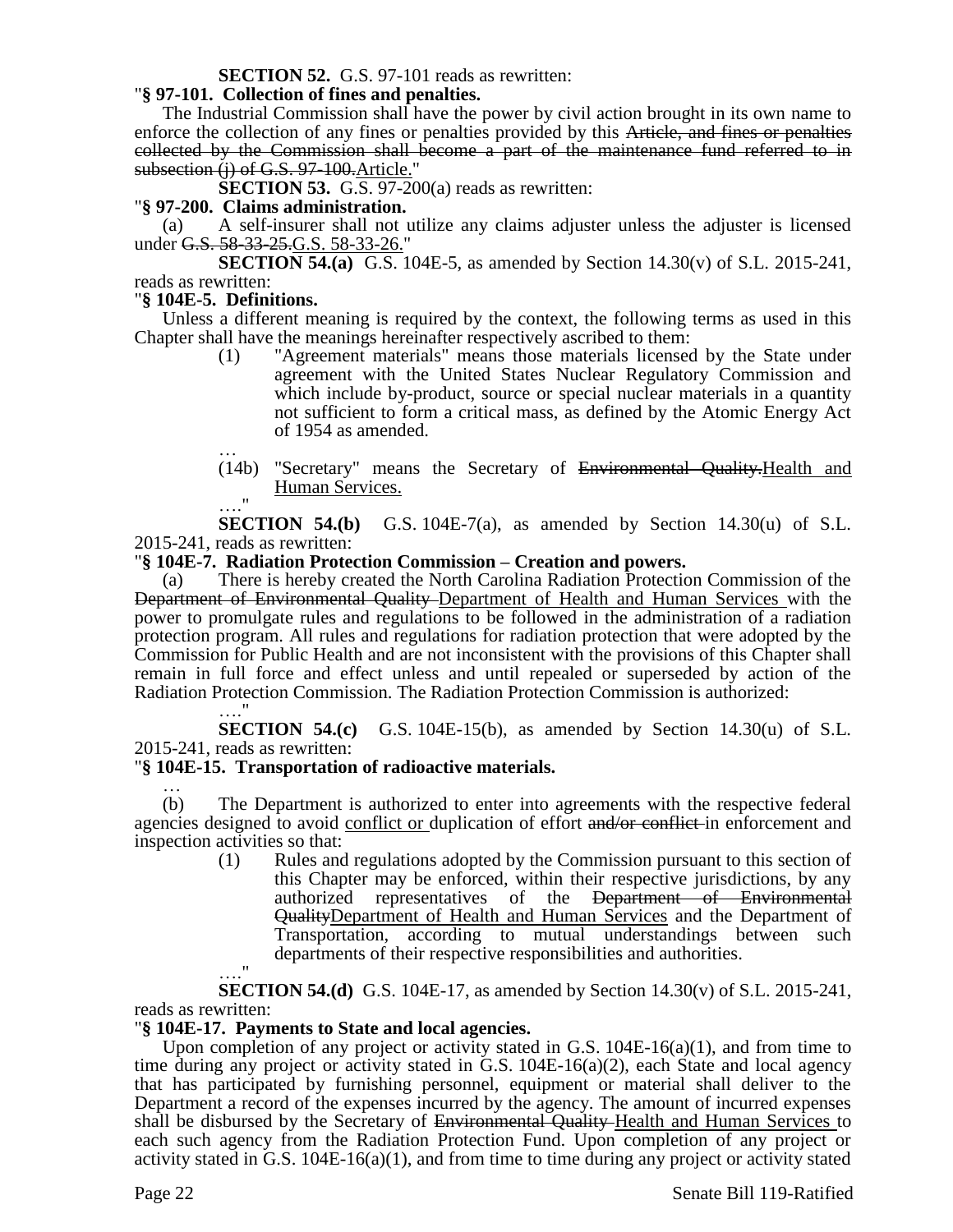in G.S. 104E-16(a)(2), the Secretary of Environmental Quality Health and Human Services shall prepare a statement of all expenses and costs of the project or activity expended by the State and shall make demand for payment upon the person having control over the radioactive materials or the release thereof which necessitated said project or activity. Any person having control over the radioactive materials or the release thereof and any other person causing or contributing to an incident necessitating any project or activity stated in G.S. 104E-16 shall be directly liable to the State for the necessary expenses incurred thereby and the State shall have a cause of action to recover from any or all such persons. If the person having control over the radioactive materials or the release thereof shall fail or refuse to pay the sum expended by the State, the Secretary of Environmental Quality Health and Human Services shall refer the matter to the Attorney General of North Carolina, who shall institute an action in the name of the State in the Superior Court of Wake County, or in his discretion, in the superior court of the county in which the project or activity was undertaken by the State, to recover such cost and expenses.

In any action instituted by the Attorney General under this section, a verified and itemized statement of the expenses incurred by the State in any project or activity stated in G.S. 104E-16 shall be filed with the complaint and shall constitute prima facie the amount due the State; and any judgment for the State thereon shall be for such amount in the absence of allegation and proof on the part of the defendant or defendants that the statement of expenses incurred by and the amount due the State is not correct because of an error in:

- (1) Calculating the amount due, or
- (2) Not properly crediting the account with any cash payment or payments or other satisfaction which may have been made thereon."

**SECTION 54.(e)** G.S. 104E-24, as amended by Section 14.30(u) of S.L. 2015-241, reads as rewritten:

## "**§ 104E-24. Administrative penalties.**

- (a) The Department may impose an administrative penalty on any person:
	- (1) Who fails to comply with this Chapter, any order issued hereunder, or any rules adopted pursuant to this Chapter;
	- (2) Who refuses to allow an authorized representative of the Radiation Protection Commission or the Department of Environmental Quality Health and Human Services a right of entry as provided for in G.S. 104E-11 or impounding materials as provided for in G.S. 104E-14.

(b) Each day of a continuing violation shall constitute a separate violation. Such penalty shall not exceed ten thousand dollars (\$10,000) per day. In determining the amount of the penalty, the Department shall consider the degree and extent of the harm caused by the violation. Any person assessed a penalty shall be notified of the assessment by registered or certified mail, and the notice shall specify the reasons for the assessment.

(c) Any person wishing to contest a penalty or order issued under this section shall be entitled to an administrative hearing and judicial review in accordance with the procedures outlined in Articles 3, 3A, and 4 of Chapter 150B of the General Statutes.

(d) The Secretary may bring a civil action in the superior court of the county in which such violation is alleged to have occurred to recover the amount of administrative penalty whenever a person:

- (1) Who has not requested an administrative hearing fails to pay the penalty within 60 days after being notified of such penalty, or
- (2) Who has requested an administrative hearing fails to pay the penalty within 60 days after service of a written copy of the decision as provided in G.S. 150B-36.

(e) The clear proceeds of penalties imposed pursuant to this section shall be remitted to the Civil Penalty and Forfeiture Fund in accordance with G.S. 115C-457.2."

**SECTION 54.3.** G.S. 105-129.16A(f)(2), as enacted by S.L. 2015-11, reads as rewritten:

"(2) A notarized copy of a written report prepared by an independent engineer duly licensed in the State of North Carolina with expertise in the design and construction of installations of renewable energy property stating that at least the minimum percentage of the physical construction of the project was constructed and installedcompleted prior to January 1, 2016."

**SECTION 54.5.(a)** G.S. 105-129.100 is amended by adding the following new subsection: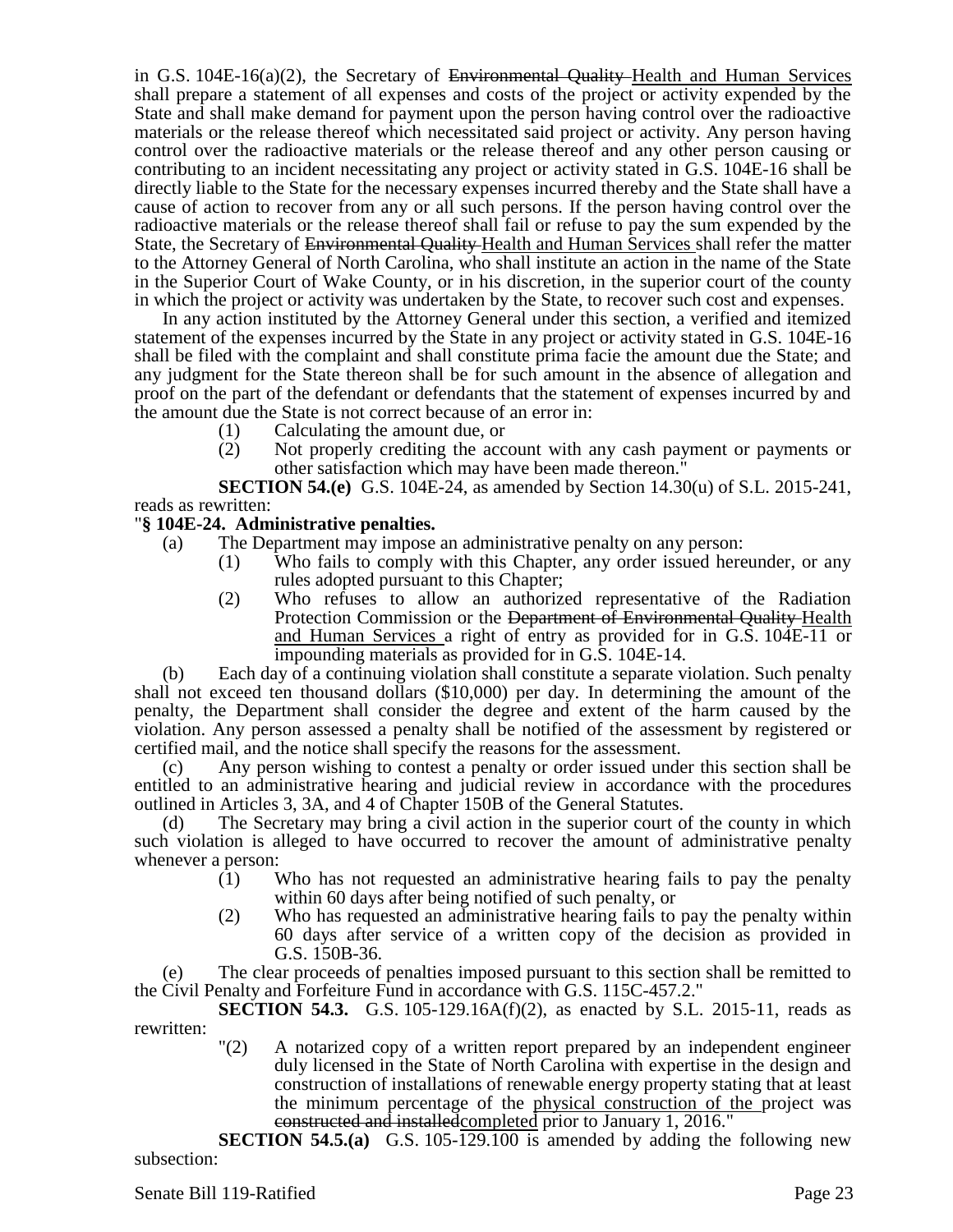$\degree$  2014 and 2015 Expenses. – A taxpayer is eligible for a credit under this section for taxable years beginning on or after January 1, 2016, for qualifying rehabilitation expenditures that were incurred in 2014 and 2015 if all of the following conditions are met:

- (1) The certified historic structure is located in a Tier 1 or a Tier 2 county.<br>
(2) The certified historic structure is owned by a city.
- $\frac{12}{2}$  The certified historic structure is owned by a city.<br>
The qualifying rehabilitation activity commenced
- 
- $(3)$  The qualifying rehabilitation activity commenced in 2014.<br>  $(4)$  A certificate of occupancy is issued on or before December  $\frac{4}{5}$  A certificate of occupancy is issued on or before December 31, 2015.<br>
The taxpayer meets all of the other conditions in this section."
- The taxpayer meets all of the other conditions in this section."

**SECTION 54.5.(b)** Section 32.2(c) of S.L. 2015-241 reads as rewritten:

"**SECTION 32.3.(c)** Subsection (a) of this section becomes effective January 1, 2016, and applies to qualified rehabilitation expenditures and rehabilitation expenses incurred on or after that date. date, except as otherwise provided by law. The remainder of the section is effective when this act becomes law."

**SECTION 54.5.(c)** This section is effective when it becomes law and applies to credits that may be claimed for taxable years beginning on or after January 1, 2016.

### **SECTION 55.** G.S. 110-90.2(a1) reads as rewritten:

"(a1) No person shall be a child care provider or uncompensated child care provider who has been any of the following:

- (1) Convicted of a misdemeanor or a felony crime involving child neglect or child abuse.
- (2) Adjudicated a "responsible individual" under G.S. 7B-807(a1).G.S. 7B-311(b).
- (3) Convicted of a "reportable conviction" as defined under G.S. 14-208.6(4)."

**SECTION 56.(a)** G.S. 110-105.5(c), as enacted by S.L. 2015-123, reads as rewritten:

"(c) Individuals whose names are listed on the Registry shall not be a caregiver as defined in G.S.  $110-105.3(b)(2)$  G.S.  $110-105.3(b)(1)$  at any licensed child care facility or religious-sponsored child care facility."

**SECTION 56.(b)** This section becomes effective January 1, 2016.

**SECTION 56.2.(a)** G.S. 113-415.1 reads as rewritten:

#### "**§ 113-415.1. Local ordinances prohibiting regulating oil and gas exploration, development, and production activities invalid; petition to preempt local ordinance.**

(a) It is the intent of the General Assembly to maintain a uniform system for the management of oil and gas exploration, development, and production activities, and the use of horizontal drilling and hydraulic fracturing for that purpose, and to place limitations upon the exercise by all units of local government in North Carolina of the power to regulate the management of oil and gas exploration, development, and production activities by means of special, local, or private acts or resolutions, ordinances, property restrictions, zoning regulations, or otherwise. Notwithstanding any authority granted to counties, municipalities, or other local authorities to adopt local ordinances, including, but not limited to, those imposing taxes, fees, or charges or regulating health, environment, or land use, any local ordinance that prohibits or has the effect of prohibiting all provisions of local ordinances, including those regulating land use, adopted by counties, municipalities, or other local authorities that regulate or have the effect of regulating oil and gas exploration, development, and production activities that the Mining and Energy Commission has preempted pursuant this section, shall be invalid to the extent necessary to effectuate the purposes of this Article. To this end, all provisions of special, local, or private acts or resolutions are repealed that do the following: within the jurisdiction of a local government are invalidated and unenforceable, to the extent necessary to effectuate the purposes of this Part, that do the following:

- (1) Prohibit the siting of wells for oil and gas exploration, development, and production within any county, city, or other political subdivision.
- (2) Prohibit the use of horizontal drilling or hydraulic fracturing for the purpose of oil or gas exploration or development within any county, city, or other political subdivision.
- (3) Place any restriction or condition not placed by this Article upon oil and gas exploration, development, and production activities and use of horizontal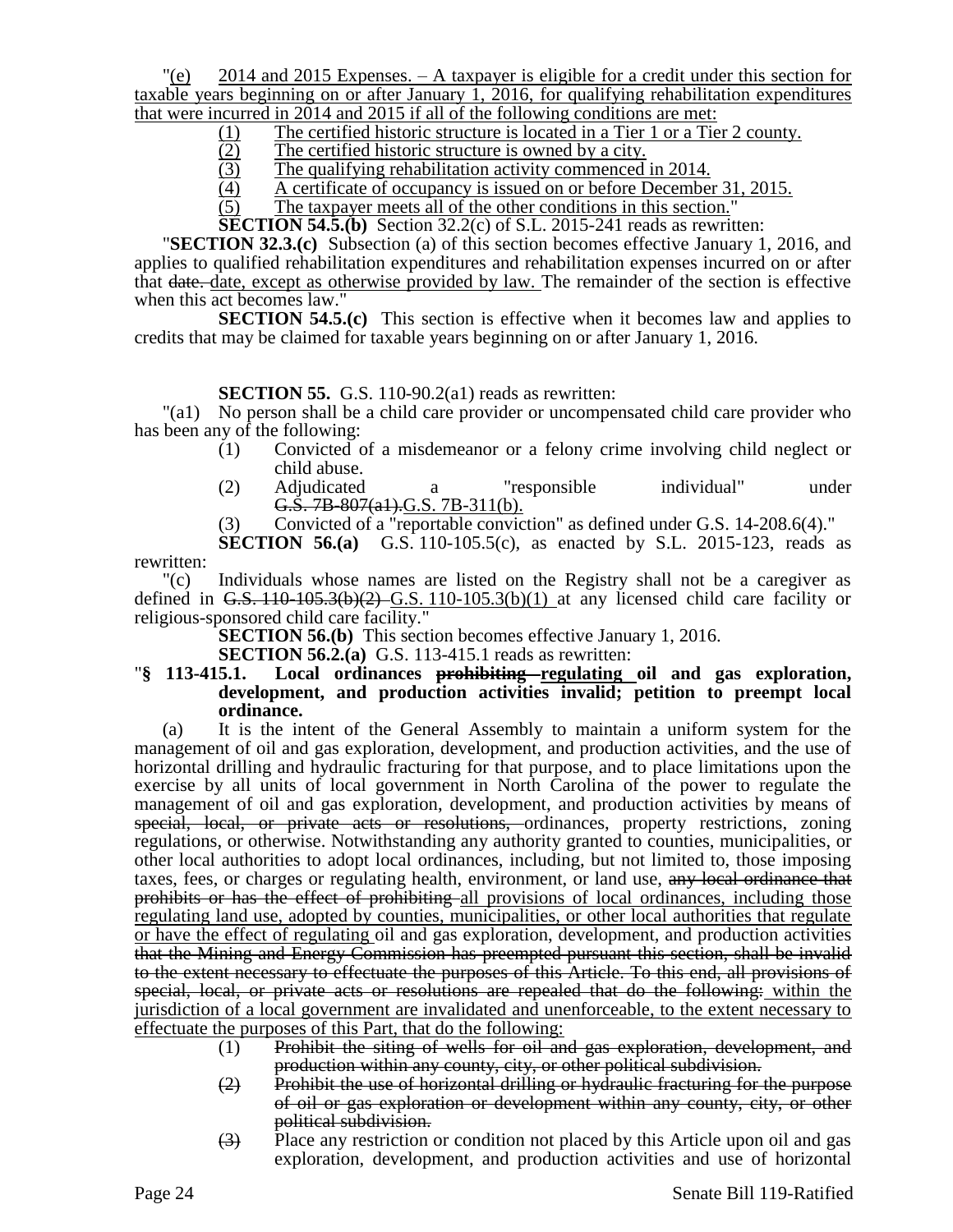drilling or hydraulic fracturing for that purpose within any county, city, or other political subdivision.

(4) In any manner are in conflict or inconsistent with the provisions of this Article.

(b) No special, local, or private act or resolution enacted or taking effect hereafter may be construed to modify, amend, or repeal any portion of this Article, unless it expressly provides for such by specific references to the appropriate section of this Article. Further to this end, all provisions of local ordinances, including those regulating land use, adopted by counties, municipalities, or other local authorities that prohibit or have the effect of prohibiting oil and gas exploration, development, and production activities and use of horizontal drilling or hydraulic fracturing for that purpose within the jurisdiction of a local government are invalidated to the extent preempted by the Commission pursuant to this section.

(c) When oil and gas exploration, development, and production activities would be prevented from construction or operation by a county, municipal, or other local ordinance, the operator of the proposed activities may petition the Mining and Energy Commission to review the matter. After receipt of a petition, the Commission shall hold a hearing in accordance with the procedures in subsection (d) of this section and shall determine whether or to what extent to preempt the local ordinance to allow for the proposed oil and gas exploration, development, and production activities.

(c1) If a local zoning or land-use ordinance imposes requirements, restrictions, or conditions that are generally applicable to development, including, but not limited to, setback, buffer, and stormwater requirements, and oil and gas exploration, development, and production activities would be regulated under the ordinance of general applicability, the operator of the proposed activities may petition the Oil and Gas Commission to review the matter. After receipt of a petition, the Commission shall hold a hearing in accordance with the procedures in subsection (d) of this section and shall determine whether or to what extent to preempt the local ordinance to allow for the regulation of oil and gas exploration, development, and production activities.

(d) When a petition described in subsection  $(\theta)(c1)$  of this section has been filed with the Oil and Gas Mining and Energy Commission, the Commission shall hold a public hearing to consider the petition. The public hearing shall be held in the affected locality within 60 days after receipt of the petition by the Commission. The Commission shall give notice of the public hearing by both of the following means:

- (1) Publication in a newspaper or newspapers having general circulation in the county or counties where the activities are to be conducted, once a week for three consecutive weeks, the first notice appearing at least 30 days prior to the scheduled date of the hearing.
- (2) First-class mail to persons who have requested notice. The Commission shall maintain a mailing list of persons who request notice in advance of the hearing pursuant to this section. Notice by mail shall be complete upon deposit of a copy of the notice in a postage-paid wrapper addressed to the person to be notified at the address that appears on the mailing list maintained by the Commission, in a post office or official depository under the exclusive care and custody of the United States Postal Service.

(e) Any interested person may appear before the Oil and Gas Mining and Energy Commission at the hearing to offer testimony. In addition to testimony before the Commission, any interested person may submit written evidence to the Commission for the Commission's consideration. At least 20 days shall be allowed for receipt of written comment following the hearing.

(f) A local zoning or land-use ordinance is presumed to be valid and enforceable to the extent the zoning or land-use ordinance imposes requirements, restrictions, or conditions that are generally applicable to development, including, but not limited to, setback, buffer, and stormwater requirements, unless the <u>Oil and Gas Mining and Energy C</u>ommission makes a finding of fact to the contrary. The Commission shall determine whether or to what extent to preempt local ordinances so as to allow for the establishment and operation of the facility no later than 60 days after conclusion of the hearing. The Commission shall preempt a local ordinance only if the Commission makes all of the following findings:

 $(1)$  That there is a local ordinance that would prohibit or have the effect of prohibitingregulate oil and gas exploration, development, and production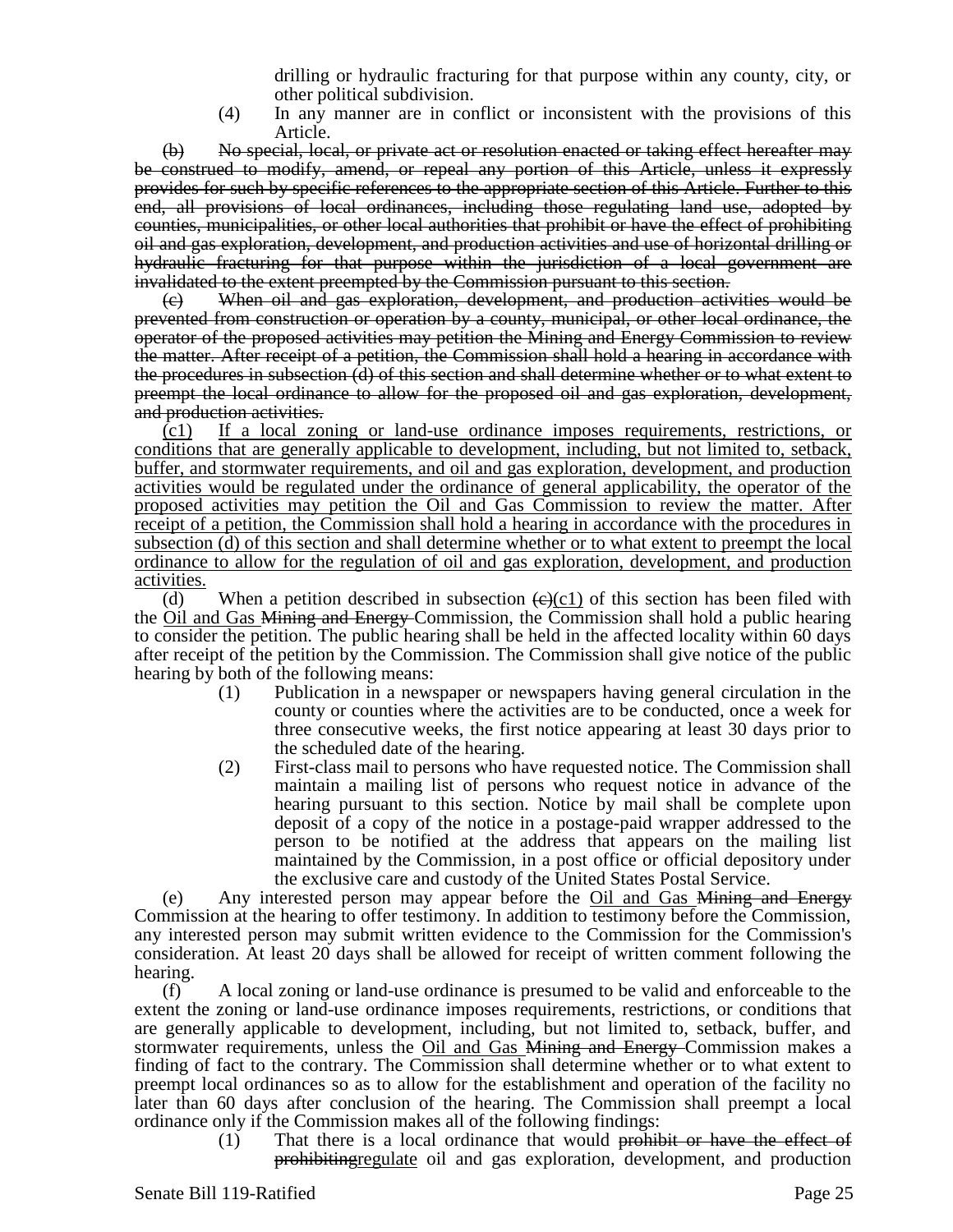activities, or use of horizontal drilling or hydraulic fracturing for that purpose.

- (2) That all legally required State and federal permits or approvals have been issued by the appropriate State and federal agencies or that all State and federal permit requirements have been satisfied and that the permits or approvals have been denied or withheld only because of the local ordinance.
- (3) That local citizens and elected officials have had adequate opportunity to participate in the permitting process.
- (4) That the oil and gas exploration, development, and production activities, and use of horizontal drilling or hydraulic fracturing for that purpose, will not pose an unreasonable health or environmental risk to the surrounding locality and that the operator has taken or consented to take reasonable measures to avoid or manage foreseeable risks and to comply to the maximum feasible extent with applicable local ordinances.

 $(g)$  If the Oil and Gas Mining and Energy Commission does not make all of the findings under subsection (f) of this section, the Commission shall not preempt the challenged local ordinance. The Commission's decision shall be in writing and shall identify the evidence submitted to the Commission plus any additional evidence used in arriving at the decision.

(h) The decision of the Oil and Gas Mining and Energy Commission shall be final unless a party to the action files a written appeal under Article 4 of Chapter 150B of the General Statutes, as modified by this section, within 30 days of the date of the decision. The record on appeal shall consist of all materials and information submitted to or considered by the Commission, the Commission's written decision, a complete transcript of the hearing, all written material presented to the Commission regarding the location of the oil and gas exploration, development, and production activities, the specific findings required by subsection (f) of this section, and any minority positions on the specific findings required by subsection (f) of this section. The scope of judicial review shall be as set forth in G.S. 150B-51, except as this subsection provides regarding the record on appeal.

 $(i)$  If the court reverses or modifies the decision of the Oil and Gas Mining and Energy Commission, the judge shall set out in writing, which writing shall become part of the record, the reasons for the reversal or modification.

(j) In computing any period of time prescribed or allowed by this procedure, the provisions of Rule 6(a) of the Rules of Civil Procedure, G.S. 1A-1, shall apply."

**SECTION 56.2.(b)** G.S. 130A-309.205 reads as rewritten:

### "**§ 130A-309.205. Local ordinances regulating management of coal combustion residuals and coal combustion products invalid; petition to preempt local ordinance.**

(a) It is the intent of the General Assembly to maintain a uniform system for the management of coal combustion residuals and coal combustion products, including matters of disposal and beneficial use, and to place limitations upon the exercise by all units of local government in North Carolina of the power to regulate the management of coal combustion residuals and coal combustion products by means of ordinances, property restrictions, zoning regulations, or otherwise. Notwithstanding any authority granted to counties, municipalities, or other local authorities to adopt local ordinances, including those imposing taxes, fees, or charges or regulating health, environment, or land use, all provisions of local ordinances, including those regulating land use, adopted by counties, municipalities, or other local authorities that regulate or have the effect of regulating the management of coal combustion residuals and coal combustion products, including regulation of carbon burn-out plants, within the jurisdiction of a local government are invalidated, invalidated and unenforceable, to the extent necessary to effectuate the purposes of this Part, that do the following:

- (1) Place any restriction or condition not placed by this Part upon management of coal combustion residuals or coal combustion products within any county, city, or other political subdivision.
- (2) Conflict or are in any manner inconsistent with the provisions of this Part.

…." **SECTION 56.2.**(c) Subsection (a) of this section is effective retroactively to June 4, 2014. Subsection (b) of this section is effective retroactively to August 20, 2014.

- **SECTION 56.5.** G.S. 115C-47 reads as rewritten:
- "**§ 115C-47. Powers and duties generally.**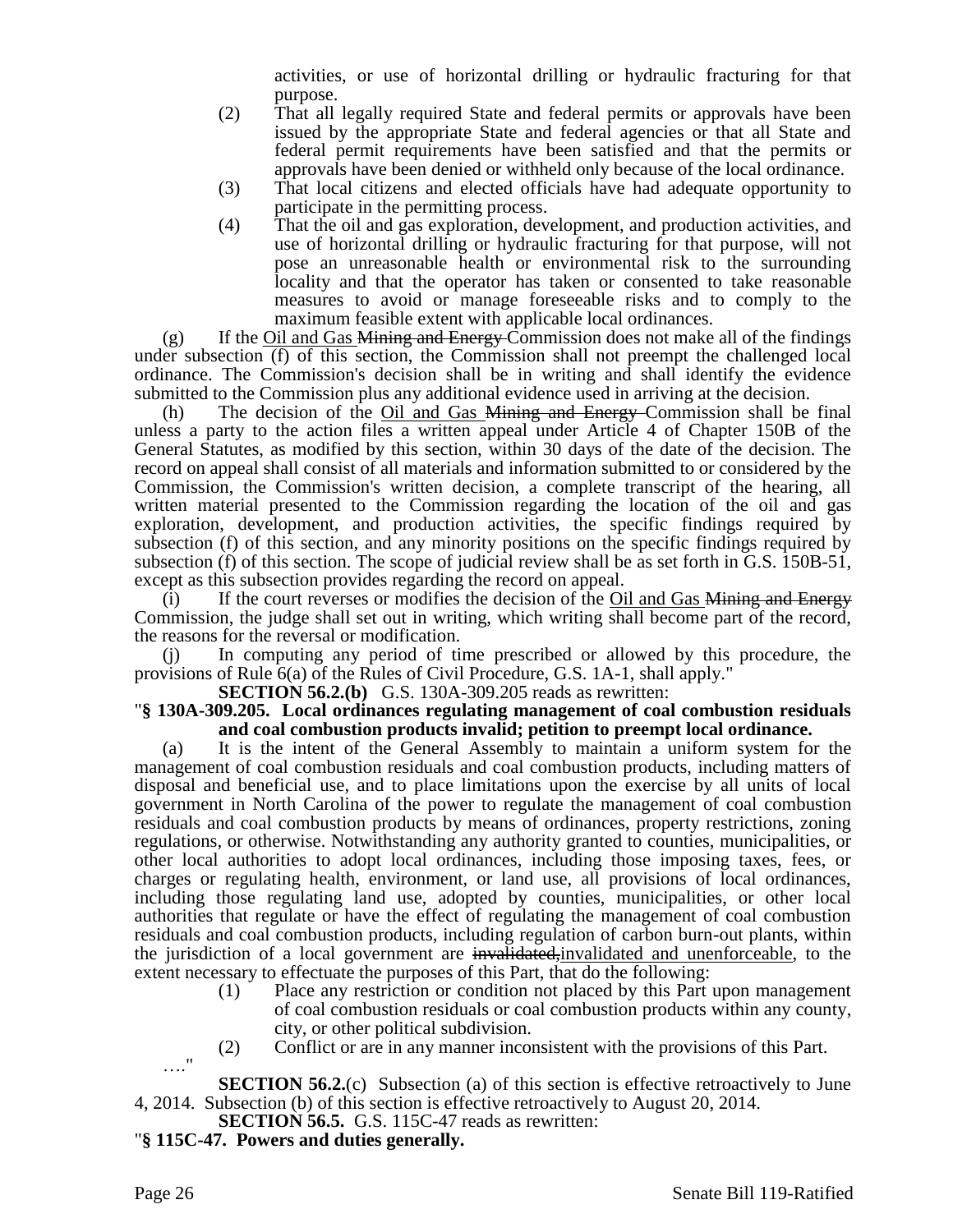In addition to the powers and duties designated in G.S. 115C-36, local boards of education shall have the power or duty:

> (62) To Establish Nonprofit Corporations to Further Authorized Purposes. – Local boards of education may establish, control, and operate a nonprofit corporation that is created under Chapter 55A of the General Statutes and is a tax-exempt organization under the Internal Revenue Code to further their authorized purposes. A nonprofit corporation established as provided in this section shall not have regulatory or enforcement powers and shall not engage in partisan political activity or policy advocacy. Any local board of education that establishes a nonprofit corporation shall make a report annually to the Joint Legislative Education Oversight Committee."

**SECTION 57**. Reserved.

…

**SECTION 58**. Reserved.

**SECTION 59**. Reserved.

**SECTION 60.** G.S. 115C-174.26(h) reads as rewritten:

"(h) Beginning October 15 November 15, 2014, the State Board of Education shall report annually to the Joint Legislative Education Oversight Committee on advanced courses in North Carolina. The report shall include, at a minimum, the following information:

- (1) The North Carolina Advanced Placement Partnership's report to the Department of Public Instruction as required by subsection (g) of this section and the State Board's assessment of that report.
- (2) Number of students enrolled in advanced courses and participating in advanced course examinations, including demographic information by gender, race, and free and reduced-price lunch status.
- (3) Student performance on advanced course examinations, including information by course, local school administrative unit, and school.
- (4) Number of students participating in 10th grade PSAT/NMSQT testing.<br>(5) Number of teachers attending summer institutes offered by the
- Number of teachers attending summer institutes offered by the North Carolina Advanced Placement Partnership.
- (6) Distribution of funding appropriated for advanced course testing fees and professional development by local school administrative unit and school.
- (7) Status and efforts of the North Carolina Advanced Placement Partnership.
- (8) Other trends in advanced courses and examinations."

**SECTION 61.** Reserved.

**SECTION 62.** Reserved.

**SECTION 62.5.** Reserved.

**SECTION 63.(a)** G.S. 115D-12(a), as amended by S.L. 2015-167, reads as

rewritten:<br> $"(a)$ Each community college established or operated pursuant to this Chapter shall be governed by a board of trustees consisting of 13 members, or of additional members if selected according to the special procedure prescribed by the third paragraph of this subsection, who shall be selected by the following agencies. No member of the General Assembly may be appointed to a local board of trustees for a community college.

Group One – four trustees, elected by the board of education of the public school administrative unit located in the administrative service area of the institution. If there are two or more public school administrative units, whether city or county units, or both, located within the administrative service area, the trustees shall be elected jointly by all of the boards of education of those units, each board having one vote in the election of each trustee, except as provided in G.S. 115D-59. No board of education shall elect a member of the board of education or any person employed by the board of education to serve as a trustee, however, any such person currently serving on a board of trustees shall be permitted to fulfill the unexpired portion of the trustee's current term.

Group Two – four trustees, elected by the board of commissioners of the county in which the main campus of the institution is located. Provided, also, if the administrative service area of the institution is composed of two or more counties, the board of trustees of the institution may authorize the county commissioners of any county in which the main campus is not located to elect an additional board member. Provided, also, the county commissioners of the county in which the community college has established a satellite campus may elect an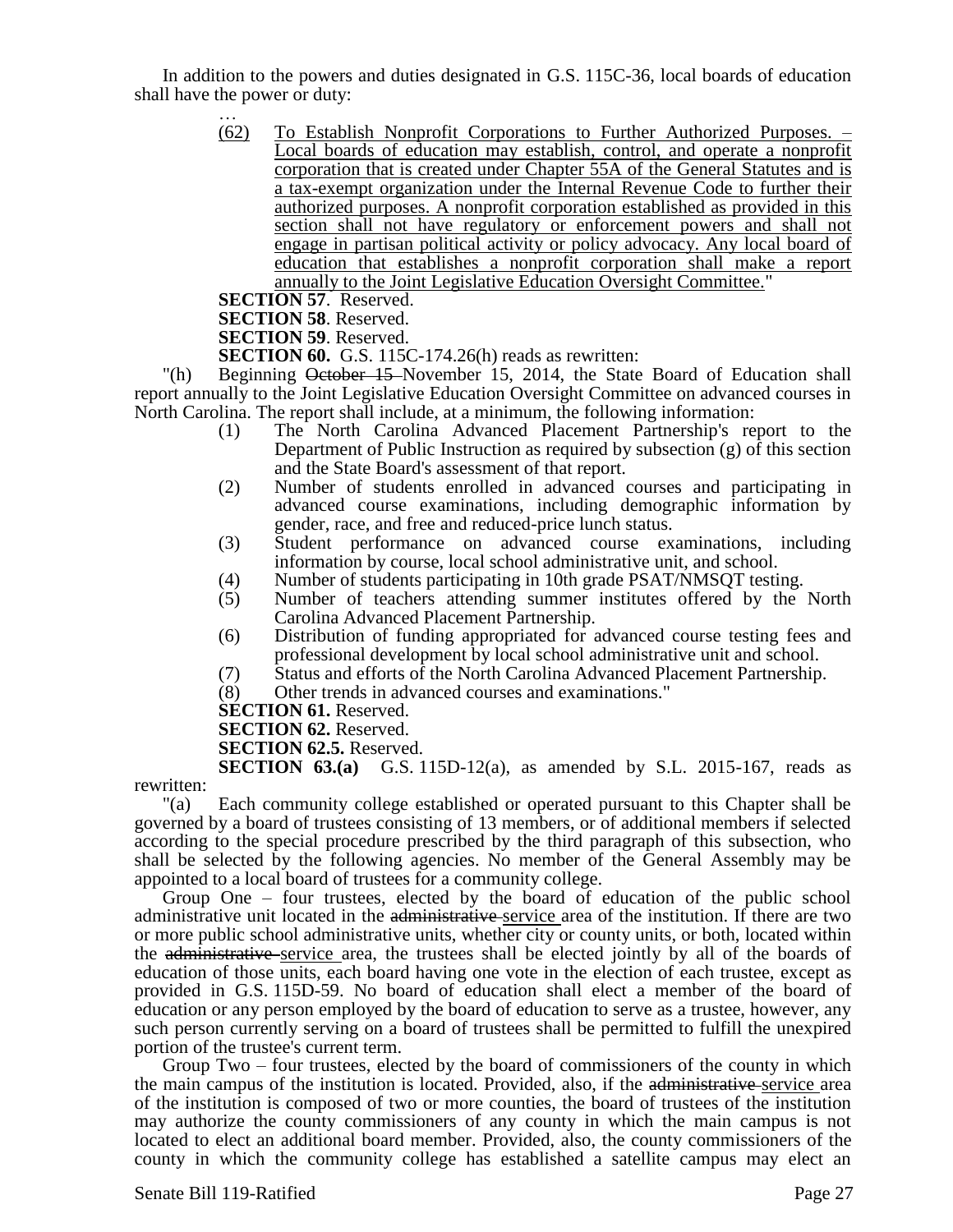additional two members if the board of trustees of the community college agrees. No more than one trustee from Group Two may be a member of a board of county commissioners. Should the boards of education or the boards of commissioners involved be unable to agree on one or more trustees the senior resident superior court judge in the superior court district or set of districts as defined in G.S. 7A-41.1 where the institution is located shall fill the position or positions by appointment.

Group Three – four trustees, appointed by the Governor.

Group Four – the president of the student government or the chairman of the executive board of the student body of each community college established pursuant to this Chapter shall be an ex officio nonvoting member of the board of trustees of each said institution."

**SECTION 63.(b)** This section applies only to Beaufort County Community College.

**SECTION 64.** G.S. 115D-39.1(a) reads as rewritten:

"(a) Notwithstanding the provisions of  $G.S. 115D-39.1(a), G.S. 115D-39(a)$ , a community college may, with the approval of the State Board of Community Colleges:

- (1) Implement a tuition surcharge of up to thirty-three and one-third percent (33 1/3%) of the statewide tuition rate to fund a new instructional program that is necessary to attract industry to the area, and
- (2) Use the proceeds of an endowed scholarship, consistent with the terms of the endowment, to offset the cost of the tuition charge."

**SECTION 65.** Reserved.

**SECTION 65.5.** G.S. 116-143.3A(a)(3), as enacted by S.L. 2015-116, reads as rewritten:

 $\Gamma(3)$  Veteran. – A person who served active duty for not less than 90 days in the Armed Forces, the Commissioned Corps of the U.S. Public Health Service, or the National Oceanic and Atmospheric Administration and who was discharged or released from such service under conditions other than dishonorable.service."

**SECTION 66.(a)** G.S. 116-209.52 reads as rewritten:

### "**§ 116-209.52. Definitions.**

The following definitions apply in this Part:

 $(a)(1)$  Academic Year. – Any period of 365 days beginning with the first day of enrollment for a course of instruction. The annual enrollment period used by the Authority.

(a1) Business or Trade School. – Any school within the State of North Carolina which is licensed by the State Board of Education and listed by that Board as an approved private business school or an approved private trade school.

- $(b)(2)$  Private Educational Institutions. Any junior college, senior college or university which is operated and governed by private interests not under the control of the federal, State or any local government, which is located within and licensed by the State of North Carolina, which does not operate for profit, whose curriculum is primarily directed toward the awarding of associate, baccalaureate or graduate degrees, which agrees to the applicable administration and funding provisions of this Part.
- (3) Proprietary School. An educational institution that is (i) defined as a proprietary school in G.S. 115D-87(2), (ii) licensed by the State Board of Community Colleges, and (iii) listed by the North Carolina State Approving Agency for Veterans and Military Education as an approved proprietary school for purposes of this Part.
- (c) Repealed by Session Laws 2010-31, s. 17.3(c), effective July 1, 2010.
	- $\left(\frac{d}{4}\right)$  State Educational Institutions. Any of the constituent institutions of the University of North Carolina, or any community college operated under the provisions of Chapter 115D of the General Statutes of North Carolina.
- (e) Repealed by Session Laws 2008-94, s. 2, effective July 1, 2008.
	- $(f)(5)$  Student Loan. A loan or loans made to eligible students or parents of students to aid in attaining an education beyond the high school level."
- **SECTION 66.(b)** G.S. 116-209.54 reads as rewritten:

"**§ 116-209.54. Eligibility.**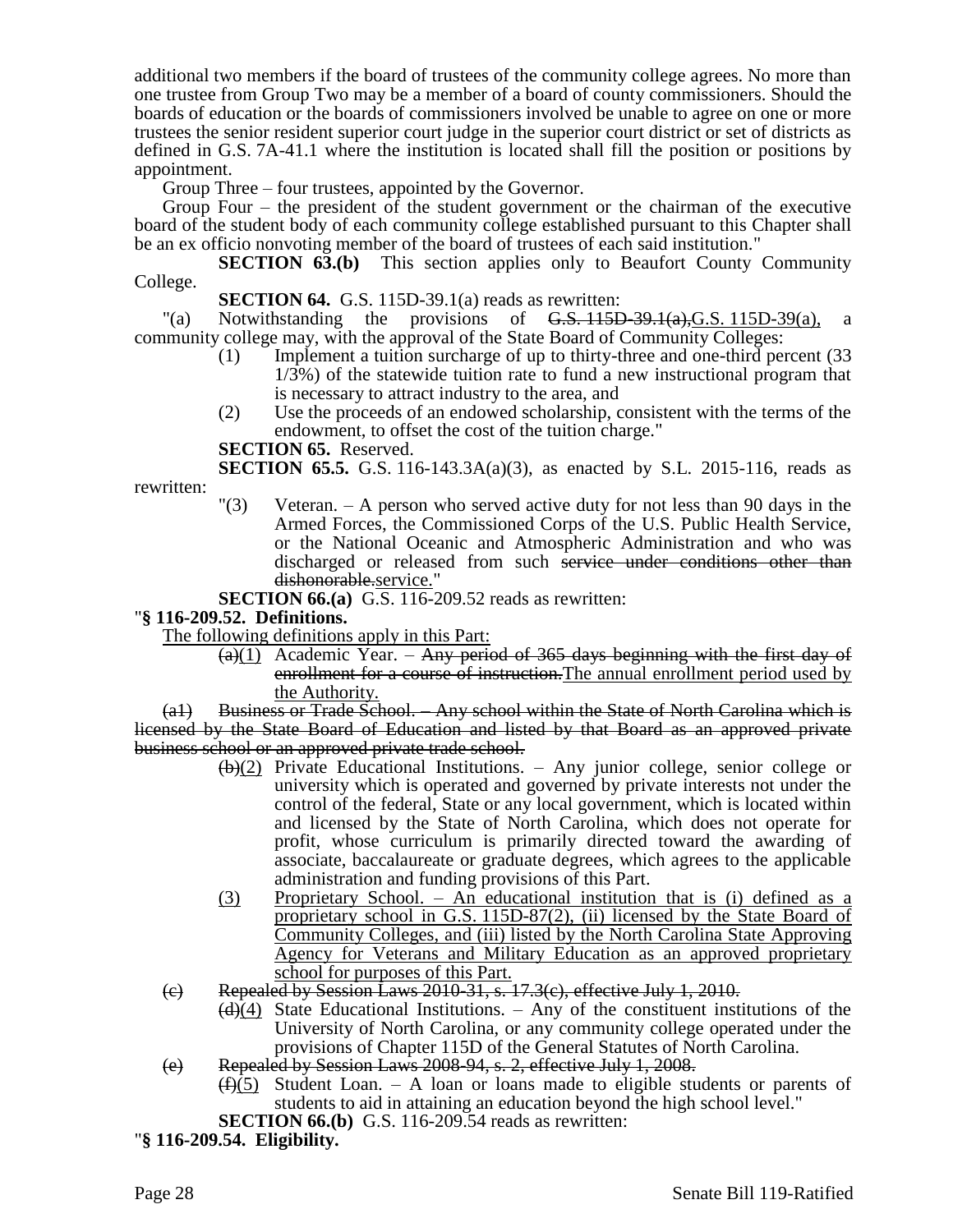(a) Active members of the North Carolina National Guard who are enrolled or who shall enroll in any business or trade school, proprietary school, private educational institution, or State educational institution shall be eligible to apply for this tuition assistance benefit: Provided, that the applicant has a minimum obligation of two years remaining as a member of the North Carolina National Guard from the end of the academic period for which tuition assistance is provided or that the applicant commit himself or herself to extended membership for at least two additional years from the end of that academic period.

(b) This tuition assistance benefit shall be applicable to students in the following categories:

- (1) Students seeking to achieve completion of their secondary school education at a community college or technical institute.
- (2) Students seeking trade or vocational training or education.
- (3) Students seeking to achieve a two-year associate degree.<br>(4) Students seeking to achieve a four-year baccalaureate degree.
- Students seeking to achieve a four-year baccalaureate degree.
- (5) Students seeking to achieve a graduate degree.
- (6) Students enrolled in a program granting a graduate certificate.

(c) The following persons shall be eligible to apply for disbursements to pay outstanding student loans pursuant to G.S. 116-209.55(g):

- (1) Persons described in subsections (a) and (b) of this section.
- (2) Active members of the North Carolina National Guard who were previously enrolled in any business or trade school, proprietary school, private educational institution, or State educational institution, but only if:
	- a. The applicant has a minimum obligation of two years remaining as a member of the North Carolina National Guard from the time of the application; or
	- b. The applicant commits himself or herself to extended membership for at least two additional years from the time of the application."

**SECTION 66.(c)** G.S. 116-209.55 reads as rewritten:

#### "**§ 116-209.55. Administration and funding.**

(a) The Authority is charged with the administration of the tuition assistance program under this Part.

(b) The Authority shall determine the eligibility of applicants, select the benefit recipients, establish the effective date of the benefit, and may suspend or revoke the benefit if the Authority finds that the recipient does not maintain an adequate academic status, or if the recipient engages in riots, unlawful demonstrations, the seizure of educational buildings, or otherwise engages in disorderly conduct, breaches of the peace, or unlawful assemblies. The Authority shall maintain such records and shall promulgate such rules and regulations as the Authority deems necessary for the orderly administration of this program. The Authority may require of business or trade schools proprietary schools or State or private educational institutions such reports and other information as the Authority may need to carry out the provisions of this Part and the Authority shall disburse benefit payments for recipients upon certification of enrollment by the enrolling institutions.

(c) All tuition benefit disbursements shall be made to the business or trade school proprietary school or State or private educational institution concerned, for credit to the tuition account of each recipient. Funds disbursed pursuant to subsection (g) of this section shall be made to the student loan creditor concerned to be applied against the outstanding student loans of each North Carolina National Guard member beneficiary.

(d) The participation by any business or trade school proprietary school or private educational institution in this program shall be subject to the applicable provisions of this Part and to examination by the State Auditor of the accounts of the benefit recipients attending or having attended such private schools or institutions. The Authority may defer making an award or may suspend an award in any business or trade school proprietary school or private educational institution which does not comply with the provisions of this Part relating to said institutions. The manner of payment to any business or trade school proprietary school or private educational institution shall be as prescribed by the Authority.

(e) Irrespective of other provisions of this Part, the Authority may prescribe special procedures for adjusting the accounts of benefit recipients who, for reasons of illness, physical inability to attend classes or for other valid reason satisfactory to the Authority, may withdraw from any business or trade school proprietary school or State or private educational institution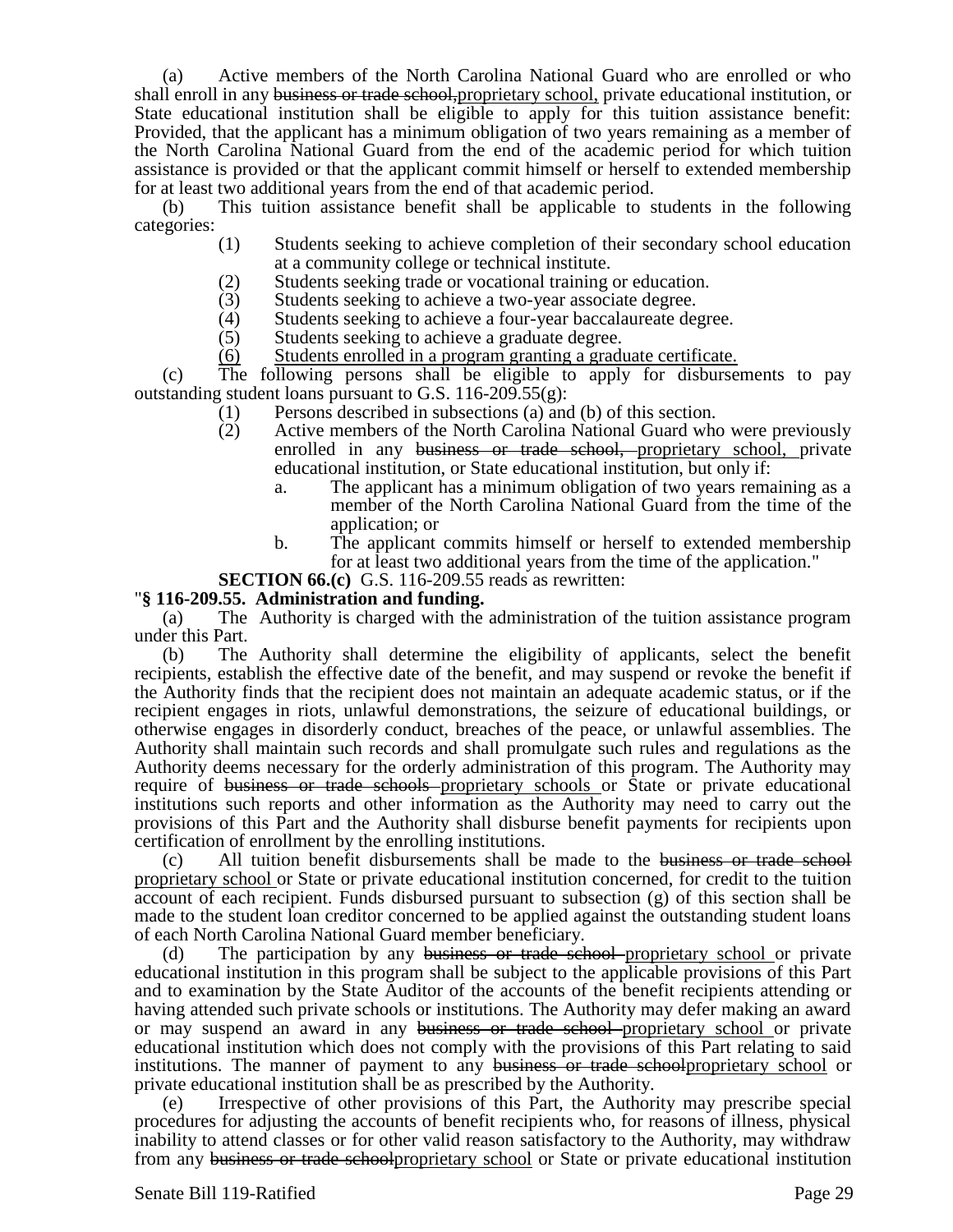prior to the completion of the term, semester, quarter or other academic period being attended at the time of withdrawal.

(f) Any balance of the monetary educational assistance grant up to the maximum for the academic year remaining after tuition is paid pursuant to subsection (c) of this section may be disbursed to the recipient as reimbursement for required course books and materials. The manner of obtaining the reimbursement payment for these required books and materials shall be as prescribed by the Authority.

(g) Any funds not needed to accomplish the other purposes of this Part may be used to help members of the North Carolina National Guard repay outstanding student loans in accordance with rules to be adopted by the Authority. These rules shall provide that the length of a member's deployment may be considered in determining whether or not, and in what amount, a member receives assistance pursuant to this subsection. There shall be no reimbursement under this subsection for payments already made on student loans, and funds shall not be provided under this subsection for the purpose of paying student loans obtained for courses from which the member withdrew or for which the member did not receive a passing grade. Payments for outstanding loans shall not exceed the maximum benefit available under G.S. 116-209.53."

**SECTION 67. Reserved.** 

**SECTION 68.** G.S. 120-11.1 reads as rewritten:

### "**§ 120-11.1. Time of meeting.**

The regular session of the Senate and House of Representatives shall be held biennially beginning at  $9.00 \text{ A.M.}12.00 \text{ noon}$  on the second Wednesday in January next after their election, and on that day they shall meet solely to elect officers, adopt rules, and otherwise organize the session. When they adjourn that day, they stand adjourned until 12:00 noon on the third Wednesday after the second Monday in January next after their election."

**SECTION 68.5.(a)** G.S. 120-36.13(a) reads as rewritten:

"(a) Plan. – The Joint Legislative Program Evaluation Oversight Committee, in consultation with the Director of the Program Evaluation Division, must establish an annual a work plan for the Division. The Division must adhere to this annual work plan, unless the Joint Legislative Program Evaluation Oversight Committee changes the annual work plan to add a new evaluation or remove a planned evaluation. Any enacted legislation that directs the Program Evaluation Division to conduct a study or an evaluation is included in the annual-work plan by operation of law; however, notwithstanding any other provision of law, if the enacted legislation did not have an impact statement, as provided in G.S. 120-36.17, completed prior to its consideration by the General Assembly, then the study or evaluation shall be included in the next annual work plan adopted by the Committee and one year shall be added to any required reporting dates included in the legislation, except that the impact statement is not required and the evaluation may be included in the current work plan if the impact statement was not provided pursuant to the time requirements in G.S. 120-36.17(b).

The annual work plan constitutes an information request and a drafting request made by the Committee cochairs to legislative employees under Article 17 of Chapter 120 of the General Statutes. Any document prepared by a legislative employee pursuant to the annual work plan becomes available to the public only as provided in G.S. 120-131. Any document prepared by an agency employee pursuant to a request under G.S. 120-131.1(a1) becomes available to the public only as provided in G.S. 120-131."

**SECTION 68.5.(b)** G.S. 120-36.14 reads as rewritten:

### "**§ 120-36.14. Content of report of Program Evaluation Division.**

A report of an evaluation of a program or an activity of a State agency by the Program Evaluation Division of the General Assembly must may include the following:

- (1) The findings of the Division concerning the program or activity.
- (2) Specific recommendations for making the program or activity more efficient or effective.
- (3) Any legislation needed to implement the Division's findings and recommendations concerning the program or activity.
- (4) An estimate of the costs or savings expected from implementing the Division's findings and recommendations concerning the program or activity."

**SECTION 68.5.(c)** G.S. 120-36.16(2) reads as rewritten: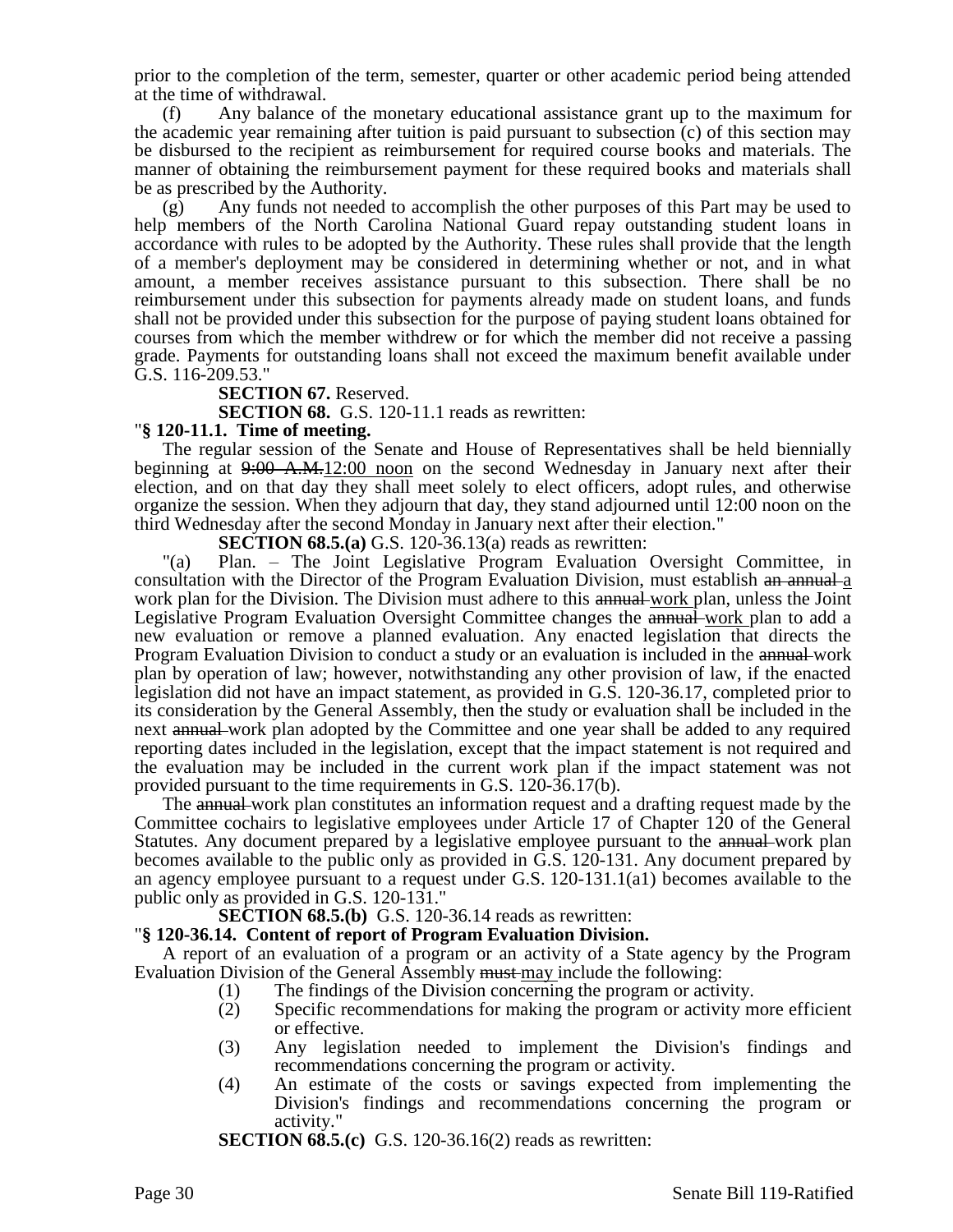"(2) To establish an annual  $\frac{a}{a}$  work plan for the Program Evaluation Division that describes the evaluations to be performed by the Division. The Committee must consult with the Director of the Program Evaluation Division in performing this duty."

**SECTION 68.5.(d)** G.S. 120-36.17(a) reads as rewritten:

"(a) Every bill and resolution introduced in the General Assembly proposing a study or evaluation by the Program Evaluation Division shall have attached to it at the time of its consideration by the General Assembly an impact statement prepared by the Division. The impact statement shall identify and estimate, to complete all studies and reports required by the bill or resolution, all of the following: (i) the number of personnel required; (ii) the total number of hours required; and (iii) the estimated costs.

- (1) If, after review, the Division determines that no estimates are possible, the impact statement shall contain a statement to that effect, setting forth the reasons why no estimate can be given.
- (2) The Division shall indicate whether the Division, based upon its current annual work plan, has adequate and sufficient resources to undertake the study or evaluation as part of the current annual work plan, and shall explain the basis for its determination.
- (3) If the Division determines that it would not be able to undertake the study or evaluation as part of its current annual work plan, it shall indicate a time frame in which it believes the study or evaluation could be accomplished."

**SECTION 69.(a)** G.S. 120-76(10) is repealed.

**SECTION 69.(b)** Subdivision (4) of Section 1.2(a) of S.L. 2011-291 is repealed. **SECTION 70.** G.S. 130A-33.31 reads as rewritten:

### "**§ 130A-33.31. Commission of Anatomy – Members; selection; term; chairman; quorum; meetings.**

(a) The Commission of Anatomy shall consist of fivesix members, one representative from the field of mortuary science, and one each from The University of North Carolina School of Medicine, East Carolina University School of Medicine, Duke University School of Medicine, and Bowman Gray School of Medicine. Medicine, and Campbell University School of Osteopathic Medicine. The dean of each school shall make recommendations and the Secretary shall appoint from such recommendations a member to the Commission. The president of the State Board of Funeral Service shall appoint the representative from the field of mortuary science to the Commission. The members shall serve terms of four years except two of the original members shall serve a term of one year, one shall serve a term of two years, one shall serve a term of three years, and one shall serve a term of four years. The Secretary shall determine the terms of the original members.

(b) Any appointment to fill a vacancy on the Commission created by the resignation, dismissal, death, or disability of a member shall be for the balance of the unexpired term.

(c) The Secretary shall remove any member of the Commission from office for misfeasance, malfeasance or nonfeasance.

(d) The Commission shall elect a chair annually from its own membership.

(e) A majority of the Commission shall constitute a quorum for the transaction of business.

(f) The Commission shall meet at any time and place within the State at the call of the chair or upon the written request of three members.

(g) All clerical and other services required by the Commission shall be supplied by the Secretary."

**SECTION 71.** Reserved.

**SECTION 72.(a)** G.S. 136-200.2(k) reads as rewritten:

"(k) All individuals with voting authority serving on an MPO who are members of the Board of Transportation shall comply with Chapter 138A of the General Statutes and G.S. 143A-350 G.S. 143B-350 while serving on the MPO."

**SECTION 72.(b)** G.S. 136-211(k) reads as rewritten:

"(k) All individuals with voting authority serving on a rural transportation planning organization who are members of the Board of Transportation shall comply with Chapter 138A of the General Statutes and G.S. 143A-350 G.S. 143B-350 while serving on the rural transportation planning organization."

**SECTION 73.** G.S. 136-222 reads as rewritten:

Senate Bill 119-Ratified Page 31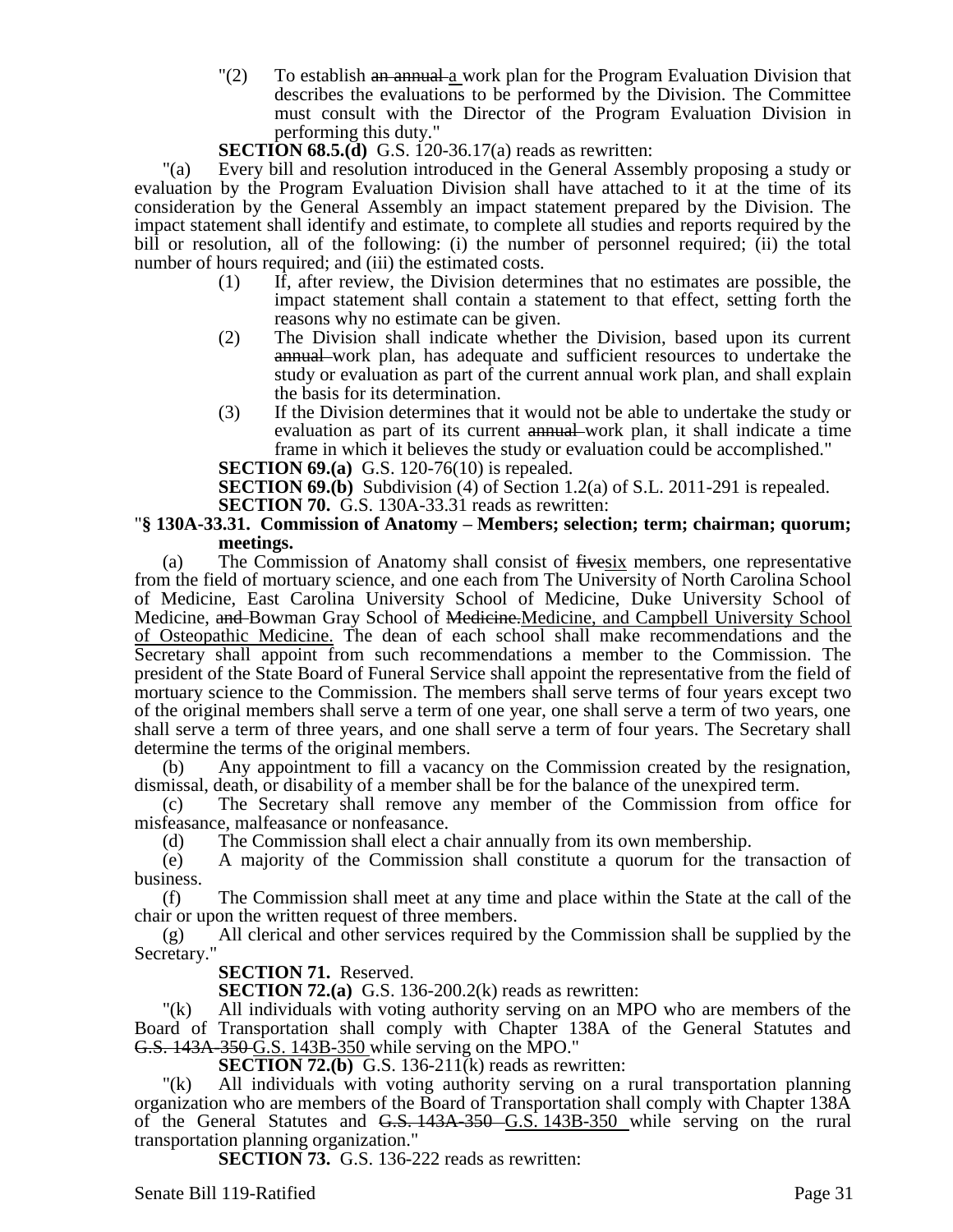### "**§ 136-222. Commission established; appointment and terms of members; chairman;cochairs; reports; commission funds; staff.**

(a) Commission established. – The Virginia-North Carolina High-Speed Rail Compact Commission is hereby established as a regional instrumentality and a common agency of each signatory party, empowered in a manner hereinafter to carry out the purposes of the Compact.

(b) Members, terms. – The Virginia members of the Commission shall be appointed as follows: three members of the House of Delegates, appointed by the Speaker of the House of Delegates, and two members of the Senate, appointed by the Senate Committee on Rules. The North Carolina members of the Commission shall be composed of five members as follows: two members of the Senate appointed by the General Assembly upon recommendation of the President Pro Tempore of the Senate, two members of the House of Representatives appointed by the General Assembly upon recommendation of the Speaker of the House of Representatives, and one appointed by the Governor.

(c) Chair. – The chair of the Commission shall be chosen by the members of the Commission from among its membership for a term of one year and shall alternate between the  $m$  member states. Cochairs.  $- A$  cochair to the Commission shall be chosen by the Virginia members of the Commission from among its Virginia membership for a term of one year. A cochair to the Commission shall be chosen by the North Carolina members of the Commission from among its North Carolina membership for a term of one year.

(d) Meetings and reports. – The Commission shall meet at least twice each year, at least once in Virginia and once in North Carolina, and shall issue a report of its activities each year.

(e) Funds. – The Commission may utilize, for its operation and expenses, funds appropriated to it therefore by the legislatures of Virginia and North Carolina, or received from federal sources.

(f) Expenses of Members. – Virginia members of the Commission shall receive compensation and reimbursement for expenses in accordance with the applicable laws of that state. North Carolina members of the Commission shall receive per diem, subsistence, and travel allowances in accordance with G.S. 120-31, 138-5, or 138-6, as appropriate.

(g) Staff. – Primary staff to the Commission shall be provided by the Virginia Department of Rail and Public Transportation and the North Carolina Department of Transportation."

**SECTION 74.(a)** G.S. 143-48.6(b), as enacted by Section 26.2 of S.L. 2015-241, reads as rewritten:

"(b) Personal Services Contract Defined. – For purposes of this section, the term "personal services contract" means a contract for services provided by a professional individual as an independent contractor on a temporary or occasional basis.basis, but does not include, and nothing in this Article shall apply to, the engagement of experts or expert witnesses who are to be involved in the planning, prosecution, or defense of any litigation, by the Department of Justice, the Governor, State agencies, or institutions."

**SECTION 74.(b)** This section becomes effective July 1, 2015.

**SECTION 75**. Reserved.

**SECTION 76.** Reserved.

**SECTION 77.** Reserved.

**SECTION 78.** G.S. 143B-168.12(a)(1) reads as rewritten:

- "(1) The North Carolina Partnership shall have a Board of Directors consisting of the following 26 members:
	- a. The Secretary of Health and Human Services, ex officio, or the Secretary's designee; designee.
	- b. Repealed by Session Laws 1997, c. 443, s. 11A.105.
	- c. The Superintendent of Public Instruction, ex officio, or the Superintendent's designee; designee.
	- d. The President of the Community Colleges System, ex officio, or the President's designee; designee.
	- e. Three members of the public, including one child care provider, one other who is a parent, and one other who is a board chair of a local partnership serving on the North Carolina Partnership local partnership advisory committee, appointed by the General Assembly upon recommendation of the President Pro Tempore of the Senate;Senate.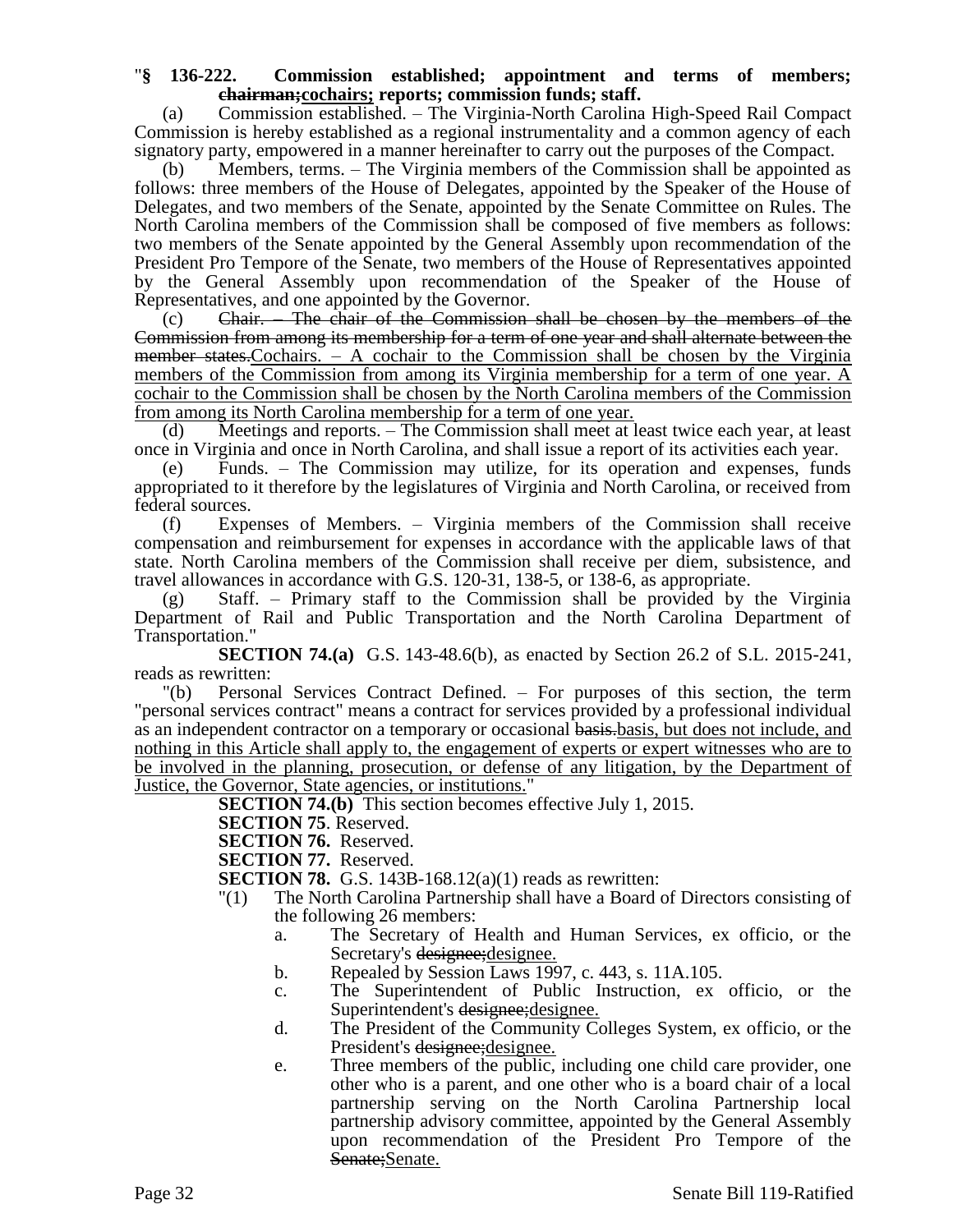f. Three members of the public, including one who is a parent, one other who is a representative of the faith community, and one other who is a board chair or designee of the board chair of a local partnership serving on the North Carolina Partnership local partnership advisory committee, appointed by the General Assembly upon recommendation of the Speaker of the House of Representatives;Representatives.

- g. Twelve members, appointed by the Governor. Three of these 12 members shall be members of the party other than the Governor's party, appointed by the Governor. Seven of these 12 members shall be appointed as follows: one who is a child care provider, one other who is a pediatrician, one other who is a health care provider, one other who is a parent, one other who is a member of the business community, one other who is a member representing a philanthropic agency, and one other who is an early childhood educator; educator.
- h. Repealed by Session Laws 1998-212, s. 12.37B(a), effective October 30, 1998.
- h1. The Chair of the North Carolina Partnership Board shall be appointed by the Governor; Governor.
- i. Repealed by Session Laws 1998-212, s. 12.37B(a), effective October 30, 1998.
- j. One member of the public appointed by the General Assembly upon recommendation of the Majority Leader of the Senate; Senate.
- k. One member of the public appointed by the General Assembly upon recommendation of the Majority Leader of the House of Representatives;Representatives.
- l. One member of the public appointed by the General Assembly upon recommendation of the Minority Leader of the Senate; Senate.
- m. One member of the public appointed by the General Assembly upon recommendation of the Minority Leader of the House of Representatives; and Representatives.
- n. The Director of the More at Four Pre-Kindergarten Program, or the Director's designee.

All members appointed to succeed the initial members and members appointed thereafter shall be appointed for three-year terms. Members may succeed themselves.

All appointed board members shall avoid conflicts of interests and the appearance of impropriety. Should instances arise when a conflict may be perceived, any individual who may benefit directly or indirectly from the North Carolina Partnership's disbursement of funds shall abstain from participating in any decision or deliberations by the North Carolina Partnership regarding the disbursement of funds.

All ex officio members are voting members. Each ex officio member may be represented by a designee. These designees shall be voting members. No members of the General Assembly shall serve as members.

The North Carolina Partnership may establish a nominating committee and, in making their recommendations of members to be appointed by the General Assembly or by the Governor, the President Pro Tempore of the Senate, the Speaker of the House of Representatives, the Majority Leader of the Senate, the Majority Leader of the House of Representatives, the Minority Leader of the Senate, the Minority Leader of the House of Representatives, and the Governor shall consult with and consider the recommendations of this nominating committee.

The North Carolina Partnership may establish a policy on members' attendance, which policy shall include provisions for reporting absences of at least three meetings immediately to the appropriate appointing authority.

Members who miss more than three consecutive meetings without excuse or members who vacate their membership shall be replaced by the appropriate appointing authority, and the replacing member shall serve either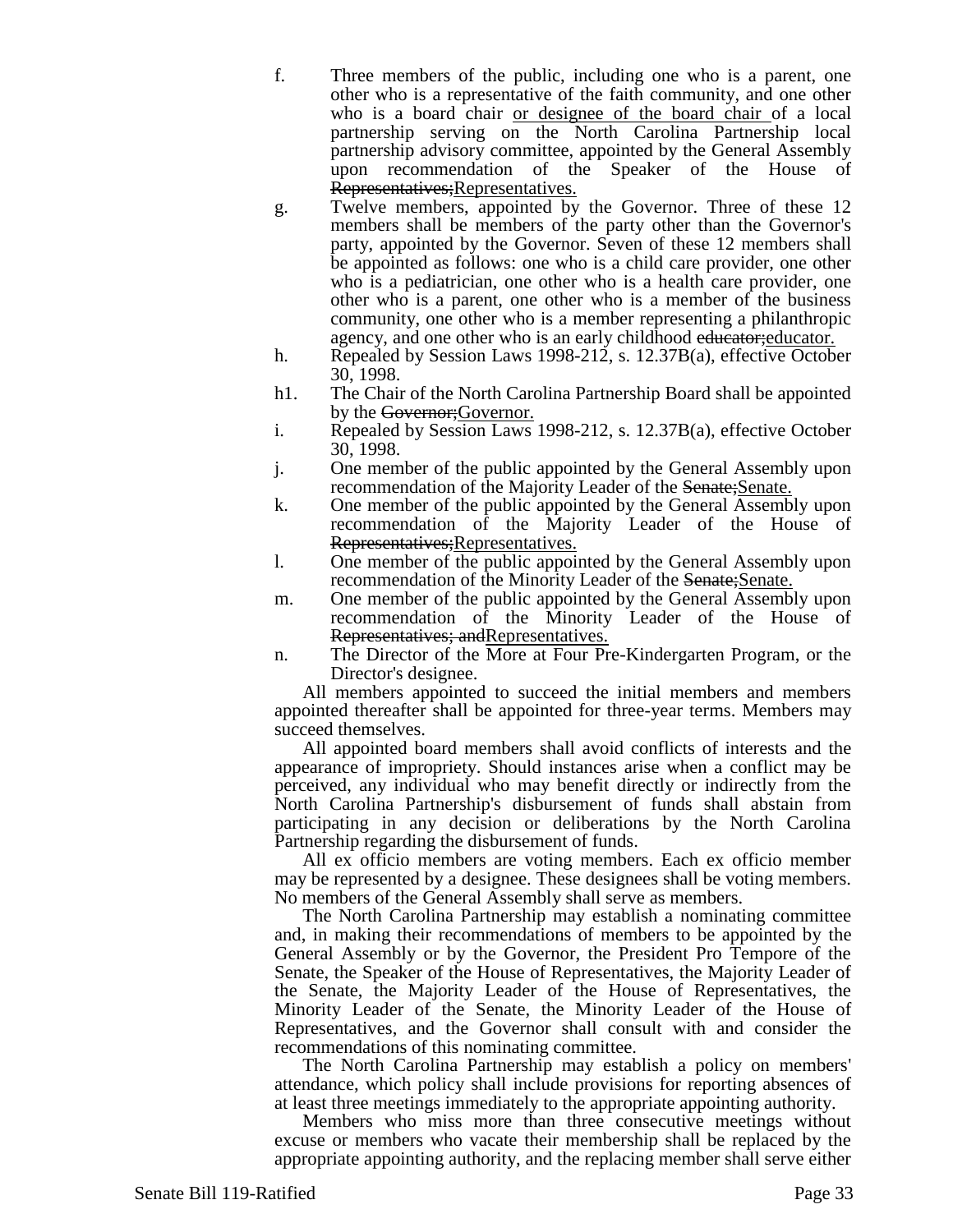until the General Assembly and the Governor can appoint a successor or until the replaced member's term expires, whichever is earlier.

The North Carolina Partnership shall establish a policy on membership of the local boards. No member of the General Assembly shall serve as a member of a local board. Within these requirements for local board membership, the North Carolina Partnership shall allow local partnerships that are regional to have flexibility in the composition of their boards so that all counties in the region have adequate representation.

All appointed local board members shall avoid conflicts of interests and the appearance of impropriety. Should instances arise when a conflict may be perceived, any individual who may benefit directly or indirectly from the partnership's disbursement of funds shall abstain from participating in any decision or deliberations by the partnership regarding the disbursement of funds."

## **SECTION 79.(a)** G.S. 143B-1100(b)(4) reads as rewritten:

"(4) Two public members provided by subdivision-sub-subdivision (a)(1)d. of this section shall be appointed by the General Assembly upon recommendation of the Speaker of the House of Representatives and two public members provided by subdivisionsub-subdivision  $(a)(1)d$ . of this section shall be appointed by the General Assembly upon recommendation of the President Pro Tempore of the Senate."

**SECTION 79.(b)** G.S.143B-1100(c) reads as rewritten:

"(c) The initial members of the Commission shall be those appointed under subsection (b) above, which appointments shall be made by March 1, 1977. The terms of the present members of the Governor's Commission on Law and Order shall expire on February 28, 1977. Effective March 1, 1977, the Governor shall appoint members, other than those serving by virtue of their office, to serve staggered terms; seven shall be appointed for one-year terms, seven for two-year terms, and seven for three-year terms. At the end of their respective terms of office their successors shall be appointed for terms of three years and until their successors are appointed and qualified. The Commission members from the House and Senate The public members appointed pursuant to subdivision (4) of subsection (b) of this section shall serve two-year terms effective March 1, of each odd-numbered year; and they shall not be disqualified from Commission membership because of failure to seek or attain reelection to the General Assembly, but resignation or removal from office as a member of the General Assembly shall constitute resignation or removal from the Commission. year. Any other Commission member no longer serving in the office from which hethe member qualified for appointment shall be disqualified from membership serving on the Commission. Any appointment to fill a vacancy on the Commission created by the resignation, dismissal, death, disability, or disqualification of a member shall be for the balance of the unexpired term."

**SECTION 80.** Reserved.

**SECTION 81.(a)** If House Bill 373, 2015 Regular Session, becomes law, then G.S. 163-278.8B, as enacted by Section 3(a) of that act, is rewritten to read:

# "**§ 163-278.8B. Affiliated party committees.**

(a) Each political party caucus of the North Carolina House of Representatives and the North Carolina Senate may establish one separate affiliated party committee to support the election of candidates who would be eligible to be members of that caucus. No other affiliated party committees shall be authorized pursuant to this section. The affiliated party committee is deemed a political party for purposes of this Article.

(b) An affiliated party committee shall be established only by majority vote of the total membership of the political party caucus. Attached to the organizational report filed in accordance with G.S. 163-9, the affiliated party committee shall provide a report to the State Board of Elections certifying that the political party caucus has organized and taken the appropriate vote to establish an affiliated party committee. The report described in this subsection shall be a public record within the meaning of Chapter 132 of the General Statutes.

- (c) Each affiliated party committee shall:
	- (1) Adopt bylaws which shall be in compliance with the provisions of this Article. At a minimum, the bylaws shall include designation of a treasurer.
	- (2) Conduct campaigns for candidates who would be eligible to be members of that political party caucus of the North Carolina House of Representatives or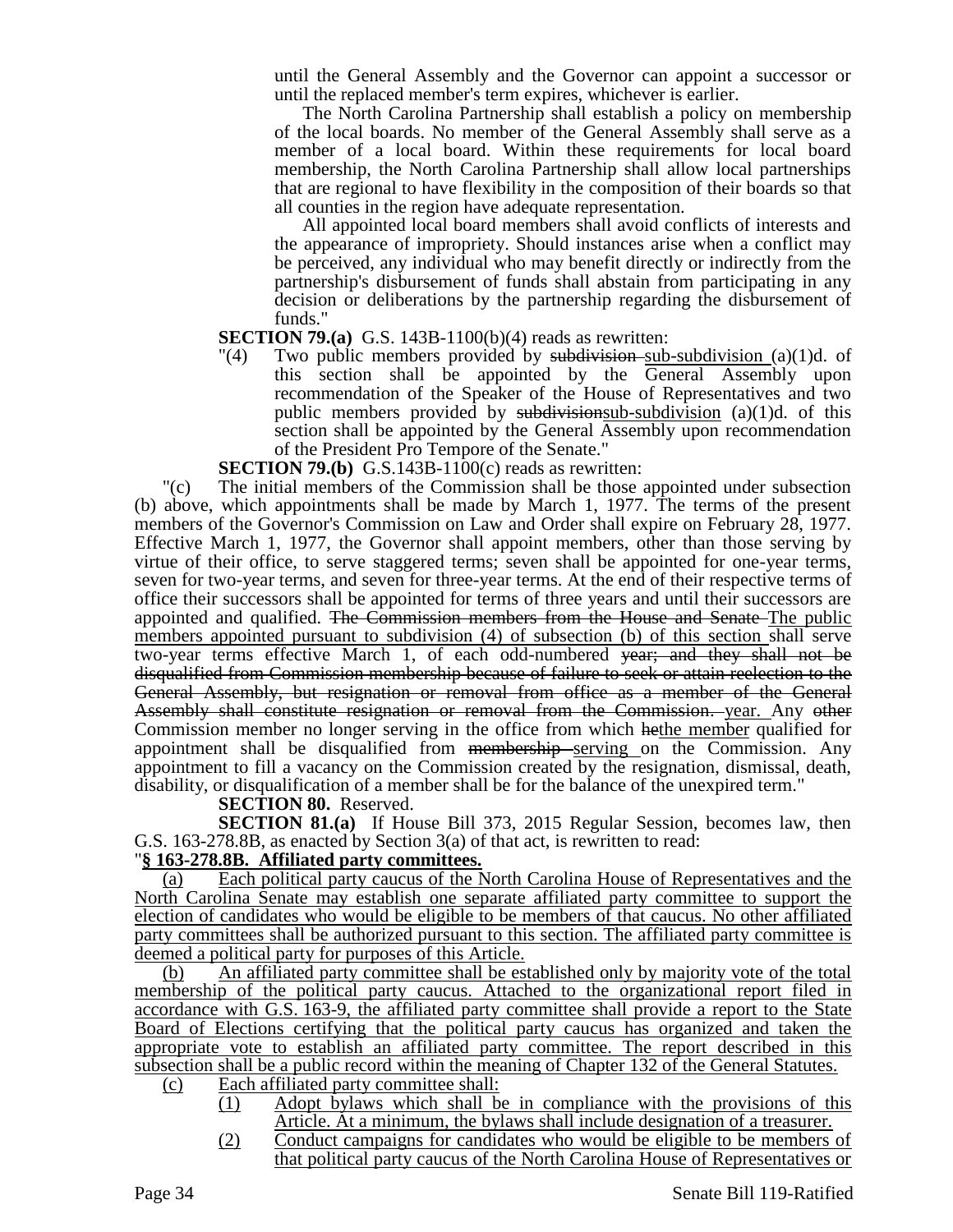North Carolina Senate if elected or reelected or manage daily operations of the affiliated party committee.

- $\frac{(3)}{(4)}$  Establish a bank account.<br>Accept contributions and
- Accept contributions and expend funds.

(d) Notwithstanding any other provision of law to the contrary, an affiliated party committee shall be entitled to use the name, abbreviation, and symbol of its respective political party.

(e) For purposes of this section, "political party" has the same meaning as defined in G.S. 163-96."

**SECTION 81.(b)** If House Bill 373, 2015 Regular Session, becomes law, that act is amended by adding a new bill section to read:

"**SECTION 3.(a1)** Article 22A of Chapter 163 of the General Statutes is amended by adding a new section to read:

## "**§ 163-278.8C. Council of State affiliated party committees.**

(a) Members of the Council of State affiliated with the same political party may establish one separate Council of State affiliated party committee to support the election of candidates who would be eligible to be nominees of that political party for Council of State offices. No other Council of State affiliated party committees shall be authorized pursuant to this section. The Council of State affiliated party committee is deemed a political party for purposes of this Article.

- (b) Each Council of State affiliated party committee shall:
	- (1) Adopt bylaws which shall be in compliance with the provisions of this Article. At a minimum, the bylaws shall include designation of a treasurer.
	- (2) Conduct campaigns for candidates for Council of State who are members of the leader's political party or manage daily operations of the Council of State affiliated party committee.
	- (3) Establish a bank account.
	- (4) Accept contributions and expend funds.

(c) Notwithstanding any other provision of law to the contrary, a Council of State affiliated party committee shall be entitled to use the name, abbreviation, and symbol of the political party of its leader.

(d) A previously established Council of State affiliated party committee may continue to be maintained in the event that no individual affiliated with that political party is elected to serve on the Council of State in the general election. The Council of State affiliated party committee shall be maintained by the most recently elected members of the Council of State from that political party. Notwithstanding the definition of "leader" in subsection (e) of this section, those members shall designate an individual from that group to serve as leader. When an individual or individuals affiliated with that political party is next elected to the Council of State, that individual or individuals shall assume control of the Council of State affiliated party committee for that political party.

- (e) For purposes of this section, the following definitions shall apply:
	- (1) Leader. The highest-ranking individual affiliated with the political party of the Council of State affiliated party committee. For the purposes of this subdivision, the highest-ranking office serving on the Council of State shall be in the following order: Governor, Lieutenant Governor, and the offices as set out in Article III, Section 7 of the North Carolina Constitution, as follows: Secretary of State, State Auditor, State Treasurer, Superintendent of Public Instruction, Attorney General, Commissioner of Agriculture, Commissioner of Labor, and Commissioner of Insurance.
	- (2) Political party. As defined in G.S. 163-96."

**SECTION 81.(c)** If House Bill 373, 2015 Regular Session, becomes law, that act is amended by adding a new bill section to read:

- "**SECTION 3.(b1)** G.S. 163-278.6 is amended by adding a new subdivision to read:
	- "(1a) The term "affiliated party committee" means a General Assembly affiliated party committee as established by G.S. 163-278.8B or Council of State affiliated party committee as established by G.S. 163-278.8C."

**SECTION 81.(d)** If House Bill 373, 2015 Regular Session, becomes law, G.S. 163-278.6(15), as amended by that act, reads as rewritten: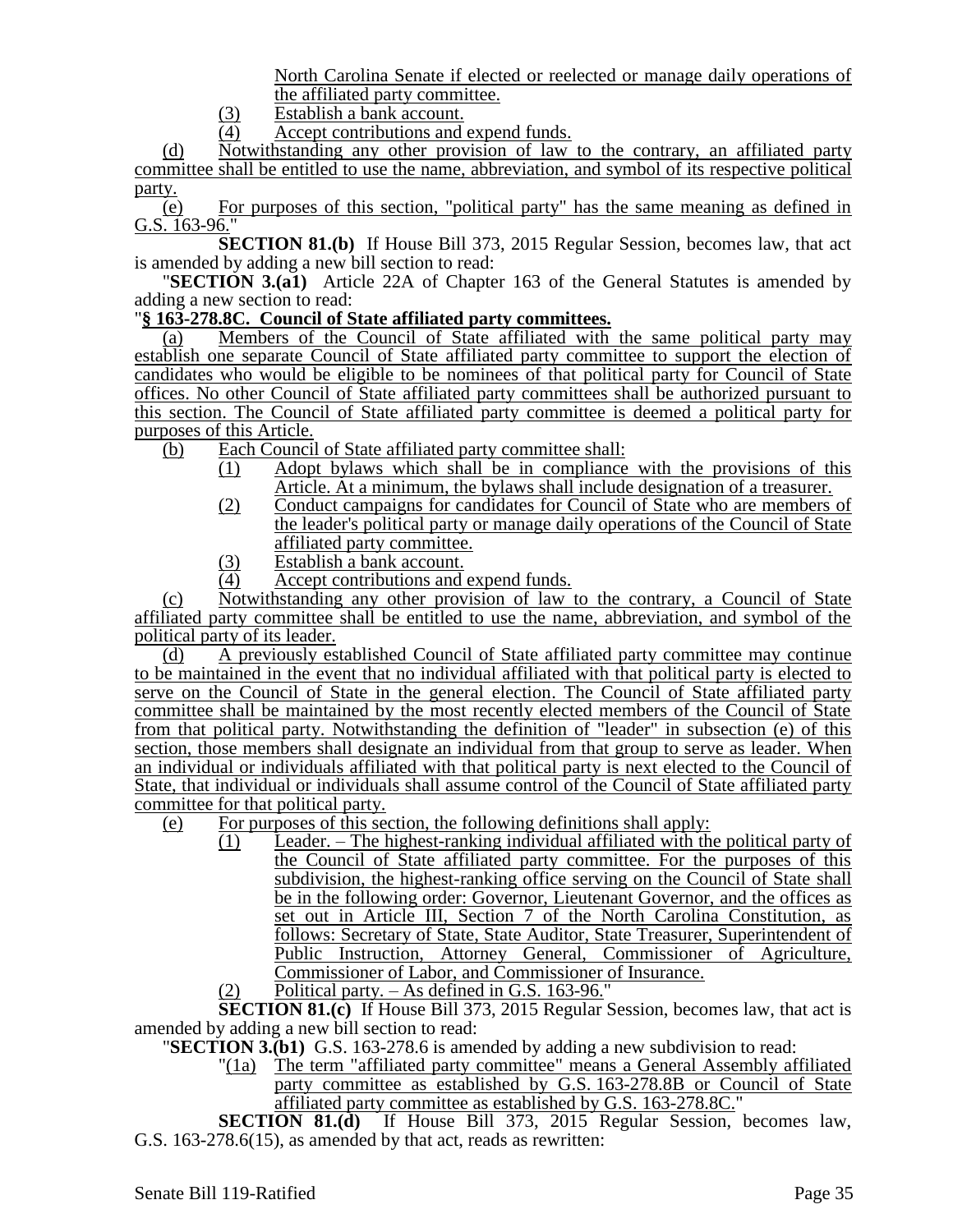"(15) The term "political party" means any political party organized or operating in this State, whether or not that party is recognized under the provisions of G.S. 163-96. A special definition of "political party organization" that applies only in Part 1A of this Article is set forth in G.S. 163-278.38Z. An affiliated party committee is deemed a political party for this Article as set forth in G.S. 163-278.8B.G.S. 163-278.8B and G.S. 163-278.8C."

**SECTION 81.(e)** If House Bill 373, 2015 Regular Session, becomes law, that act is amended to add two new bill sections to read:

"**SECTION 3.(s)** G.S. 163-278.13B(a)(2) reads as rewritten:

"(2) "Limited contributee" means a member of or candidate for the Council of State, a member of or candidate for the General Assembly.Assembly, an affiliated party committee, or a Council of State affiliated party committee.

"**SECTION 3.(t)** If any provision of this section or its application is held invalid, the invalidity does not affect other provisions or applications of this section that can be given effect without the invalid provisions or application, and to this end the provisions of this section are severable."

**SECTION 81.(f)** If House Bill 373, 2015 Regular Session, becomes law, G.S. 163-278.38Z, as amended by that act, reads as rewritten:

## "**§ 163-278.38Z. Definitions.**

As used in this Part:

… (3) "Candidate campaign committee" means any political committee organized by or under the direction of a candidate.candidate, except for an affiliated party committee as defined in G.S. 163-278.6(1a).  $^{\circ}$ 

**SECTION 82.** Section 3 of S.L. 2014-15 reads as rewritten:

"**SECTION 3.** Section 2 of this act becomes effective July 1, 2015. The remainder of this act is effective when it becomes law, and the annual identification requirement for local school administrative units applies beginning with the 2015-2016 school year. Beginning in the 2016-2017 school year, and annually thereafter, the identification of military-connected students for all local school administrative units shall be completed by January 31 of each school year. Local school administrative units may begin the annual identification of military-connected students using the Uniform Education Reporting System beginning with the 2014-2015 school year."

**SECTION 83.** Section 9 of S.L. 2014-49 reads as rewritten:

"**SECTION 9.** Section 4 of this act becomes effective July 29, 2013. The remainder of this act is effective when it becomes law, and Sections  $\frac{1 + \text{through } 7 - 1}{2}$ , 2, 3, 5, 6, and 7 apply to grants awarded beginning with the 2014-2015 school year."

**SECTION 84.** S.L. 2015-13 is amended by adding a new section to read:

"**SECTION 3.1.** S.L. 1975-95 is repealed."

**SECTION 85.** Section 2 of S.L. 2015-32 reads as rewritten:

"**SECTION 2.** The Joint Legislative Commission Oversight Committee on Justice and Public Safety may study the current State and federal law regarding the authority for State agencies to schedule controlled substances without legislative action and the procedure for that scheduling or rescheduling."

**SECTION 85.5.** Section 2(b) of S.L. 2015-138 reads as rewritten:

"**SECTION 2.(b)** Notwithstanding Part 4 of Article 5 of Chapter 160A of the General Statutes and G.S. 160A-23, the City of Greensboro shall not alter or amend the form of government for the City. Upon the return of the 2020 federal decennial census, the North Carolina General Assembly shall revise the districts set out in this section, if needed. The City of Greensboro may submit proposed changes to the districts set out in this section to the North Carolina General Assembly.City until after the return of the 2020 federal decennial Census."

**SECTION 86.** Section 7 of S.L. 2015-186 reads as rewritten:

**"SECTION 7.** This act becomes effective December 1, 2015, and applies to convictions offenses committed on or after that date. Prosecutions for offenses committed before the effective date of this act are not abated or affected by this act, and the statutes that would be applicable but for this act remain applicable to those prosecutions."

**SECTION 86.2.** Section 1 of S.L. 2015-196 reads as rewritten: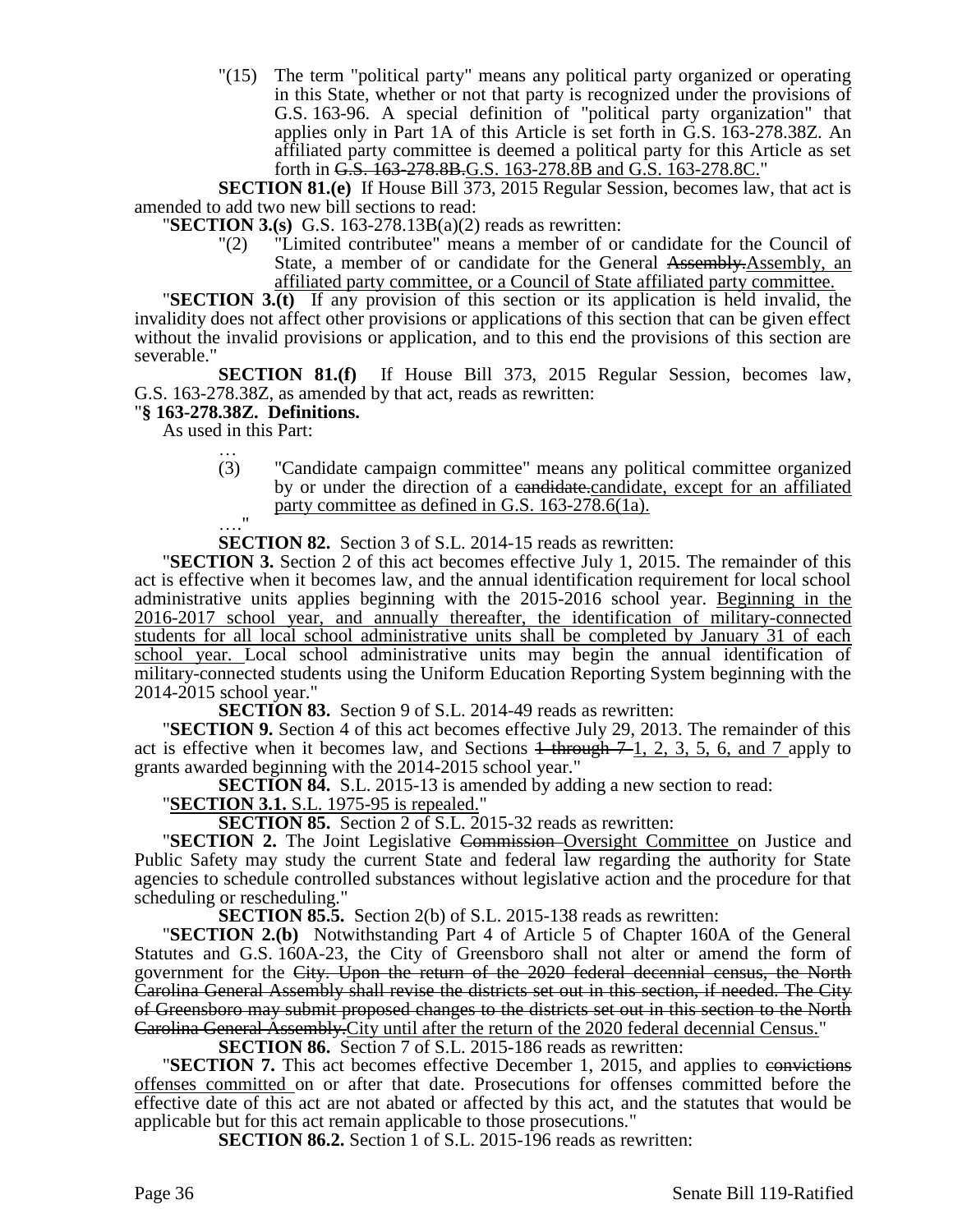"**SECTION 1.** The Environmental Review Commission, with the assistance of the Department of Environment and Natural Resources, shall study the aggregate uses of groundwater and surface water in or affecting the Cape Fear River Basin by all users, including, but not limited to, public water systems, industrial facilities, and agricultural operations. The study shall include all of the following elements: (i) a summary of the current and 50-year projected water-use demands along with the available water supplies for those portions of Alamance, Bladen, Brunswick, Caswell, Chatham, Columbus, Cumberland, Duplin, Durham, Guilford, Harnett, Hoke, Lee, Moore, New Hanover, Onslow, Orange, Pender, Randolph, Richmond, Robeson, Rockingham, Sampson, Scotland, and Wake counties within the Cape Fear River Basin; (ii) an evaluation of the adequacy of currently available supplies to meet the expected long-term needs for all water demands, including the identification of those areas of the basin that do not have a sustainable long-term water supply for the anticipated growth of that area; (iii) the identification of potential conflicts among the various users and recommendations for developing and enhancing coordination among users and groups of users in order to avoid or minimize those conflicts; and (iv) an enhanced review of the portions of the Cape Fear River Basin within Brunswick, New Hanover, and Pender counties addressing the increased demands on groundwater and limited surface water options in that area.

All the information and any analytical tools, such as models, employed in the conduct of the study shall be made available electronically for public review and use on the Web site of the Department's Division of Water Resources.

The Environmental Review Commission may submit an interim report to the 2016 Regular Session of the 2015 General Assembly and shall submit a final report of its findings and recommendations, including any legislative proposals, to the 2017 General Assembly."

- **SECTION 86.5.(a)** Section 12A.5(b)(1) of S.L. 2015-241 reads as rewritten:
	- "(1) Beginning immediately upon receipt of the transferred funds, facilitate the following:
		- a. Establishment Establishment, administration, and ongoing support of the successor HIE Network described in subsection (a) of this section. Not later than 30 days after receipt of the transferred funds and notwithstanding any State laws pertaining to contracting procedures or contract review and approval requirements, the State CIO shall negotiate and enter into or amend a contract for services with an effective date no later than 30 days from receipt of the transferred funds. The contract for services shall include provisions to accomplish all of the following:
			- 1. The State's transition from the HIE Network established under Article 29A of Chapter 90 of the General Statutes to the successor HIE Network described in subsection (a) of this section.
			- 2. Establishment, oversight, administration, and ongoing support for the successor HIE Network described in subsection (a) of this section.
			- 3. Initial steps toward implementation of an HIE analytics data warehouse to be used solely for the purposes set forth in G.S. 90-414(a), as enacted by subsection  $(d)$  of this section.
		- b. Termination or assignment to the Authority by February 29, 2016, of any contracts pertaining to the HIE Network established under Article 29A of Chapter 90 of the General Statutes (i) between the State and the NC HIE and (ii) between the NC HIE and any third parties.
		- c. Pursuant to G.S. 143B-426.38A, as recodified by Section 7A.2(c) of this act, utilization of existing public-private partnerships and existing data and analytics contracts to do all of the following:
			- 1. Ensure the provision of services necessary to accomplish the State's transition from the HIE Network established under Article 29A of Chapter 90 of the General Statutes to the successor HIE Network described in subsection (a) of this section.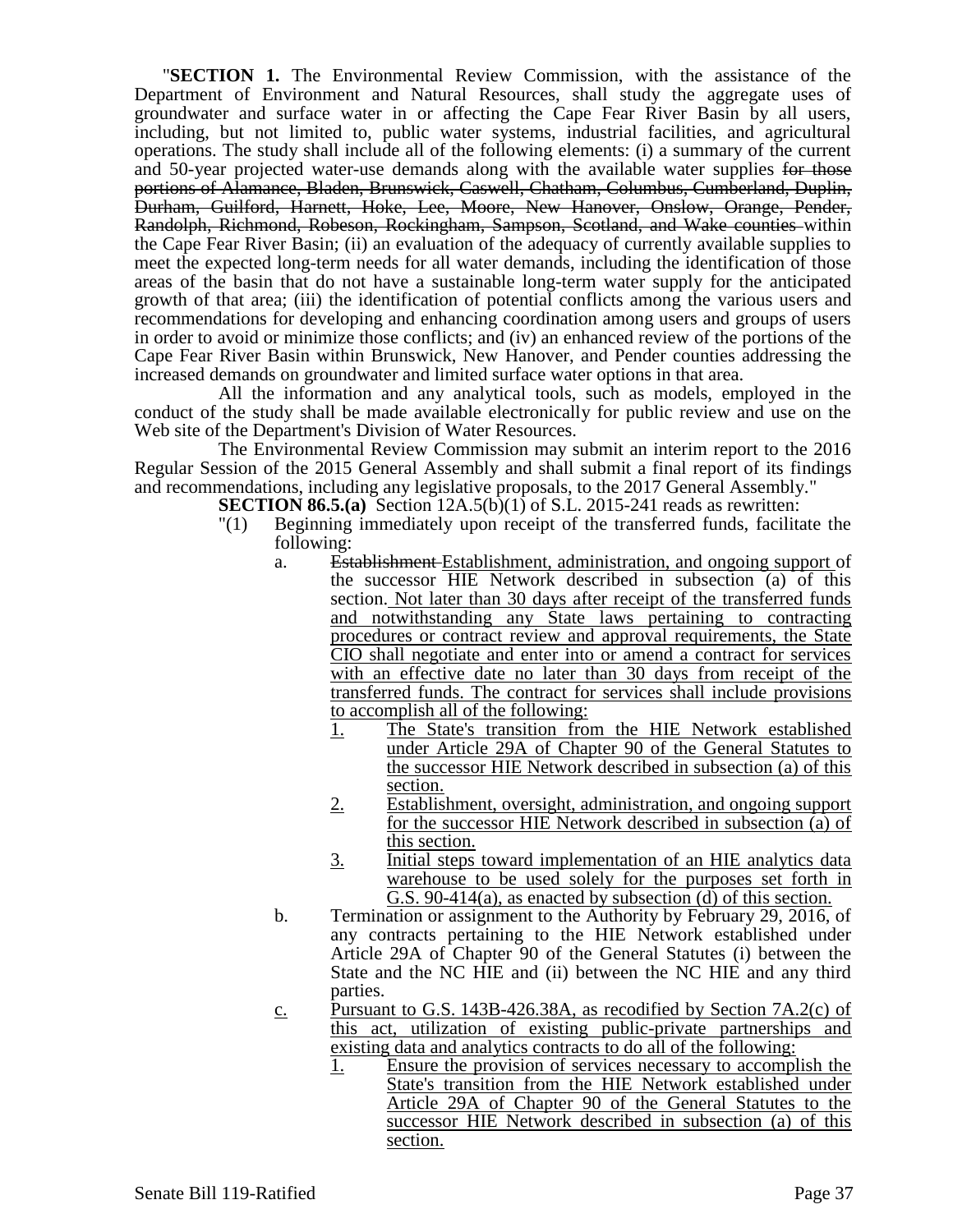- 2. Provide for the integration of health information exchange clinical data, including the implementation of a health information exchange analytics data warehouse, to be used solely for the purposes set forth in G.S. 90-414(a), as enacted by subsection (d) of this section.
- 3. Provide health information exchange stakeholders with access to specific health information exchange analytics in a manner that allows stakeholders to leverage historical and prescriptive data for the purpose of reducing healthcare costs and improving quality and access to care."

**SECTION 86.5.(b)** G.S. 90-414.3(9), as enacted by Section 12A.5(d) of S.L. 2015-241, reads as rewritten:

"(9) HIPAA.  $-$  The Sections 261 through 264 of the federal Health Insurance Portability and Accountability Act of 1996, P.L. 104-191, as amended, and any federal regulations adopted to implement these sections, as amended."

**SECTION 86.5.(c)** G.S. 90-414.9, as enacted by Section 12A.5(d) of S.L. 2015-241, reads as rewritten:

## "**§ 90-414.9. Participation by covered entities.**

(a) Each covered entity that elects to participate participates in the HIE Network shall enter into a HIPAA compliant business associate agreement described in G.S. 90-414.5(b)(8) and a written participation agreement described in G.S. 90-414.5(b)(6) with the Authority or qualified organization prior to submitting data through or in the HIE Network.

(b) Each covered entity that elects to participate participates in the HIE Network may authorize its business associates on behalf of the covered entity to submit data through, or access data stored in, the HIE Network in accordance with this Article and at the discretion of the Authority, as provided in G.S. 90-414.5(b)(8).

(c) Notwithstanding any State law or regulation to the contrary, each covered entity that elects to participateparticipates in the HIE Network may disclose an individual's protected health information through the HIE Network to other covered entities for any purpose permitted by HIPAA, unless the individual has exercised the right to opt out."

**SECTION 86.5.(d)** Section 12A.5 of S.L. 2015-241 is amended by adding a new subsection to read:

"**SECTION 12A.5.(f1)** Notwithstanding any provision of this section, covered entities that are required to submit demographic and clinical information through the successor HIE Network described in subsection (a) of this section pursuant to G.S. 90-414.4(b), as enacted by subsection (d) of this section, shall not be required to submit such demographic and clinical information through the successor HIE Network until the Authority establishes a date for covered entities to begin submitting demographic and clinical information through the HIE Network or by other secure electronic means, as provided in G.S. 90-414.4(b), as enacted by subsection (d) of this section."

**SECTION 86.5.(e)** Section 12A.5(g) of S.L. 2015-241 reads as rewritten:

**"SECTION 12A.5.(g)** Subsections–Except as provided in subsection (f1) of this section, subsections (d) and (e) of this section become effective October 1, 2015. Subsection (f) of this section becomes effective on the date the State Chief Information Officer notifies the Revisor of Statutes that all contracts pertaining to the HIE Network established under Article 29A of Chapter 90 of the General Statutes (i) between the State and the NC HIE, as defined in G.S. 90-413.3, and (ii) between the NC HIE and any third parties have been terminated or assigned to the North Carolina Health Information Exchange Authority established under Article 29B of Chapter 90 of the General Statutes, as enacted by subsection (d) of this section. The remainder of this section becomes effective July 1, 2015."

**SECTION 87.(a)** Section 12F.17 of S.L. 2015-241 is repealed.

**SECTION 87.(b)** G.S. 168-2, as reenacted by Section 87(a) of this act, reads as rewritten:

# "**§ 168-2. Right of access to and use of public places.**

Persons with disabilities have the same right as persons without disabilities to the full and free use of the streets, highways, sidewalks, walkways, public buildings, public facilities, and all other buildings and facilities, both publicly and privately owned, which serve the public. The Department of Health and Human Services shall develop, print, and promote the publication ACCESS NORTH CAROLINA. It shall make copies of the publication available to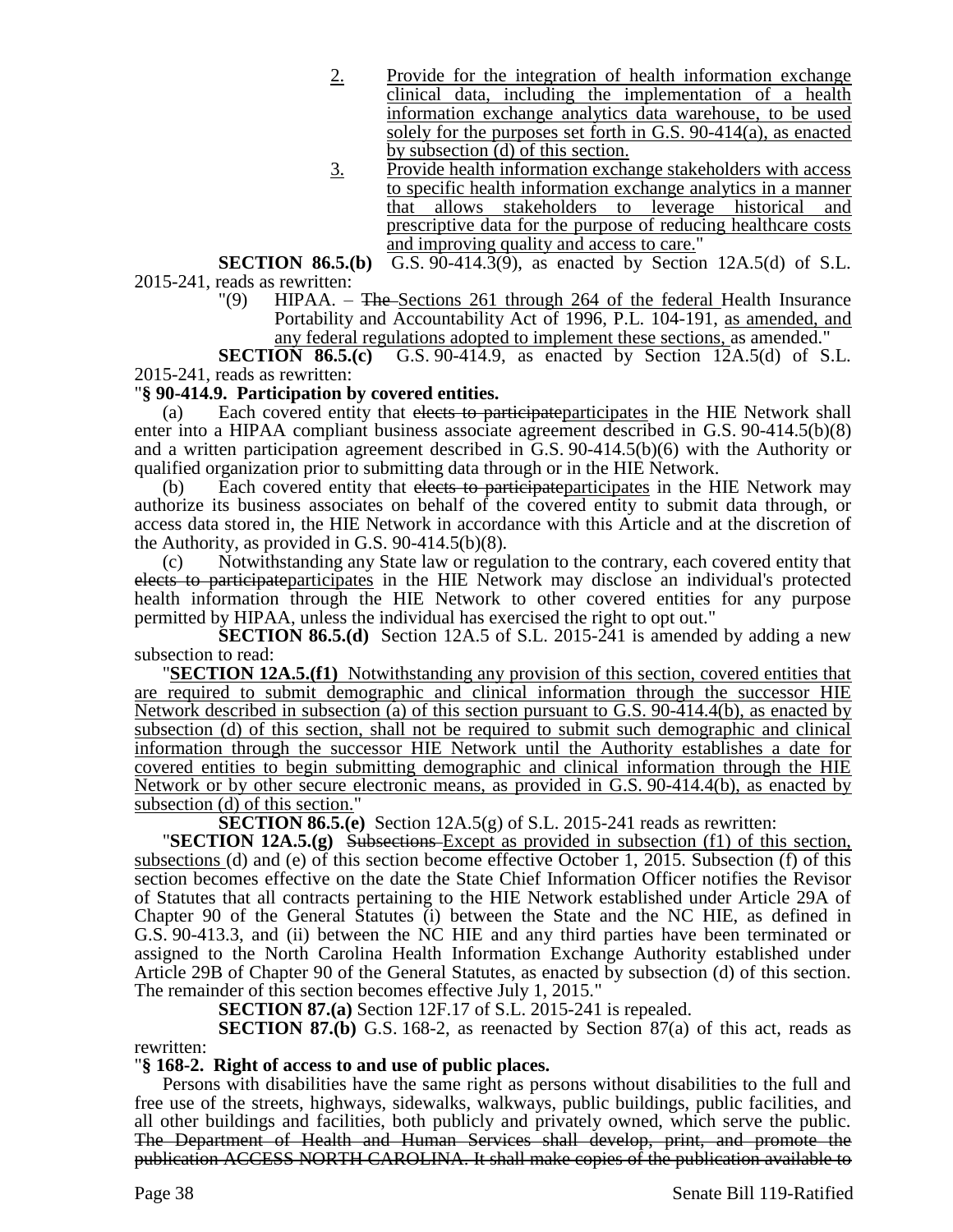the Department of Commerce for its use in Welcome Centers and other appropriate Department of Commerce offices. The Department of Commerce shall promote ACCESS NORTH CAROLINA in its publications (including providing a toll-free telephone line and an address for requesting copies of the publication) and provide technical assistance to the Department of Health and Human Services on travel attractions to be included in ACCESS NORTH CAROLINA. The Department of Commerce shall forward all requests for mailing ACCESS NORTH CAROLINA to the Department of Health and Human Services."

**SECTION 87.5.** Section 12H.4 of S.L. 2015-241 reads as rewritten:

"**SECTION 12H.4.** The Department of Health and Human Services, Division of Medical Assistance, shall charge an application fee of one hundred dollars (\$100.00), and the amount federally required, to each provider enrolling in the Medicaid Program for the first time. The fee shall be charged to all providers at recredentialing every threefive years."

**SECTION 88.** Section 12H.23(a) of S.L. 2015-241 reads as rewritten:

"**SECTION 12H.23.(a)** The Department of Health and Human Services shall submit a State Plan amendment to modify Section 4.19-A of the Medicaid State Plan, such that, effective January 1, 2016, no Medicaid provider may receive reimbursement for Graduate Medical Education (GME) in addition as an add-on to their DRG Unit Value (Base) rate under the DRG payment rate methodology as defined in the current Medicaid State Plan. GME costs will continue to be an allowable Medicaid cost to be recorded on the hospital's Medicaid cost report in accordance with Medicare cost reporting requirements. GME costs will continue to be allowable in the calculation of supplemental payments made as part of cost settlements, Medicaid Reimbursement Initiative (MRI) and Upper Payment Limit (UPL) models as defined in the State Plan and allowed by the Centers for Medicare and Medicaid Services (CMS). This section shall not be construed to require the Department to submit any State Plan amendment to CMS that increases State funding requirements or that would impair achievement of the savings required by the "Hospital Inpatient Base Rates – GME" item in the Joint Conference Committee Report on the Base, Expansion, and Capital Budgets in the amount of twelve million seven hundred forty-eight thousand seven hundred ninety-five dollars (\$12,748,795) in fiscal year 2015-2016 and the amount thirty-one million one hundred twenty-seven thousand two hundred four dollars (\$31,127,204) in fiscal year 2016-2017."

**SECTION 89.** S.L. 2015-241 is amended by adding a new section to read:

### "**AMEND COST SETTLEMENT OF LOCAL HEALTH DEPARTMENTS**

**SECTION 12H.30.** The Department of Health and Human Services, Division of Medical Assistance, shall submit a Medicaid State Plan amendment request to the Centers for Medicare and Medicaid Services (CMS) to amend the annual cost settlement methodology for local health departments, as defined in Article 2 of Chapter 130A of the General Statutes. The State Plan amendment shall provide a methodology that maximizes identification of allowable Medicaid costs in order to assure that North Carolina is receiving the maximum federal reimbursement for local health departments' treatment of Medicaid-eligible patients consistent with Medicare reimbursement principles. The State Plan amendment required by this section shall not be subject to the 90-day prior submission requirement of G.S. 108A-54.1A(e) but shall be submitted by February 15, 2016 and shall apply to cost reports with a fiscal year beginning July 1, 2016 and thereafter. This section shall not be construed to require the Department to submit to CMS a State Plan amendment that increases State funding requirements."

**SECTION 90.** Reserved.

**SECTION 90.2.** Section 20.3(b) of S.L. 2015-241 reads as rewritten:

**"SECTION 20.2.(b)** This section becomes effective January 1, August 1, 2016, and applies to insurance contracts issued, renewed, or amended on or after that date."

**SECTION 90.5.** Section 29.17E of S.L. 2015-241 reads as rewritten:

### "**STUDY/IMPROVING SAFETY ON SECONDARY ROADS & UNPAVED ROAD IMPROVEMENT PILOT PROGRAM**

**SECTION 29.17E.(a)** Study. – The Department of Transportation shall study ways to improve safety and decrease the number of traffic accidents and fatalities occurring on secondary roads. The study shall include all of the following:

- (1) An identification of the secondary roads with the highest number of traffic accidents and fatalities.
- (2) An identification of the most common causes listed for traffic accidents and fatalities occurring on secondary roads.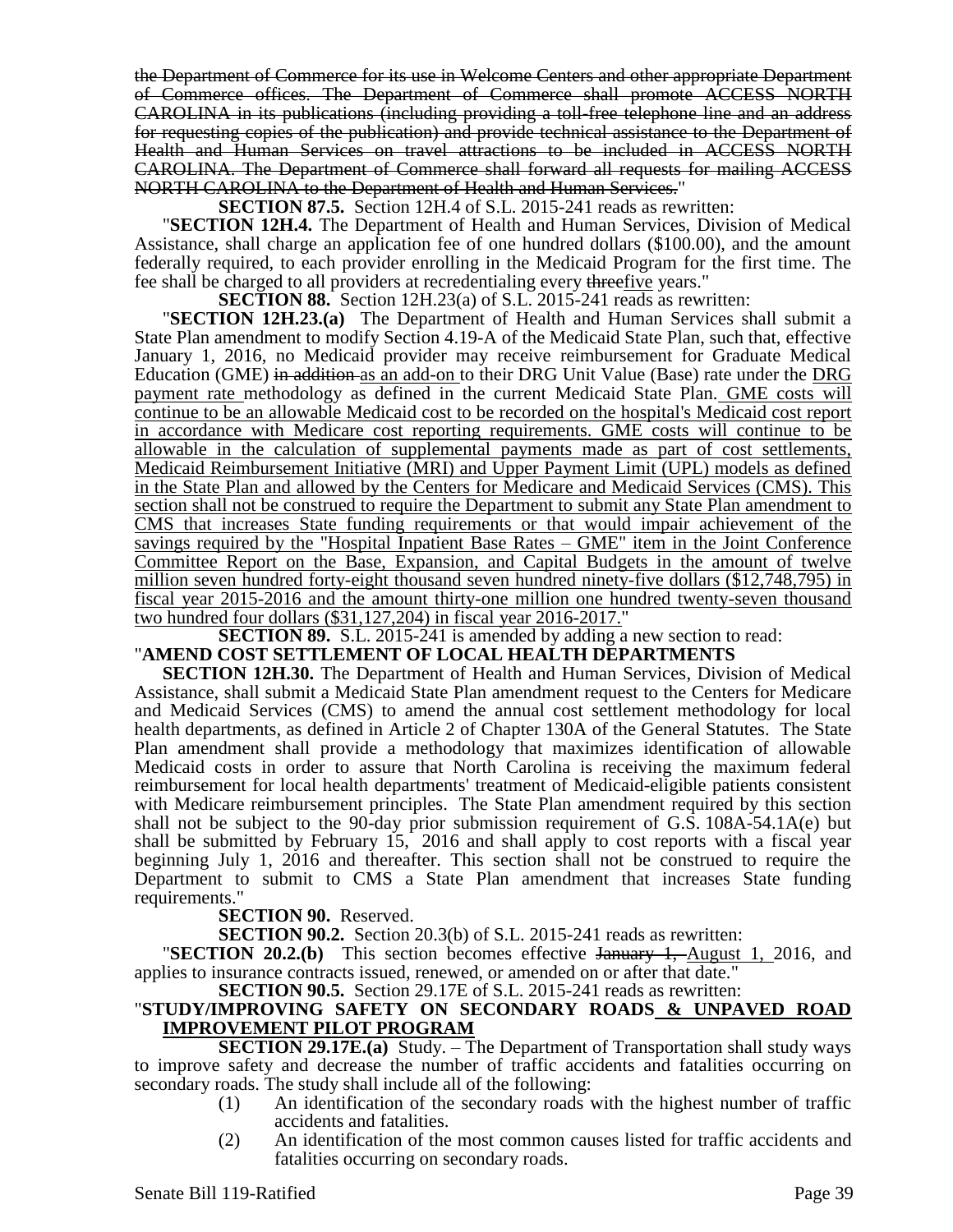(3) Any other matters or information the Department deems relevant to the completion of the study.

**SECTION 29.17E.(b)** Report.Report on Study. – The Department shall report its findings and recommendations,recommendations from the study required under subsection (a) of this section, including any legislative proposals, to the Joint Legislative Transportation Oversight Committee by February 1, 2016.

**SECTION 29.17E.(c)** Survey. – The Department shall conduct a survey of the paved and unpaved roads in this State that are open to the public, but are not currently a part of the State system. The Department shall report its findings from the survey to the Joint Legislative Transportation Oversight Committee by June 30, 2016.

**SECTION 29.17E.(d)** Pilot Program. – Of the funds allocated to the Secondary Unpaved Road Paving Program (Fund Code: 84210-7812), the Department shall use the sum of one million dollars (\$1,000,000) nonrecurring for the 2015-2016 fiscal year to establish a pilot program to improve paved or unpaved roads that are open to the public, but are not currently part of the State system. The Department shall implement the pilot program by December 1, 2015. The pilot program shall provide for minimal improvements to the selected roads. The Department shall establish eligibility guidelines for the roads to be improved under the pilot program. The Department shall report the results of the pilot program to the Joint Legislative Transportation Oversight Committee by December 1, 2016, including any recommendations and legislative proposals. The pilot program shall expire upon the submission of the report required by this subsection.

**SECTION 29.17E.(e)** Applicability. – The survey and pilot program required under this section shall not include municipal or federally-owned roads.

**SECTION 29.17E.**(f) Liability. – Improvements of an unpaved road under this pilot program shall not obligate the State to further improve or maintain the unpaved road in the future. The State shall not be liable for any direct or indirect damages alleged to have been caused by the improvement of the unpaved road."

**SECTION 90.7.** Section 2.45 of S.L. 2015-254 reads as rewritten:

"**SECTION 2.45.** Michael Walters of Robeson County and Franklin Rouse of Brunswick New Hanover County are appointed to the North Carolina Railroad Company Board of Directors for terms expiring on June 30, 2019."

**SECTION 91.(a)** If House Bill 117, 2015 Regular Session, becomes law, Section 1(j) of that act reads as rewritten:

"**SECTION 1.(j)** Subsections (d) and (h) of this section are effective when this act becomes law. The remainder of this section becomes effective July 1, October 1, 2015, and applies to awards made under Part 2G of Article 10 of Chapter 143B of the General Statutes on or after that date."

**SECTION 91.(b)** This section is effective when it becomes law.

**SECTION 91.2.** If House Bill 318, 2015 Regular Session, becomes law, then Section 16(b) of that act reads as rewritten:

"**SECTION 16.(b)** The Department of Health and Human Services shall withdraw any pending request for waivers to time limits established by federal law for food and nutrition benefits for able-bodied adults without dependents required to fulfill work requirements to qualify for those benefits submitted but not granted prior to the effective date of this section unless the request can be amended so that the period covered by the waiver will not extend beyond March 1, 2016. If a pending waiver request is granted prior to the effective date of this section, the Department shall discontinue the waiver as of that effective date unless the waiver can be amended so that the period covered by the waiver will not extend beyond March 1, 2016. The Department shall not submit a new request for a waiver unless the period covered by the waiver will not extend beyond  $\frac{\text{March-July 1}}{\text{Output 1}}$ , 2016. Nothing in this section shall be construed to require termination of a waiver in place as of September 1, 2015."

**SECTION 91.3.** If House Bill 540, 2015 Regular Session, becomes law, it is amended by deleting the name "William Franklin "Billy" Graham, Jr.," and substituting in its place throughout the bill with the name "William Franklin Graham, II," and, where that name appeared at the end of a sentence, by inserting a period as needed.

**SECTION 91.4.(a)** Notwithstanding any other provision of law, the pilot program established by the Department of Health and Human Services, Division of Health Service Regulation, to study the use of electronic supervision devices as an alternative means of supervision during sleep hours at facilities for children and adolescents who have a primary